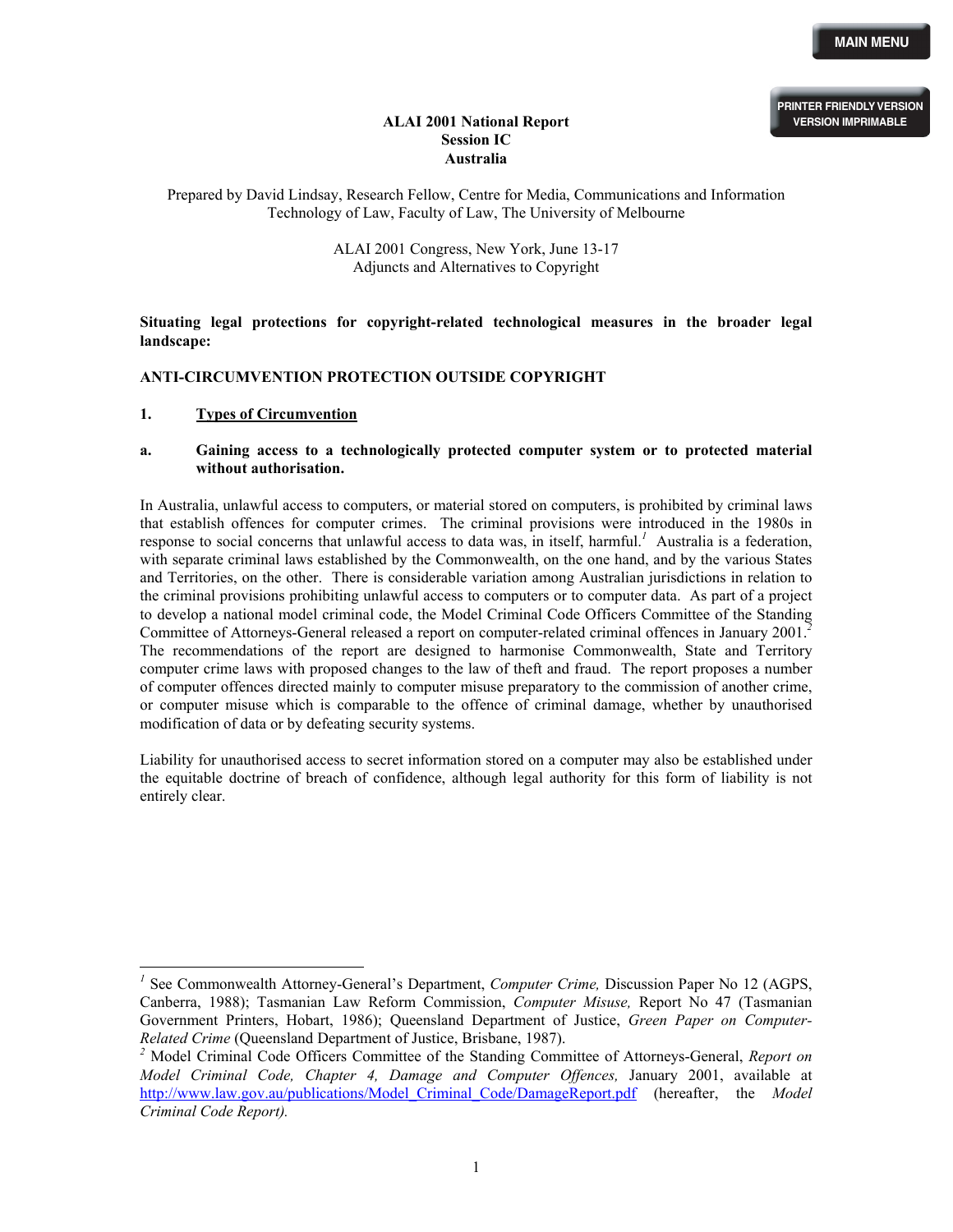#### **(i) Criminal offences for unauthorised access**

#### *Commonwealth*

At the Commonwealth level, unauthorised access to data stored on a computer is prohibited under Part VIA of the *Crimes Act 1914* (Cth), which creates a number of offences relating to computers.*<sup>3</sup>* The scope of Part VIA is limited to offences in relation to data stored in a Commonwealth computer, data stored on behalf of the Commonwealth or access gained by means of Commonwealth facilities or facilities operated by a telecommunications carrier.

The main offence relating to unlawful access is contained in section 76B, which prohibits the intentional unauthorised access to data stored in a Commonwealth computer or data stored on behalf of the Commonwealth.<sup>[4](#page-1-1)</sup> "Commonwealth computer" is defined to mean a computer or computer system that is "owned, leased or operated by the Commonwealth".<sup>[5](#page-1-2)</sup> "Data" is defined to include "information, a computerprogram or part of a computer program".<sup>6</sup> "Data stored on behalf of the Commonwealth" is to be interpreted as including a reference to:

- (i) data stored in the computer at the direction or request of the Commonwealth; and
- (ii) data supplied by the Commonwealth that is stored in the computer under, or in the course of performing, a contract with the Commonwealth. *[7](#page-1-4)*

In addition to the offence of unauthorised access, section 76B establishes three aggravated forms of the offence.*[8](#page-1-5)*

The offences created by section 76B are mirrored by section 76D, which prohibits the intentional unauthorised access to data stored in a computer by means of a Commonwealth facility or a facility operatedby a telecommunications carrier.<sup>9</sup> A telecommunications "carrier" is defined widely by reference to a series of complex definitions in the *Telecommunications Act 1997* (Cth).*[10](#page-1-7)* In effect, the provision prohibits the intentional unauthorised access to data stored in a computer by means of the telecommunications system. Like section 76B, section 76D establishes three aggravated forms of the offence.

The Commonwealth offences operate concurrently with State and Territory computer crime laws.*[11](#page-1-8)*

## *States and Territories*

Specific offences relating to unlawful access to computers are established by criminal provisions in New South Wales, Tasmania, Victoria and the Australian Capital Territory. There are differences in the precise wording of the unlawful access offences. In South Australia, Western Australia and Queensland, offences are established only in relation to computers that are protected by access restrictions, such as an access code. In the Northern Territory, some forms of unauthorised access may be caught by an offence of unlawfully obtaining confidential information from a computer.

<span id="page-1-0"></span>*3* Part VIA of the *Crimes Act 1914* (Cth) was introduced in 1989 by the *Crimes Legislation Amendment Act 1989* (Cth).

<span id="page-1-1"></span>*<sup>4</sup> Crimes Act 1914* (Cth) s 76B(1).

<span id="page-1-2"></span>*<sup>5</sup> Crimes Act 1914* (Cth) s 76A(1), definition of "Commonwealth computer".

<span id="page-1-3"></span>*<sup>6</sup> Crimes Act 1914* (Cth) s 76A(1), definition of "data".

<span id="page-1-4"></span>*<sup>7</sup> Crimes Act 1914* (Cth) s 76A(2).

<span id="page-1-5"></span>*<sup>8</sup> Crimes Act 1914* (Cth) ss 76B(2), (3). The aggravated forms of unauthorised access establish offences for access with wrongful intent, access to classified data and the continued examination of classified data. *<sup>9</sup> Crimes Act 1914* (Cth) s 76D(1).

<span id="page-1-7"></span><span id="page-1-6"></span>*<sup>10</sup> Crimes Act 1914* (Cth) s 76A (definition of "carrier"); *Telecommunications Act 1997* (Cth) ss 7 (definitions of "carrier", "carriage service provider"); 16, 87.

<span id="page-1-8"></span>*<sup>11</sup> Crimes Act 1914* (Cth) s 76F.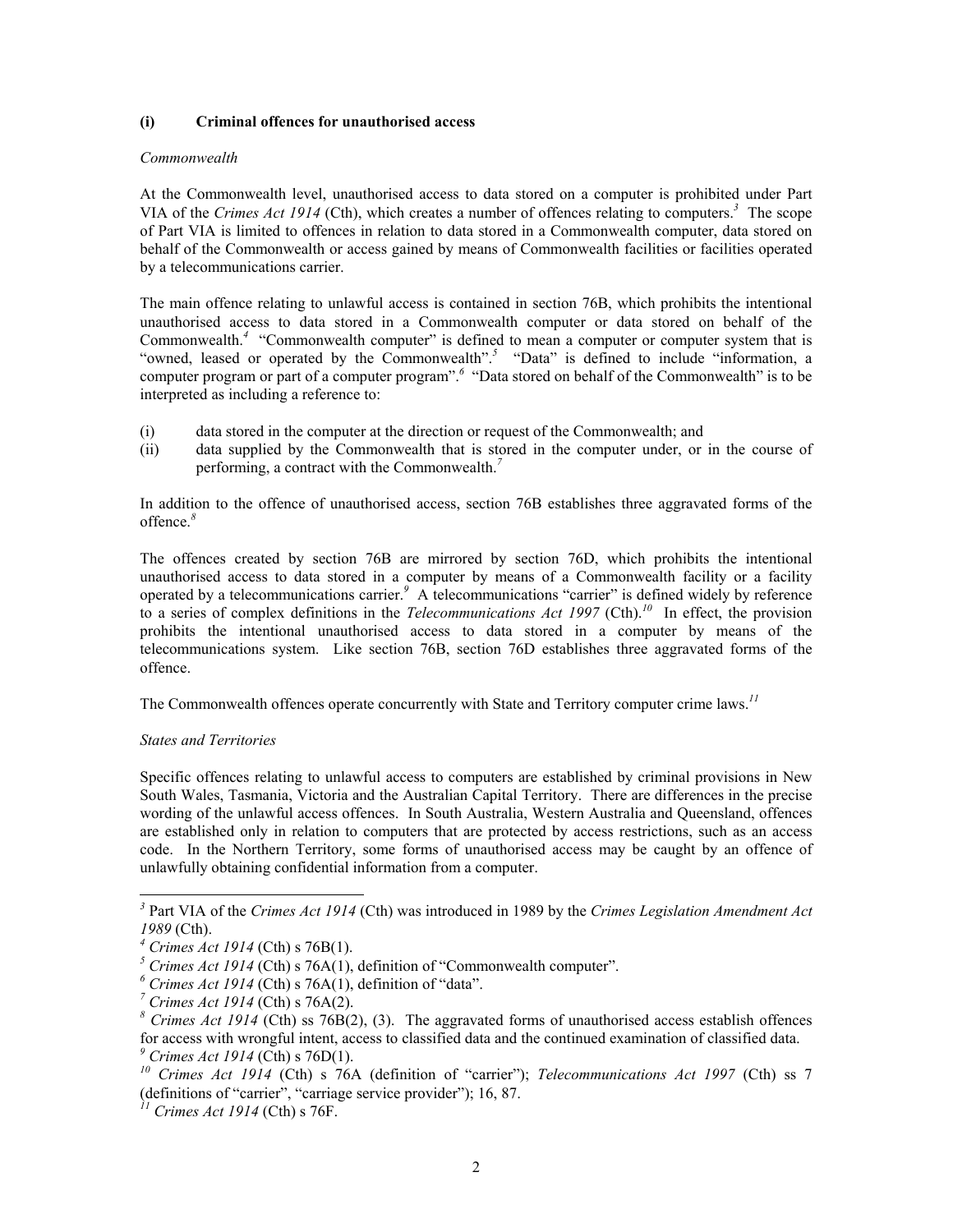In New South Wales, section 309 of the *Crimes Act 1900* (NSW) establishes a criminal offence for the intentional access to a program or data stored in a computer without authority or lawful excuse.*[12](#page-2-0)* Like the Commonwealth legislation, section 309 creates three aggravated forms of the offence.*[13](#page-2-1)* The Australian Capital Territory offence of unlawful access is similar to the New South Wales offence. Section 135J of the *Crimes Act 1900* (ACT) prohibits intentionally obtaining access to data stored in a computer without lawful authority or excuse. There are no aggravated offences in the Australian Capital Territory.

In Victoria, section 9A of the *Summary Offences Act 1966* (Vic) establishes the offence of computer trespass for gaining access to, or entering, a computer system without lawful authority. A similar offence is created under the Tasmanian *Criminal Code.* Section 257D of the Criminal Code (Tas) creates an offence for intentionally gaining access to a computer or computer system, without lawful excuse.

In South Australia, rather than prohibiting unauthorised access *per se,* an offence is established for operating a "restricted-access" computer system without proper authorisation.*[14](#page-2-2)* A "restricted-access" computer system is defined as a computer system in which the use of a "particular code of electronic impulses" is necessary to obtain access and in which use of the code is confined to particular authorised persons.*[15](#page-2-3)* The Western Australian legislation is similarly limited to "restricted-access" computer systems.<sup>[16](#page-2-4)</sup> Unlike South Australia, however, in Western Australia there is an offence for gaining access to information stored in a "restricted-access" system without proper authorisation, in addition to the offence of operating a "restricted-access" system without authorisation.*[17](#page-2-5)* In Queensland, an offence of "computer hacking" is established under section 408D of the *Criminal Code Act 1899* (Qld). The Queensland offence prohibits a person from using a "restricted computer" without the consent of the computer's "controller", meaning a person who has the right to control the computer.<sup>[18](#page-2-6)</sup> A "restricted computer" is defined essentially as a computer for which a device, code or sequence of electronic impulses is necessary to gain access and in relation to which access is restricted to persons authorised by the computer's "controller".*[19](#page-2-7)*

In the Northern Territory there is no specific provision dealing with unauthorised access. There is, however, a general offence for unlawfully abstracting confidential information from a repository of information, including a computer, with an intent to cause loss, to publish the information, or to obtain a benefit from the information. *[20](#page-2-8)*

The *Model Criminal Code Report* recommended replacing the existing Commonwealth, State and Territory offences with a new summary offence of unauthorised access to data. The proposed new offence would be similar to the South Australian, Queensland and western Australian offences, in that it would not apply to unauthorised access *per se,* but would be limited to data held in a computer which is protected by a computerised access control system.

## **(ii) Breach of confidence**

-

The equitable action for breach of confidence is established if: information is confidential; the information is communicated in circumstances importing an obligation of confidence; and there has been an

<span id="page-2-0"></span><sup>&</sup>lt;sup>12</sup> *Crimes Act 1900* (NSW) s 309(1); see also s 308 (definitions of "data" and "program").

<span id="page-2-1"></span>*<sup>13</sup> Crimes Act 1900* (NSW) ss 309(2), (3), (4).

<span id="page-2-2"></span>*<sup>14</sup> Summary Offences Act 1953* (SA) s 44(1).

<span id="page-2-3"></span>*<sup>15</sup> Summary Offences Act 1953* (SA) s 44(3).

<span id="page-2-4"></span><sup>&</sup>lt;sup>16</sup> Criminal Code (WA) s 440A. A "restricted-access" computer system is defined by s 440A(1) of the *Code.*

<span id="page-2-5"></span> $\frac{17}{17}$  Criminal Code (WA) s 440A(2).

<span id="page-2-6"></span>*<sup>18</sup> Criminal Code Act 1899* (Qld) ss 408D(1), (5) (definition of "controller").

<span id="page-2-7"></span>*<sup>19</sup> Criminal Code Act 1899* (Qld) s 408D(5) (definition of "restricted computer").

<span id="page-2-8"></span>*<sup>20</sup>* Criminal Code Act (NT) s 222.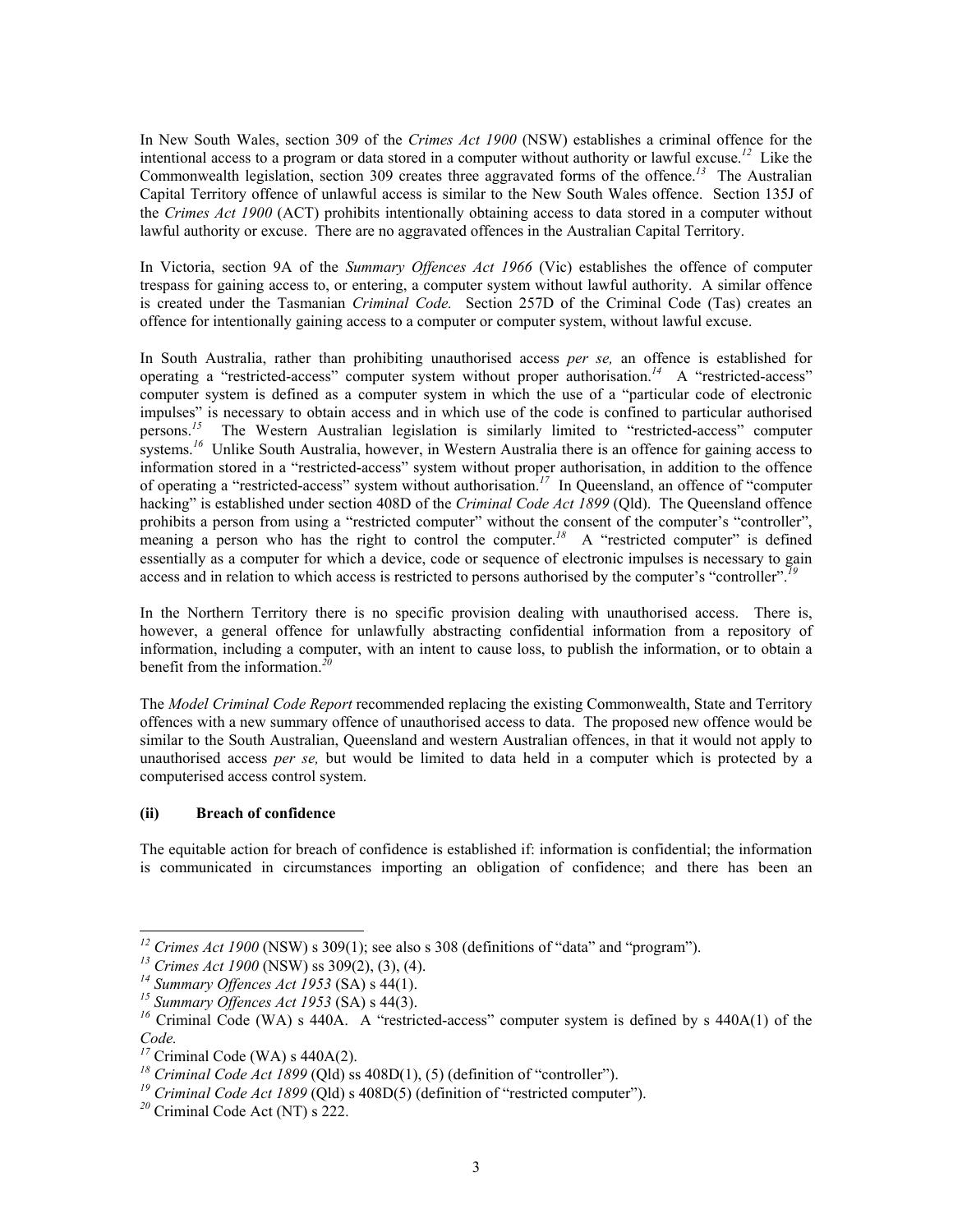unauthorised use of the information to the detriment of the person communicating it.<sup>[21](#page-3-0)</sup> In some decisions a breach of confidence seems to have been established where information has been obtained surreptitiously, even though the information was not communicated in confidence.<sup>[22](#page-3-1)</sup> This suggests that unauthorised access to information stored on a computer may amount to a breach of confidence, provided that the information is sufficiently secret and there has been an unauthorised use of the information. Information is likely to be regarded as confidential if sufficient steps are taken to control access.*[23](#page-3-2)* Nevertheless, the mere encryption of information does not automatically render information confidential, especially if the information is accessible to anyone with the skills to decrypt the information.*[24](#page-3-3)* Moreover, the mere fact of encryption does not necessarily amount to a communication importing an obligation of confidence, especially if the information has not been accessed surreptitiously.<sup>[25](#page-3-4)</sup> On the other hand, if the circumstances in which the information is accessed are such that a reasonable person would regard the information as confidential, then surreptitious access is likely to be a breach of confidence.*[26](#page-3-5)* Information that is generally accessible will not usually have the necessary quality of confidence merely because it is protected by access protection technology, unless there are additional protection measures, such as firewalls protecting an intranet.

## **b. Receiving protected data or material without authorisation or without paying the due remuneration.**

In Australia, there are no laws that apply specifically to receiving protected data, or material without authorisation, or without paying the due remuneration.

In certain circumstances, however, a person who receives secret information may be liable for a breach of confidence. Recipients of information acquired in breach of confidence may be liable for using or disclosing the information if they have actual or constructive notice of the breach.*[27](#page-3-6)* Liability arises from the time the recipient knows, or has reason to know, of the breach of confidence.*[28](#page-3-7)*

#### **c. Gaining access to a technologically protected computer system or to protected material by supplying a false name or password.**

Supplying a false name or false password may, in certain circumstances, amount to a criminal offence of forgery, or of fraud (obtaining property by deception). There are significant differences in the operation of the various applicable Commonwealth, State and Territory criminal provisions. The main legal issue has been whether the offences are applicable in circumstances in which there is no deception of a human being, but merely the entry of false data into a machine.

<span id="page-3-0"></span>*<sup>21</sup> Coco v AN Clark (Engineers) Ltd* [1969] RPC 41; *Moorgate Tobacco Co Ltd v Philip Morris Ltd* (1984) 156 CLR 414.

<span id="page-3-1"></span>*<sup>22</sup>* See *Franklin v Giddens* [1978] Qd R 72. Under English law there are apparently conflicting authorities. In *Malone v Metropolitan Police Commissioner* [1979] 2 All ER 620, it was held that police who obtained information by means of a lawful telephone tap were not liable for breach of confidence. In *Francome v Mirror Group Newspapers Ltd* [1984] 2 All ER 408, however, it was held that an unlawful telephone tap by a newspaper was a breach of confidence.

<span id="page-3-2"></span><sup>&</sup>lt;sup>23</sup> For example, some English decisions have held that there may be a breach of confidence where photographs have been surreptitiously obtained despite security arrangements: *Creation Records Ltd v News Group Newspapers Ltd* (1997) 39 IPR 1 (Ch); *Shelley Films Ltd v Rex Features Ltd* [1994] EMLR 134 (Ch).

<span id="page-3-3"></span>*<sup>24</sup> Mars UK Ltd v Teknowledge Ltd* (1999) 46 IPR 248.

<span id="page-3-4"></span>*<sup>25</sup> Ibid.*

<span id="page-3-5"></span>*<sup>26</sup>* For the reasonable person test see: *Coco v AN Clark (Engineers) Ltd* [1969] RPC 41.

<span id="page-3-6"></span>*<sup>27</sup> Fraser v Evans* [1969] 1 All ER 8; *Talbot v General Television Corporation Pty Ltd* [1980] VR 224; *Dart Industries Inc v David Bryar & Associates Pty Ltd* (1997) 38 IPR 389.

<span id="page-3-7"></span>*<sup>28</sup> Nicrotherm Electrical Co Pty Ltd v Percy* [1956] RPC 272; *Printers & Finishers Ltd v Holloway* [1965] RPC 239.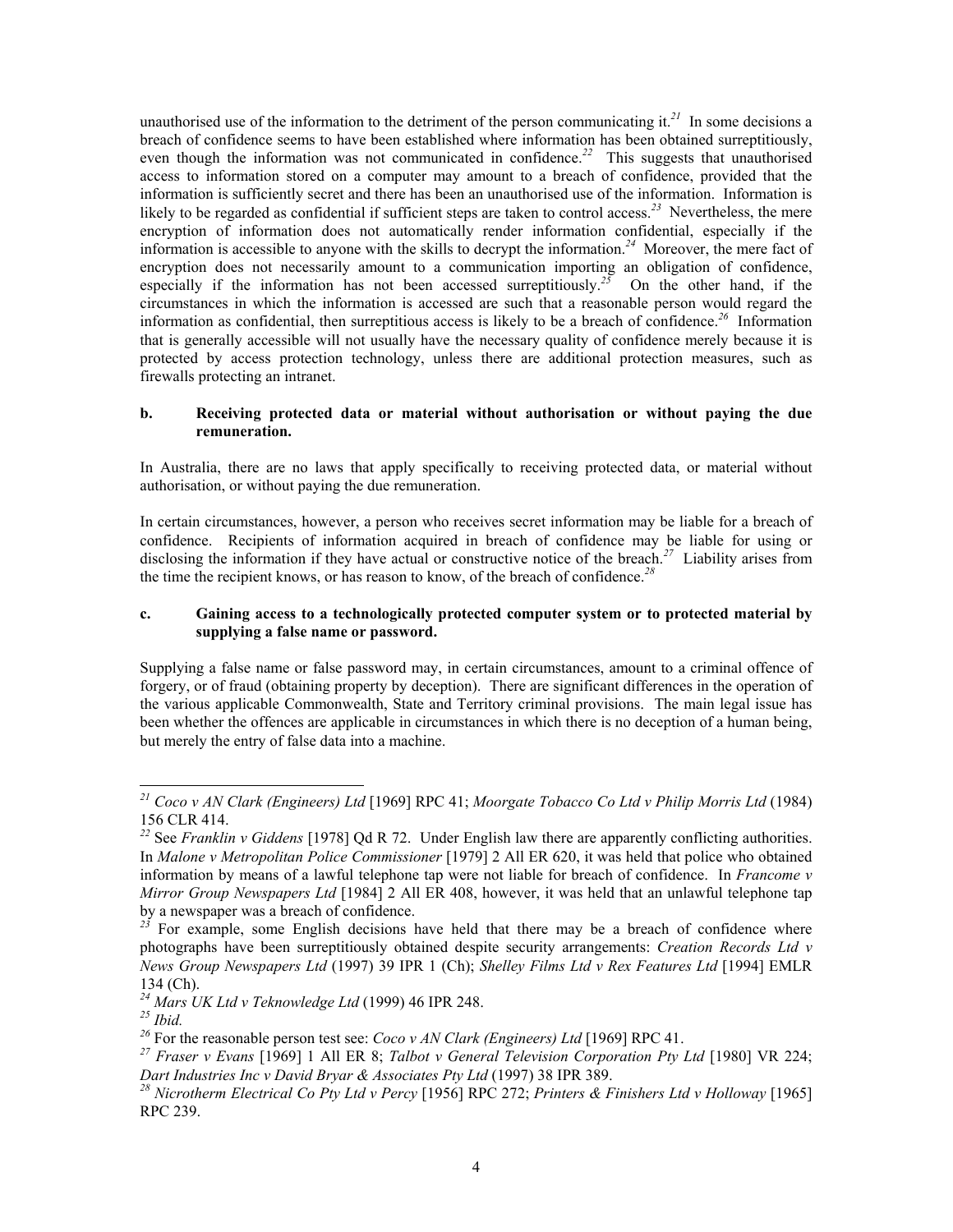#### *Commonwealth*

Section 29B of the *Crimes Act 1914* (Cth) establishes an offence for imposing a false representation upon the Commonwealth, or any public authority under the Commonwealth, with a view to obtaining money or any other benefit or advantage. The offence of imposition may be committed even though the representation has been made to a machine and has not come to the knowledge of a human agent. *[29](#page-4-0)* In other words, the offence is complete upon the making of a false representation. Supplying a false name or false password may therefore constitute an offence under section 29B provided that:

- 1. the representation is imposed on the Commonwealth, or a Commonwealth public authority; and
- 2. the representation is imposed with a view to obtaining money or any other benefit or advantage.

## *Forgery offences under State and Territory laws*

Supplying a false name or false password to a computer does not fall within the traditional offence of forgery. *[30](#page-4-1)* This is because the traditional offence required both the making of a document in tangible form and the deception of a human being. Legislative amendments have relaxed these requirements in New South Wales, Victoria and the Australian Capital Territory.

Section 300 of the *Crimes Act 1900* (NSW) establishes offences for making or using a false instrument with the intention of inducing a person to accept the instrument as genuine and, as a result, acting to his or her prejudice or to the prejudice of another person. An "instrument" is broadly defined to include any "device on or in which information is recorded or stored by mechanical, electronic or other means".*[31](#page-4-2)* The reference to inducing a person to accept the instrument as genuine is to be interpreted as including inducing a response from a machine that will prejudice a person.*[32](#page-4-3)* Section 83A of the *Crimes Act 1958* (Vic) establishes a similar offence.*[33](#page-4-4)* Like the New South Wales provision, a reference to inducing a person to accept a false document as genuine is to be interpreted as including a reference to causing a machine to respond to the document as if it were a genuine document. *[34](#page-4-5)* Section 135C of the *Crimes Act 1900* (ACT) is to the same effect.*[35](#page-4-6)* Each of these provisions may apply to supplying a false name or password to a computer, provided that doing so results in some prejudice to a person.

In South Australia, a "catch-all" provision makes it an offence to forge "any instrument or matter".*[36](#page-4-7)* It is possible that this broad provision may apply to the supply of a false name or password.

## *Fraud (obtaining property by deception) under State and Territory laws*

The traditional criminal offence of fraud, or obtaining property by deception, requires the deception of a human being.<sup>[37](#page-4-8)</sup> This requirement has been modified in New South Wales and Victoria.

Section 178BA of the *Crimes Act 1900* (NSW) establishes an offence for dishonestly obtaining by deception any money, or valuable thing, or financial advantage. "Deception" is defined to include causing

 $\overline{a}$ 

<span id="page-4-0"></span>*<sup>29</sup> R v Baxter* (1988) 1 Qd R 537.

<span id="page-4-1"></span>*<sup>30</sup> R v Gold and Shifreen* [1988] AC 1063 (holding that the user segment of a computer system was not a "false instrument").

<span id="page-4-2"></span>*<sup>31</sup> Crimes Act 1900* (NSW) s 299(1)(c).

<span id="page-4-3"></span>*<sup>32</sup> Crimes Act 1900* (NSW) s 303.

<span id="page-4-4"></span>*<sup>33</sup> Crimes Act 1958* (Vic) s 83A(1).

<span id="page-4-5"></span>*<sup>34</sup> Crimes Act 1958* (Vic) s 83A(9).

<span id="page-4-6"></span>*<sup>35</sup> Crimes Act 1990* (ACT) ss 135C, 135B(2), 93 (definition of "instrument").

<span id="page-4-7"></span>*<sup>36</sup> Criminal Law Consolidation Act 1935* (SA) s 235.

<span id="page-4-8"></span>*<sup>37</sup> Director of Public Prosecutions v Ray* [1973] 3 All ER 131 at 137 per Lord Morris; *Davies v Flackett*  [1972] Crim LR 708; *Kennison v Daire* (1986) 60 ALJR 249; *R v Evenett* [1987] 2 Qd R 753.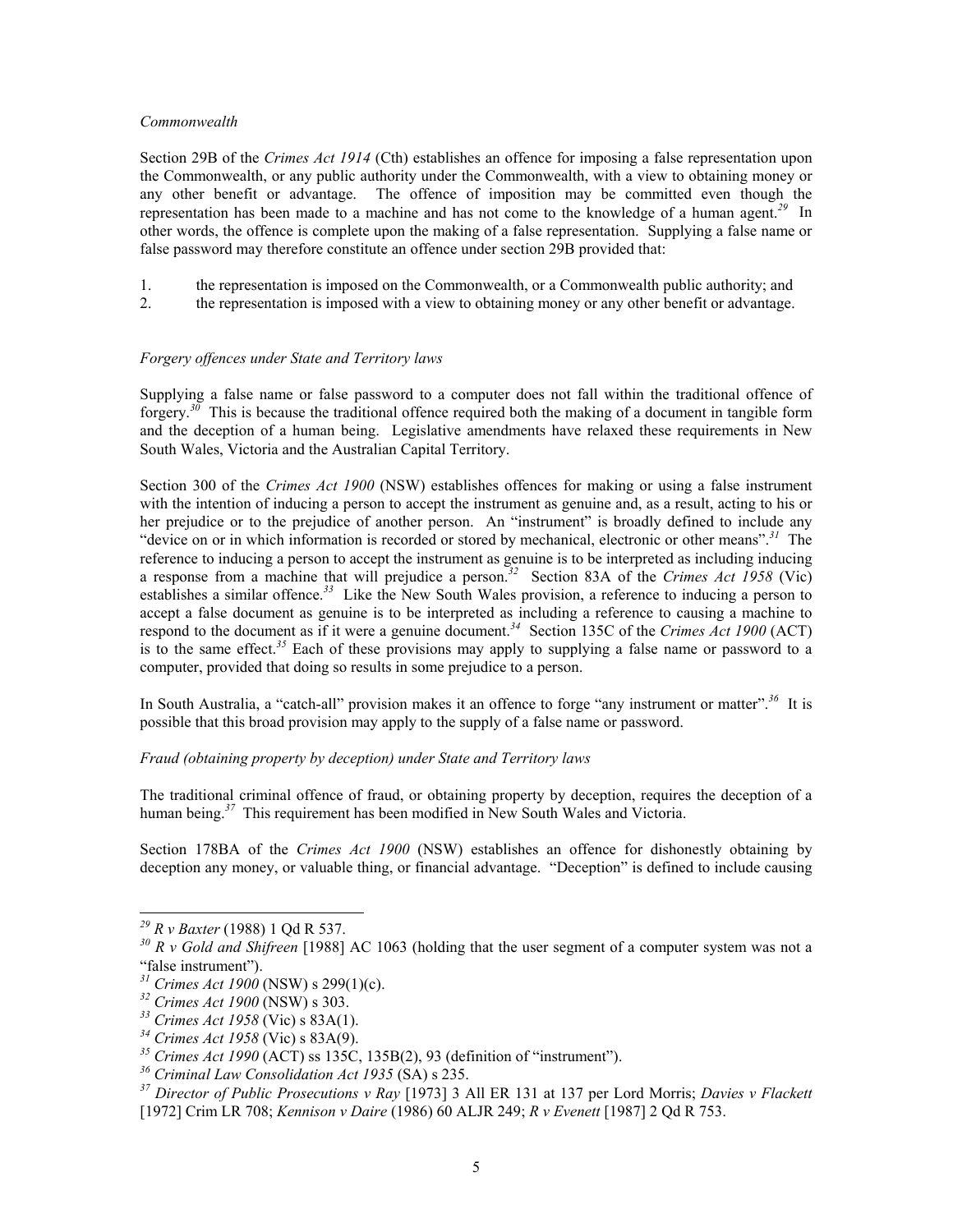a computer system or machine to make a response that the defendant is not authorised to cause the computer or machine to make.*[38](#page-5-0)*

Section 81 of the *Crimes Act 1958* (Vic) establishes an offence of obtaining property from a person by deception, with the intention of permanently depriving the person of the property, and section 82 establishes an offence of obtaining financial advantage by deception. Like the New South Wales provision, "deception" is defined to include causing a computer system or machine to make a response that the defendant is not authorised to cause the computer or machine to make.*[39](#page-5-1)* The term "financial advantage" may encompass a diversity of advantages, as the two words are to be given their plain meanings.*[40](#page-5-2)*

The New South Wales and Victorian offences may apply to the supply of a false name or password, provided that the deception is practiced for the required purpose. Although the other States and Territories have criminal offences analogous to the offence of obtaining property by deception, the relevant provisions have not been extended to include entering false information into a computer system or a machine.

## **d. Gaining access to a technologically protected computer system or to protected material by supplying a false Internet Protocol (IP) address**

Supplying a false IP address may, in certain circumstances, amount to a criminal offence of forgery, or of fraud (obtaining property by deception). The relevant legal provisions, and the issues involved with applying the provisions, are explained in paragraph 1c immediately above. In general terms, these provisions may apply to supplying a false IP address, provided the false information is supplied for the requisite purpose of obtaining property, or some financial advantage (depending upon the precise wording of the provision).

# **e. Gaining access to technologically protected material by supplying false payment information**

Gaining access to protected material by supplying false payment information may amount to a number of criminal offences, depending upon the circumstances. If the false information is submitted to a computer, it may amount to the criminal offence of obtaining by deception under New South Wales or Victorian law. The offence of obtaining by deception is explained at paragraph 1c above. If the computer is operated by the Commonwealth, or a Commonwealth public authority, supplying false payment information may breach section 29B of the *Crimes Act 1914* (Cth). This offence is also explained at paragraph 1c above. If a person is deceived, the supply of false payment information may constitute a number of State or Territory offences relating to dishonest acquisition.*[41](#page-5-3)*

# **f. Decrypting without authorisation encrypted content**

Part VAA of the *Copyright Act 1968* (Cth) deals with the unauthorised decryption of "encoded broadcasts". The relevant provisions are explained at paragraph 3 below. Australian laws do not otherwise expressly prohibit unauthorised decryption. Nevertheless, unauthorised decryption may, in certain circumstances, amount to unauthorised access to a computer system, or to data stored on a computer. Commonwealth, State and Territory criminal laws prohibiting unlawful access are dealt with at paragraph 1a(i) above. Moreover, it is possible that, in certain circumstances, unauthorised decryption may constitute an offence prohibiting the unlawful alteration of data.<sup>[42](#page-5-4)</sup> The application of laws prohibiting unlawful alteration to the unauthorised decryption of material is untested. Finally, in certain

<span id="page-5-0"></span><sup>1</sup> *<sup>38</sup> Crimes Act 1900* (NSW) s 178BA(2).

<span id="page-5-1"></span>*<sup>39</sup> Crimes Act 1958* (Vic) ss 81(4), 82(2).

<span id="page-5-2"></span>*<sup>40</sup> Fisher v Bennett* (1987) 85 FLR 469; *R v Walsh* (1990) 52 A Crim R 80.

<span id="page-5-3"></span>*<sup>41</sup>* For example, in *R v Lambie* [1981] 3 WLR 88 it was held that presenting a credit card after substantially exceeding a credit limit might amount to obtaining by deception.

<span id="page-5-4"></span>*<sup>42</sup> Crimes Act 1914* (Cth) s 76C; *Crimes Act 1900* (NSW) s 310; Criminal Code (Tas) s 257C; *Crimes Act 1900* (ACT) s 135K; Criminal Code Act (NT) s 276.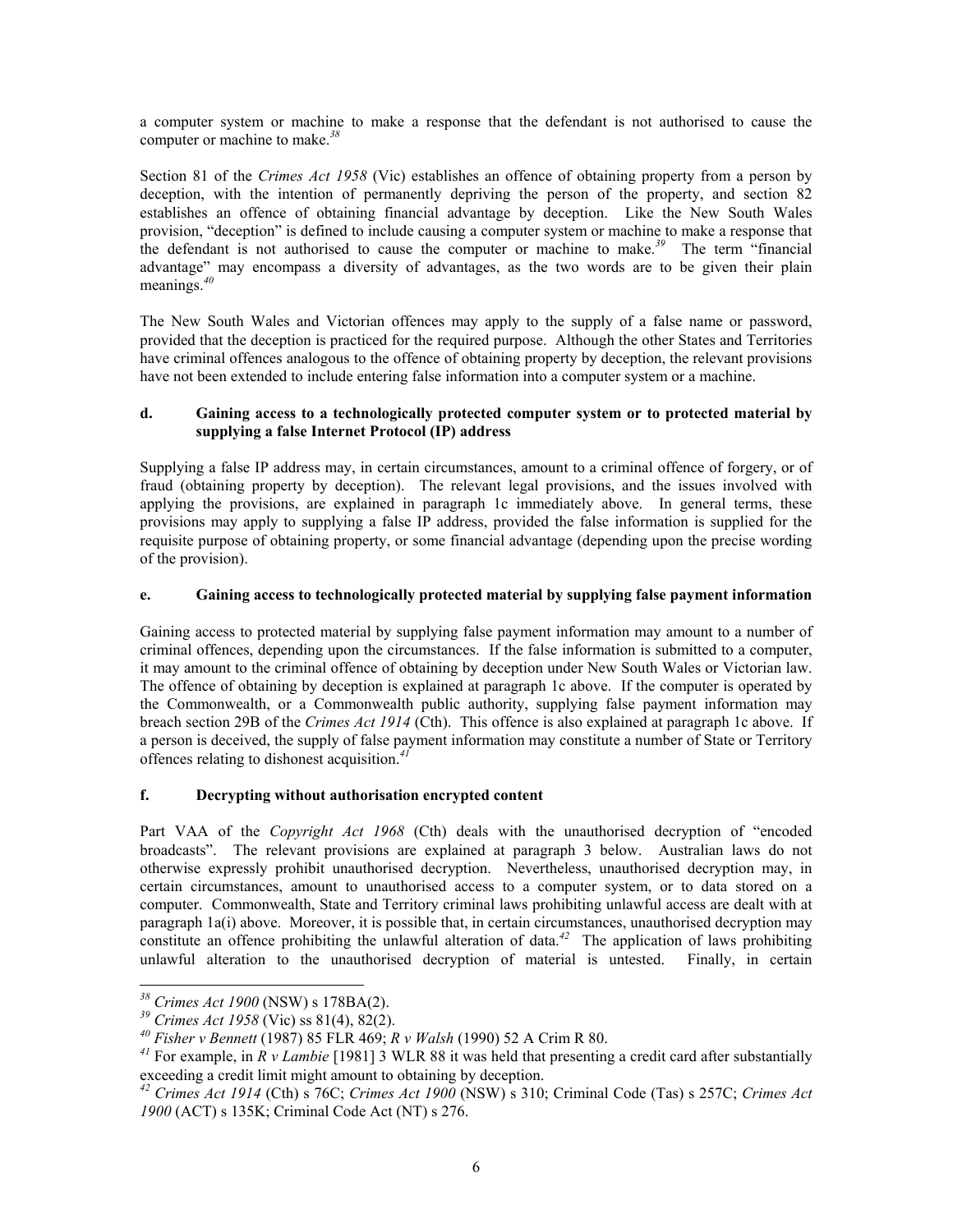circumstances, unauthorised decryption may amount to a breach of confidence. As explained at paragraph 1a(ii), however, mere encryption of information does not automatically mean that the information is confidential.

#### **g. Overriding a limit on the number of simultaneous users allowed access or on the allowed time of access**

In Australia, liability for overriding limitations on the number of users, or on the allowed time of access, depends primarily upon whether there has been a breach of contract. This may well involve consideration of unresolved legal issues, such as whether a "click-through" agreement constitutes a binding contract. The legal enforceability of "click-through" agreements is dealt with further at paragraph 8b1 below. In the absence of a contractual relationship, recourse must be had to other forms of liability. For example, if confidential information is disclosed for a limited purpose, access to the information for another purpose may amount to a breach of confidence.*[43](#page-6-0)* Furthermore, where there is an express or implied limitation on the conditions of access, if access is obtained otherwise than in accordance with the limitation there may be a contravention of one of the criminal provisions that prohibit unauthorised access.*[44](#page-6-1)* Criminal laws prohibiting unauthorised access are dealt with at paragraph 1a(i) above.

## **h. Overriding a limit on the number of copies an authorised user is permitted to make, or a technologically enforced prohibition against making** *any* **copies?**

In Australia, liability for overriding a limit on the number of copies that an authorised user may make depends primarily on contract law. As explained at paragraph 1g above, making unauthorised copies may, in appropriate circumstances, amount to a breach of confidence or contravene a criminal provision that prohibits unauthorised access. Similarly, enforcement of copy protection technologies depends mainly on contract law, but may amount to a breach of confidence or contravene a criminal provision that prohibits unauthorised access.

# **2. General tort law rules of direct or secondary liability**

## **a. Under your country's general tort law principles, could a person be held liable for having engaged in an act of circumvention or for having manufactured or distributed a circumvention device? What would be the conditions for liability?**

Under Australian law, it would be difficult for tort liability to be established for an act of circumvention. In most cases of circumvention, the elements of an intentional tort in relation to goods, such as trespass to goods, will not be made out. The intentional torts are unlikely to apply, as it is necessary to establish some interference or dealing with "goods". Circumvention will usually be for the purpose of accessing information. Information is not conventionally regarded as a "good" and, consequently, mere unauthorised access cannot constitute an intentional tort in relation to goods, such as trespass to goods.*[45](#page-6-2)*

Establishing tort liability for the manufacture or distribution of a circumvention device may also present difficulties. It is possible that an action for negligence could be brought against a manufacturer or distributor. In general terms, negligence will be made out if the plaintiff establishes that there is a duty of care, a breach of the duty and damages resulting from the breach.*[46](#page-6-3)* The liability of a manufacturer or distributor will depend principally upon whether a duty of care is owed to a person who suffers loss as a result of the manufacture or distribution of a circumvention device. The damage resulting from the manufacture or distribution of a circumvention device is likely to be "pure economic loss". In Australia,

<span id="page-6-0"></span>*<sup>43</sup>* See, for example, *Smith, Kline & French Laboratories (Australia) Ltd v Secretary, Department of Community Services and Health* (1991) 20 IPR 643.

<span id="page-6-1"></span>*<sup>44</sup> Director of Public Prosecutions v Murdoch* [1993] 1 VR 406.

<span id="page-6-2"></span>*<sup>45</sup>* For the subject matter of an action for conversion see: *Doodeward v Spence* (1908) 6 CLR 406.

<span id="page-6-3"></span>*<sup>46</sup> Donoghue v Stevenson* [1932] AC 562.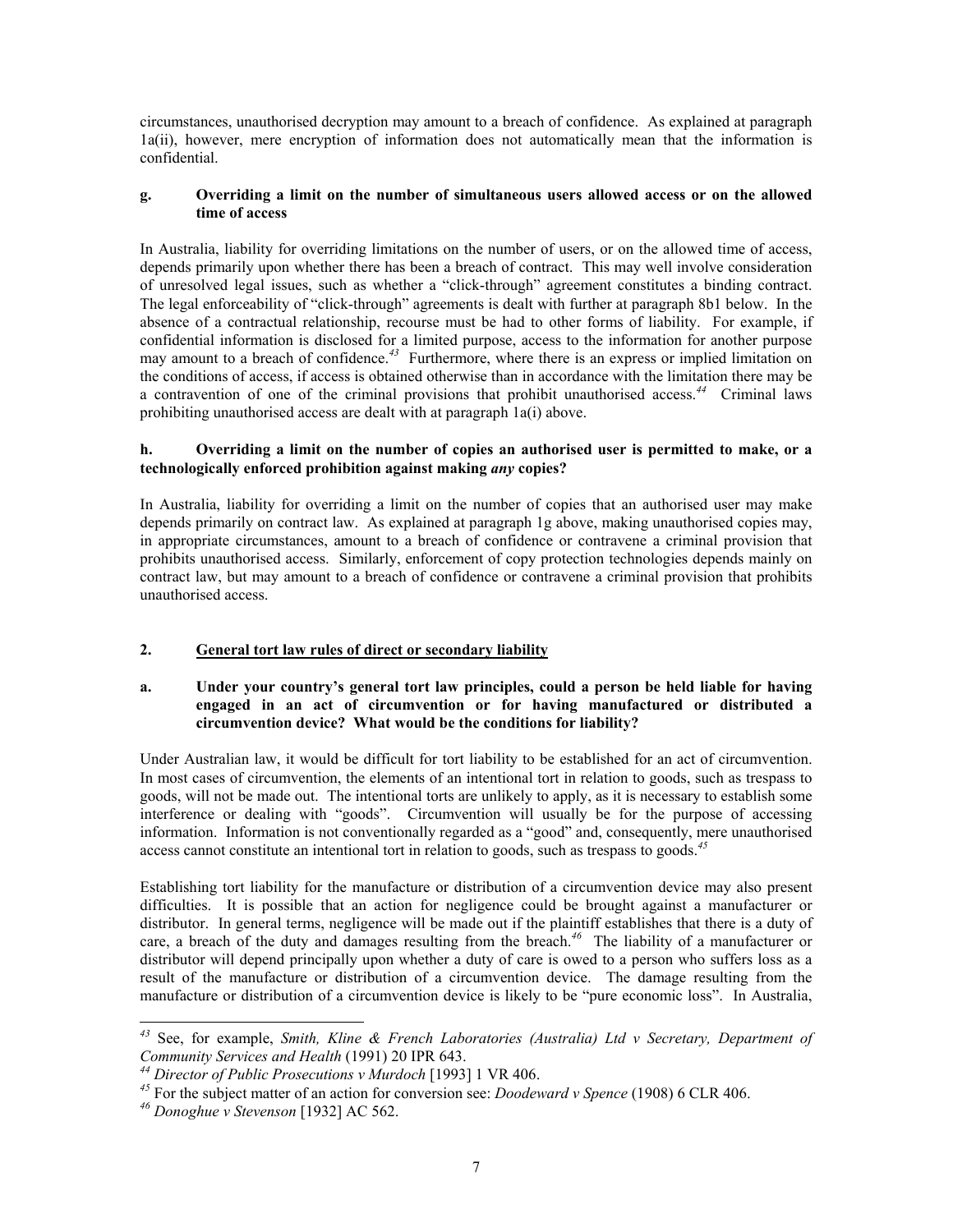there is no general exclusionary principle in negligence that prevents recovery of damages for economic loss that is not consequential upon injury to person or property.<sup>[47](#page-7-0)</sup> At the same time, there is no unifying principle for determining liability for negligence in cases of "pure economic loss". Instead, Australian courts have adopted an incremental approach to determining liability, taking into account a number of "policy" considerations.*[48](#page-7-1)* Holding a manufacturer or distributor of a circumvention device liable in negligence for loss resulting from use of the device would involve extending liability in accordance with this "incremental approach". Given the current state of the law, it is difficult to predict the outcome of an action in negligence for the manufacture or distribution of a circumvention device.

**b. Has your country's case law already applied tort law to prohibit or to enjoin the act of circumventing or the manufacture or distribution of a circumvention device? Are knowledge or intent required? How have knowledge or intent been defined? Is the liability of manufacturers and distributors of devices direct, or based on secondary liability (contributory or vicarious)?** 

Australian courts have not applied tort law to the act of circumventing, or to the manufacture or distribution of a circumvention device. As explained above, the application of Australian tort law to these activities would involve an extension of current legal principles.

# **3. Broadcasting law, cable and satellite regulations, protection of encrypted services or broadcasts, protection of conditional access services**

**a. Are encrypted services or broadcasts (eg pay-TV signals, etc) legally protected in your country? Is the regulation civil, administrative, criminal or public? What is the rationale for this regulation?** 

## **(i) Are encrypted broadcasts legally protected?**

Encrypted broadcasting services are protected under Part VAA of the *Copyright Act 1968* (Cth), a new addition to Australian copyright law that was inserted by the *Copyright Amendment (Digital Agenda) Act* 2000 (Cth). The protection of encrypted broadcasts in Australia does not focus on the private act of decrypting encrypted broadcasting services. Rather, the focus of part VAA is on making, importing, commercially dealing with, making available online or commercially using "broadcast decoding devices".

## **(ii) Is the regulation civil, administrative, criminal or public?**

Part VAA establishes civil rights of action and criminal offences for certain dealings with "broadcast decoding devices".

## **(iii) What is the rationale for this regulation?**

The *Second Reading Speech* to the legislation that introduced Part VAA stated that the provisions in that Part "will enable subscription broadcasters to control the reception of their encoded broadcasts".*[49](#page-7-2)* The legislation was subsequently amended to extend to encoded broadcasts delivered by commercial or national broadcasting services. Part VAA is therefore intended to enable broadcasters to control access to "encoded broadcasts".

1

<span id="page-7-0"></span>*<sup>47</sup> Caltex Oil (Australia) Pty Ltd v The Dredge "Willemstad"* (1976) 136 CLR 529; *Perre v Apand Pty Ltd*  (1999) 73 ALJR 1190.

<span id="page-7-1"></span>*<sup>48</sup> Perre v Apand Pty Ltd* (1999) 73 ALJR 1190.

<span id="page-7-2"></span>*<sup>49</sup>* Hon. Darryl Williams, Attorney-General, Copyright Amendment (Digital Agenda) Bill 1999, *Second Reading Speech,* Commonwealth of Australia, *Parliamentary Debates,* House of Representatives, 2 September 1999, p 2751.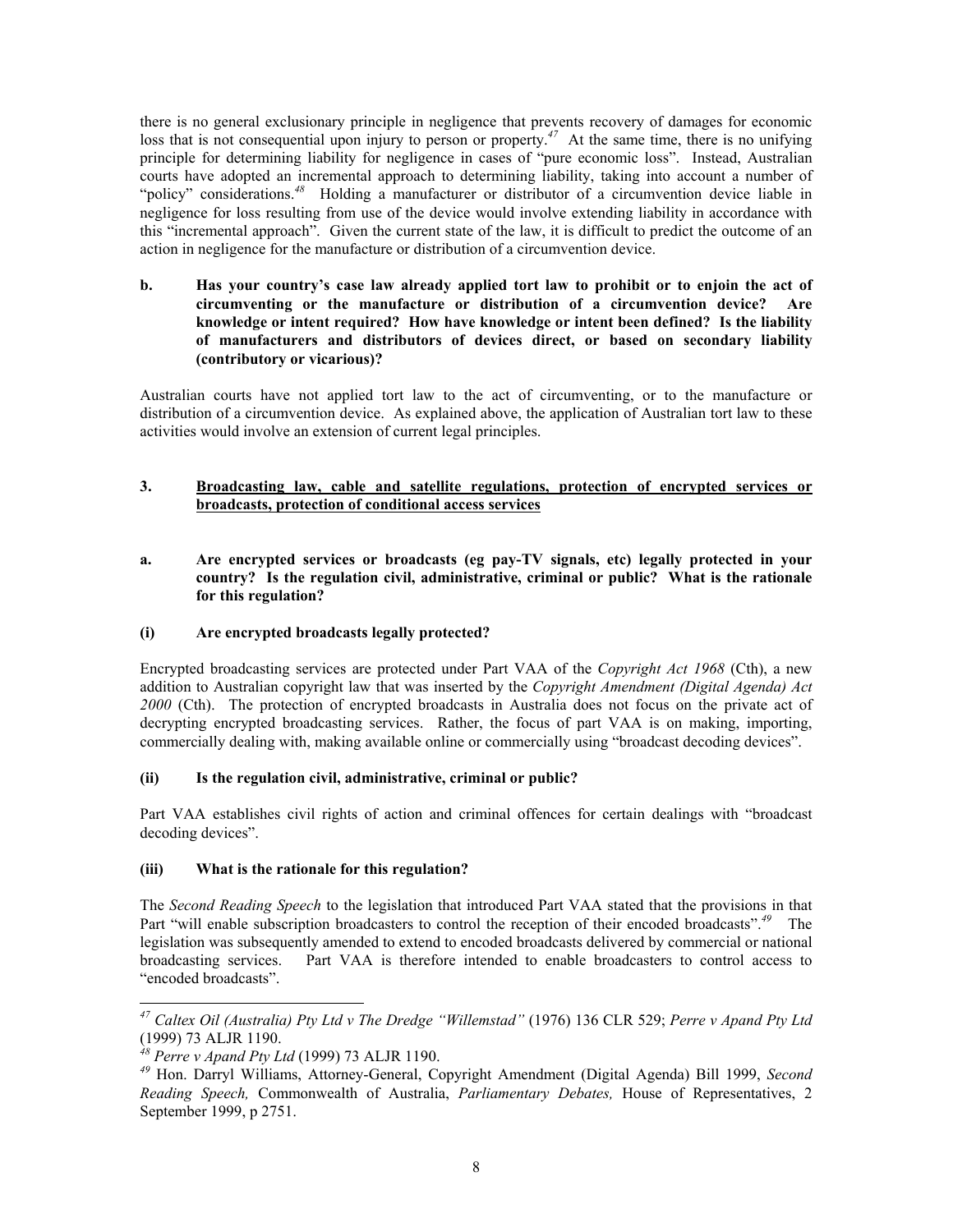Part VAA does not prohibit the private, non-commercial use of "broadcast decoding devices". The *Revised Explanatory Memorandum* to the Copyright Amendment (Digital Agenda) Bill 2000 (Cth) explained the reasons for this approach in the following terms:

… it is the Government's view that the main threat to subscription broadcasters is not the single act of unauthorised reception by individuals, but rather the preparatory acts carried out by commercial companies, and the unauthorised use of such devices to promote commercial activities.*[50](#page-8-0)*

The provisions regulating the use of "broadcast decoding devices" adopt the same general approach as the provisions in new Division 2A of Part V of the *Copyright Act 1968* (Cth), which were introduced to prohibit the circumvention of technological measures for protecting copyright.

**b. In such legislation, is the decryption, descrambling or any other form of unauthorised interception of encrypted services or broadcasts prohibited? Under what conditions? What are the rationale and purpose for such prohibition? What are the services or programs at issue? Is protection available only if the broadcast or transmission requires payment? (ie, no protection for free broadcasts of transmissions?) Who may bring a claim? What remedies are available?** 

#### **(i) Prohibited use of broadcast decoding devices**

Section 135ANA of the *Copyright Act 1968* (Cth) establishes a civil right of action for the unauthorised commercial use of a "broadcast decoding device". Under Part VAA of the *Copyright Act 1968* (Cth), a "broadcast decoding device" is defined to mean:

… a device (including a computer program) that is designed or adapted to enable a person to gain access to an encoded broadcast without the authorisation of the broadcaster by circumventing, or facilitating the circumvention of, the technical means or arrangements that protect access in an intelligible form to the broadcast.*[51](#page-8-1)*

An "encoded broadcast" is defined to mean either of two kinds of broadcasts. The first kind of "encoded broadcast" is one that is:

… made available only to persons who have the prior authorisation of the broadcaster and only on payment by such persons of subscription fees (whether periodically or otherwise).*[52](#page-8-2)*

The second kind of "encoded broadcast" is a television broadcast (other than the first kind of "encoded broadcast") that is delivered by a commercial or national broadcasting service and to which access in an intelligible form is protected by a technical measure or arrangement (including a computer program).*[53](#page-8-3)*

 $\overline{a}$ 

<span id="page-8-0"></span>*<sup>50</sup>* Copyright Amendment (Digital Agenda) Bill 2000 (Cth), *Revised Explanatory Memorandum,* Part VAA, Item 240.

<span id="page-8-1"></span>*<sup>51</sup> Copyright Act 1968* (Cth) s 135AL (definition of "broadcast decoding device").

<span id="page-8-2"></span>*<sup>52</sup> Copyright Act 1968* (Cth) s 135AL (definition of "encoded broadcast" (a)).

<span id="page-8-3"></span>*<sup>53</sup> Copyright Act 1968* (Cth) s 135AL (definition of "encoded broadcast"(b)). "Commercial broadcasting services" are essentially "free-to-air" broadcasting services that appear to be intended to appeal to the general public and that are usually funded by advertising revenue: *Broadcasting Services Act 1992* (Cth) s 14. "National broadcasting services" are essentially broadcasting services, other than subscription services, that are provided by the government-funded broadcasters, the Australian Broadcasting Corporation or the Special Broadcasting Service: *Broadcasting Services Act 1992* (Cth) s 13.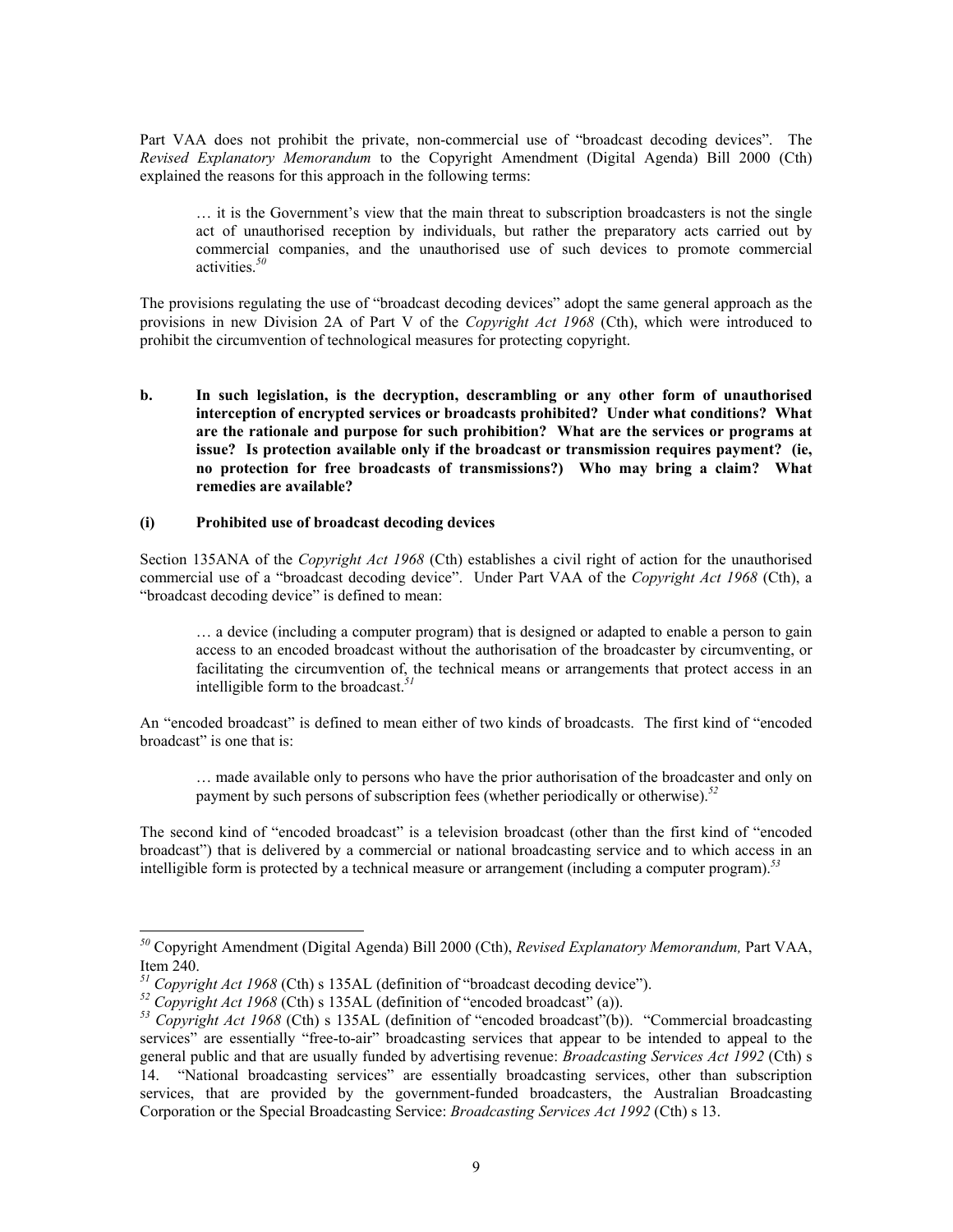#### **(ii) Elements of action for unauthorised commercial use of broadcast decoding device**

Under section 135ANA, a broadcaster has a civil action for the unauthorised "commercial" use of "broadcast decoding devices" if each of the following four conditions are satisfied:

- 1. the broadcaster<sup>[54](#page-9-0)</sup> makes an "encoded broadcast";
- 2. a person uses (or authorises the use of) a broadcast decoding device to gain access to an encoded broadcast without the authorisation of the broadcaster;
- 3. the person uses (or authorises the use of) the device for the purposes of a trade or business; and
- 4. the person knew, or ought reasonably to have known, that the broadcaster had not authorised access to the broadcast by use of the device.*[55](#page-9-1)*

#### **(iii) Rationale and purpose of prohibition**

As explained at 3a(iii) above, the *Second Reading Speech* to the legislation that introduced Part VAA stated that the provisions in that Part were essentially intended to enable broadcasters to control the reception of "encoded broadcasts". This appears to be the main objective of section 135ANA.

Although the main purpose of Part VAA is to allow broadcasters to control access to "encoded broadcasts", it may be significant that the provisions are included as part of Australian copyright law, not part of broadcasting law. A second possible purpose for the prohibition in section 135ANA was suggested in the *Revised Explanatory Memorandum* to the Copyright Amendment (Digital Agenda) Bill 2000 (Cth), which stated that the provision was intended to:

…protect the commercial interests of copyright owners and focus the remedy on public and commercial activities rather than use by individuals.*[56](#page-9-2)*

Therefore, like the general provisions relating to the use of anti-circumvention devices introduced by the *Copyright Amendment (Digital Agenda) Act 2000* (Cth),*[57](#page-9-3)* the action for unauthorised use of a "broadcast decoding device" is also apparently intended to supplement the rights of copyright owners.

A potential obstacle to this interpretation of the purpose of section 135ANA is that the civil right of action is vested in the "broadcaster", not in the owner or licensee of copyright in the broadcast. A possible explanation for this is that, in Australia, copyright in a broadcast does not confer rights in relation to reception of a broadcast, only to transmission. It therefore seems that the prohibition on commercial use of a "broadcast decoding device" in section 135ANA is aimed both at allowing broadcasters to control reception of "encoded broadcasts" and supplementing the rights of owners of copyright in broadcast transmissions.

#### **(iv) Services to which the prohibition applies**

The civil action for unauthorised use of a "broadcast decoding device" applies to "encoded broadcasts". An "encoded broadcast" is either:

<span id="page-9-0"></span><sup>&</sup>lt;sup>54</sup> For the purposes of Part VAA, a "broadcaster" is defined as "a person who makes an encoded broadcast": *Copyright Act 1968* (Cth) s 135AL (definition of "broadcaster"). The person who makes a broadcast is the person who provides the broadcasting service by which the broadcast is delivered: *Copyright Act 1968* (Cth) s 22(5).

<span id="page-9-1"></span>*<sup>55</sup> Copyright Act 1968* (Cth) s 135ANA(1).

<span id="page-9-2"></span>*<sup>56</sup>* Copyright Amendment (Digital Agenda) Bill 2000 (Cth), *Revised Explanatory Memorandum,* Clause 135ANA, Para 256. The *Revised Explanatory Memorandum* also stated that section 135ANA "is intended to include a remedy against the use of a decoding device to allow reception in a premises such as a hotel or pub even though no payment is required from patrons to watch the broadcast".

<span id="page-9-3"></span>*<sup>57</sup> Copyright Act 1968* (Cth), Part V, Division 2A.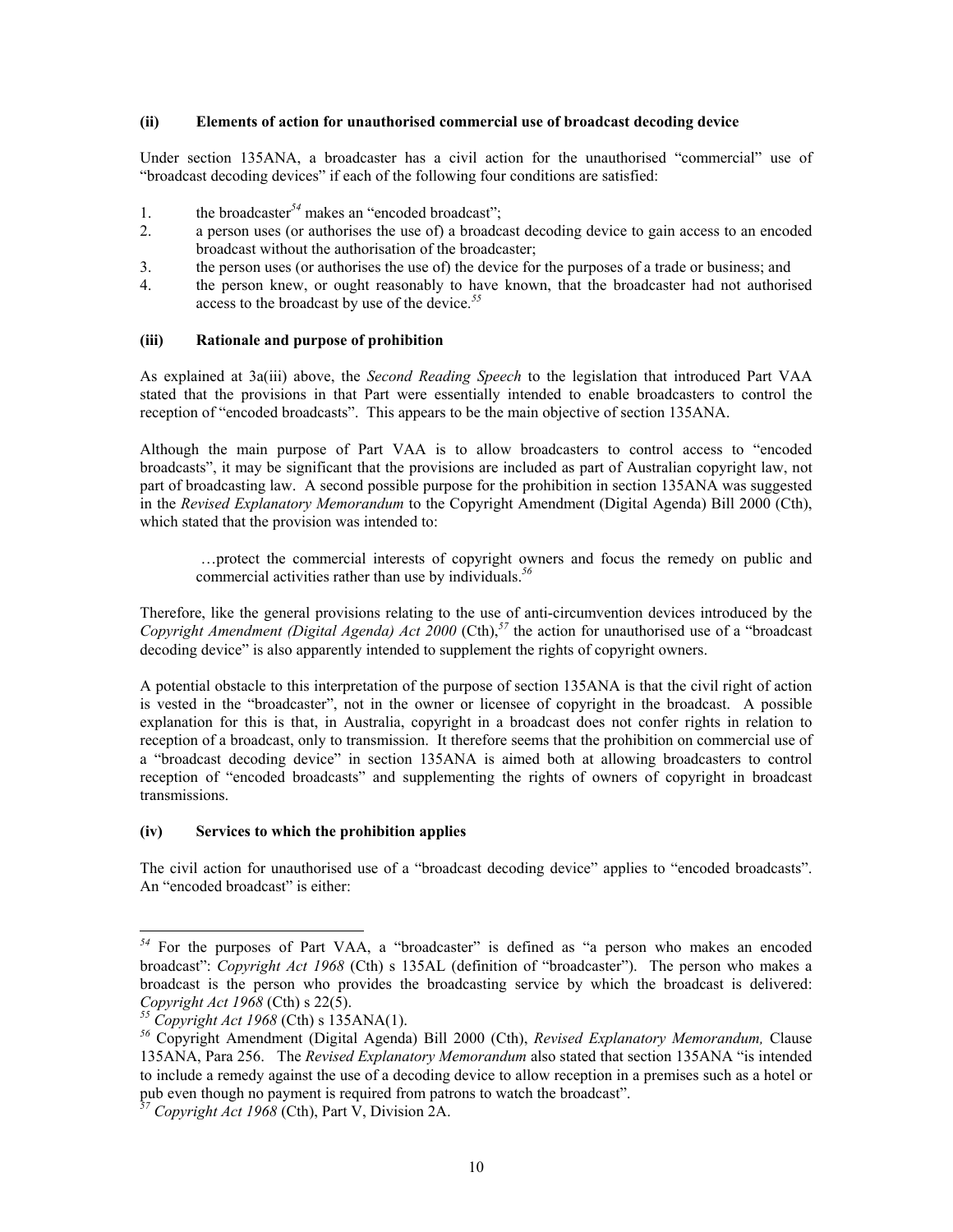- 1. a broadcast*[58](#page-10-0)* that is made available only to persons who have the prior authorisation of the broadcaster and only on payment of subscription fees; or
- 2. a television broadcast (other than the first kind of "encoded broadcast") that is delivered by a commercial or national broadcasting service, access to which in an intelligible form is protected by a technical measure or arrangement. *[59](#page-10-1)*

# **(v) Is protection available only if the broadcast or transmission requires payment?**

In addition to services available only on payment of subscription fees, an action may apply in relation to encoded "free-to-air" commercial or national television broadcasting services. Thus, the action will apply to a commercial or national television broadcasting service if access to the service in an intelligible form is protected by a technical measure or arrangement (including a computer program).*[60](#page-10-2)*

# **(vi) Who may bring a claim?**

The civil action for unauthorised commercial use of a broadcast decoding device may be brought by a "broadcaster".<sup>[61](#page-10-3)</sup> A "broadcaster" is the person who makes the "encoded broadcast", which means the person who provides the broadcasting service by means of which the encoded broadcast is delivered.*[62](#page-10-4)*

# **(vii) What remedies are available?**

The main remedies available for an action for unauthorised commercial use of a "broadcast decoding device" are an injunction, and either damages or an account of profits.*[63](#page-10-5)* In certain circumstances, the courts may also award additional damages.*[64](#page-10-6)* In awarding additional damages, the court must have regard to the flagrancy of the unauthorised use and any benefit shown to have accrued to the defendant. In an action for unauthorised use the court may also direct that the "broadcast decoding device" be destroyed, or otherwise dealt with, including delivery up to the broadcaster.*[65](#page-10-7)*

**c. Is the distribution of devices that enable or facilitate circumvention illicit? What are the criteria for considering a device to be illicit? For example, is there a requirement of knowledge or intent to engage in or facilitate illicit circumvention? What commercial/private activities related to that device are prohibited (manufacture, distribution, sale, possession, etc)? How does the law address devices that potentially have licit and illicit purposes? Who may bring a claim? What remedies are available?** 

# **(i) Distribution of "broadcast decoding devices"**

Section 135AN of the *Copyright Act 1968* (Cth) establishes a civil action in relation to certain dealings with "broadcast decoding devices". The action applies in relation to the following activities (hereafter referred to as "prohibited commercial activities"):

 $\overline{a}$ 

<span id="page-10-0"></span><sup>&</sup>lt;sup>58</sup> A "broadcast" is defined to mean "a communication to the public delivered by a broadcasting service within the meaning of the *Broadcasting Services Act 1992* (Cth)": *Copyright Act 1968* (Cth) s 10(1) (definition of "broadcast").

<span id="page-10-1"></span>*<sup>59</sup> Copyright Act 1968* (Cth) s 135AL (definition of "encoded broadcast").

<span id="page-10-2"></span>*<sup>60</sup> Ibid.*

<span id="page-10-3"></span>*<sup>61</sup> Copyright Act 1968* (Cth) s 135ANA(3).

<span id="page-10-4"></span>*<sup>62</sup> Copyright Act 1968* (Cth) ss 135AL, 22(5).

<span id="page-10-5"></span>*<sup>63</sup> Copyright Act 1968* (Cth) s 135ANA(4).

<span id="page-10-6"></span>*<sup>64</sup> Copyright Act 1968* (Cth) s 135ANA(5).

<span id="page-10-7"></span>*<sup>65</sup> Copyright Act 1968* (Cth) s 135ANA(6).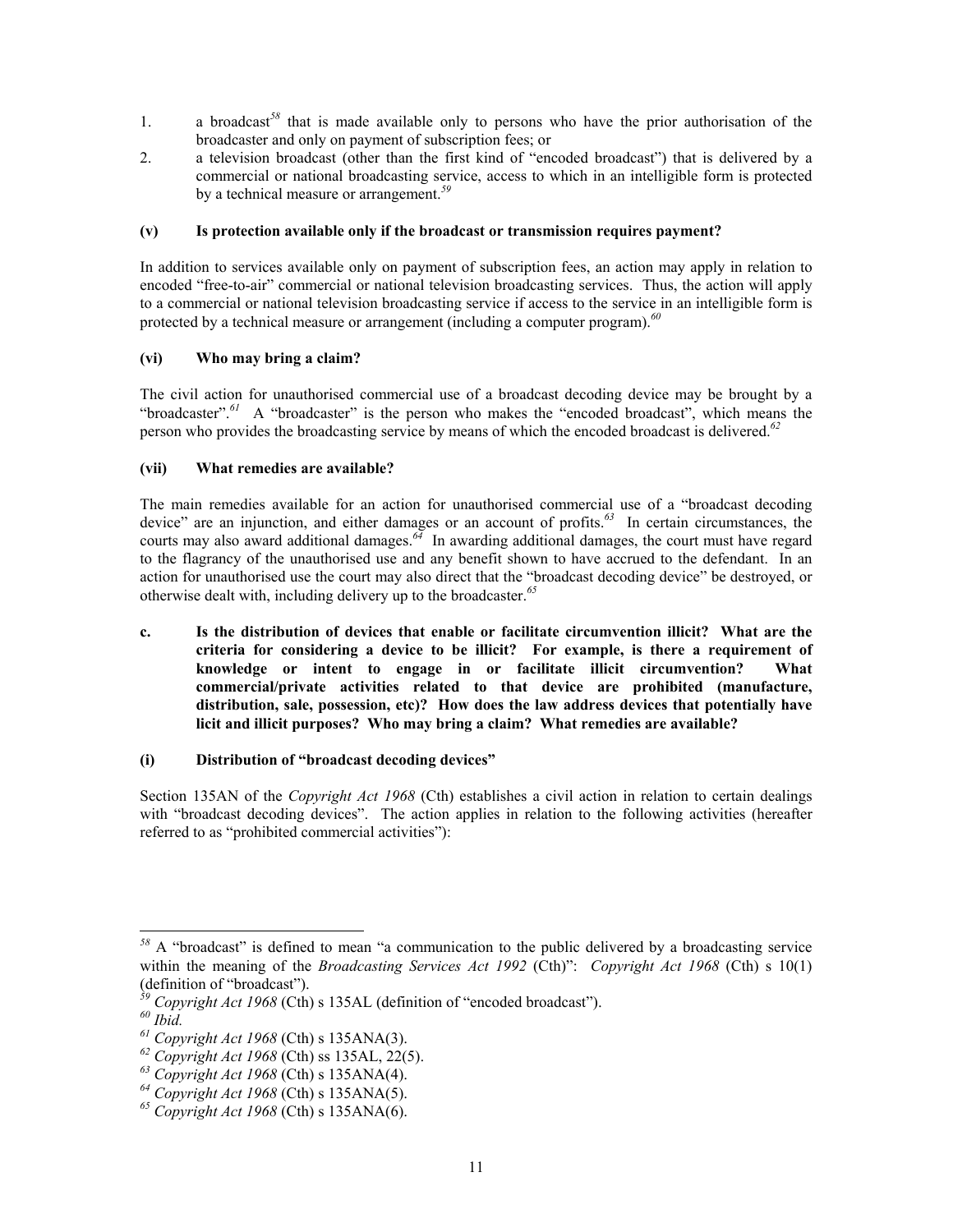- 1. making a "broadcast decoding device";
- 2. selling, letting for hire, or offering or exposing for sale or hire, a "broadcast decoding device";
- 3. distributing a "broadcast decoding device" for the purpose of trade, or for any purpose that will affect prejudicially the broadcaster;
- 4. exhibiting a "broadcast decoding device" in public by way of trade;
- 5. importing a "broadcast decoding device" for any of the above commercial purposes;
- 6. making a "broadcast decoding device" available online to an extent that will affect prejudicially the broadcaster.*[66](#page-11-0)*

Section 135AS establishes criminal offences in relation to the above "prohibited commercial activities". There is no criminal offence for the use of a "broadcast decoding device".

The distribution of "broadcast decoding devices" is therefore unlawful provided that the distribution is for a commercial purpose, or a purpose that will otherwise affect the broadcaster prejudicially. Moreover, making a "broadcast decoding device" available online is unlawful if doing so will "affect prejudicially" the broadcaster.

# **(ii) What are the criteria for considering a device to be illicit?**

Under section 135AN of the *Copyright Act 1968* (Cth), three elements must be established for there to be a civil action in relation to a "broadcast decoding device". Accordingly, a civil action in relation to a commercial dealing with a "broadcast decoding device" will apply if:

- 1. a broadcaster makes an "encoded broadcast"; *[67](#page-11-1)*
- 2. the defendant commits a "prohibited commercial activity" in relation to a "broadcast decoding device"; and
- 3. the defendant knew, or ought reasonably to have known, that the device would be used for gaining unauthorised access to an encoded broadcast.*[68](#page-11-2)*

Thus, a broadcaster may have a civil action in relation to the commercial distribution of a "broadcast decoding device" provided the broadcaster makes an "encoded broadcast" and the defendant knew, or ought reasonably to have known, that the device would be used to gain unauthorised access to the broadcast.

Under section 135AS of the *Copyright Act 1968* (Cth), a criminal offence is committed in relation to a "broadcast decoding device" if:

- 1. the defendant commits a "prohibited commercial activity" in relation to the device; and
- 2. the defendant knows, or is reckless as to whether, the device will be used to gain unauthorised access to an "encoded broadcast".*[69](#page-11-3)*

The commercial distribution of a "broadcast decoding device" will therefore constitute a criminal offence if the defendant knows, or is reckless as to whether, the device will be used to gain unauthorised access to an "encoded broadcast".

## **(iii) Is there a requirement of knowledge or intent to engage in or facilitate illicit circumvention?**

For a civil action to arise, the defendant must have actual or constructive knowledge that a "broadcast decoding device" will be used to gain unauthorised access to an "encoded broadcast".*[70](#page-11-4)*

<span id="page-11-0"></span>*<sup>66</sup> Copyright Act 1968* (Cth) s 135AN(1)(b).

<span id="page-11-1"></span><sup>&</sup>lt;sup>67</sup> For the definition of "encoded broadcast" see paragraph 3b above

<span id="page-11-2"></span>*<sup>68</sup> Copyright Act 1968* (Cth) s 135AN(1).

<span id="page-11-3"></span>*<sup>69</sup> Copyright Act 1968* (Cth) s 135AS(1).

<span id="page-11-4"></span>*<sup>70</sup> Copyright Act 1968* (Cth) s 135AN(1)(c).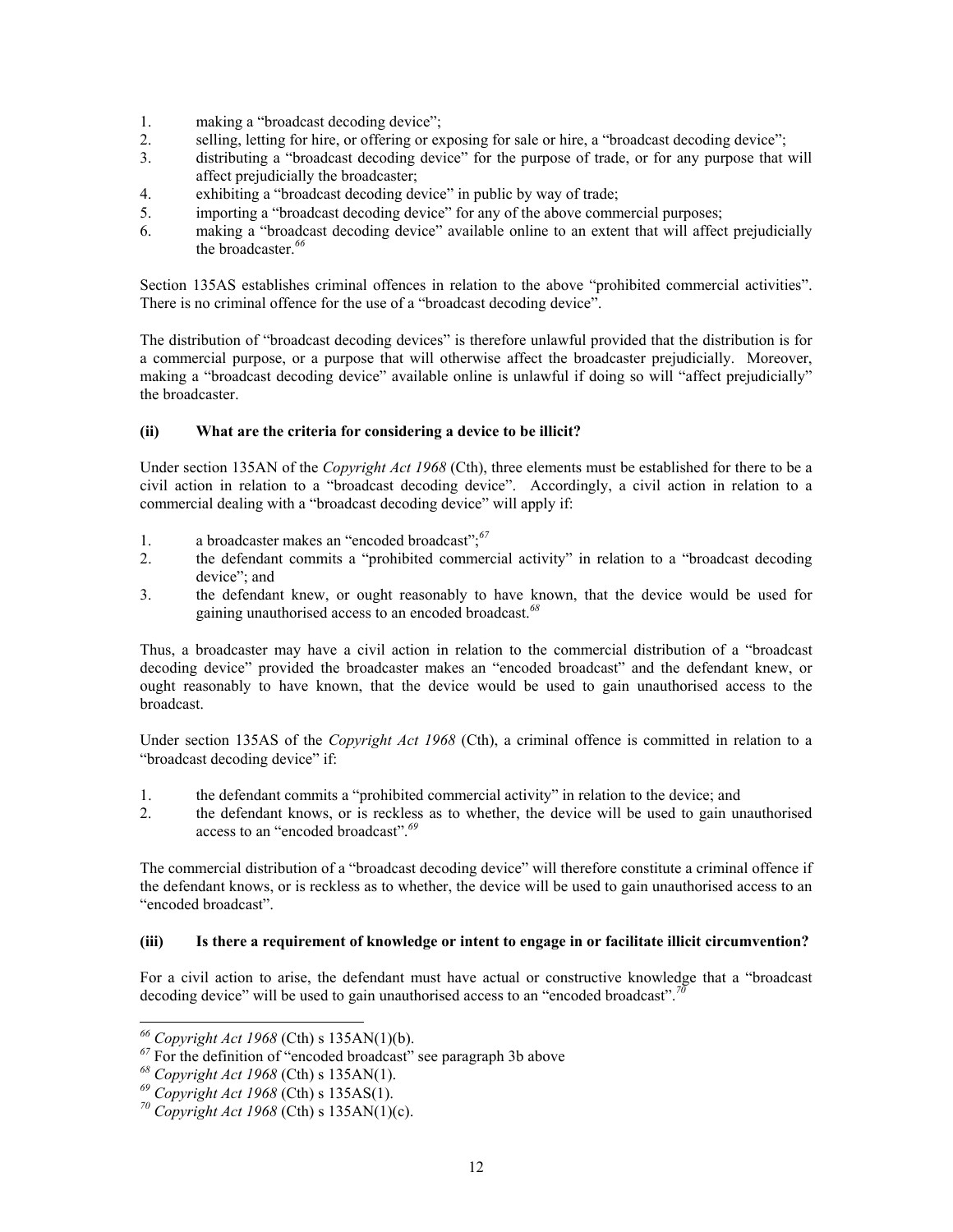For a criminal offence to be committed, the defendant must know, or be reckless as to whether, the device will be used to gain unauthorised access to an "encoded broadcast".*[71](#page-12-0)*

#### **(iv) What commercial/private activities related to that device are prohibited (manufacture, distribution, sale, possession, etc)?**

Civil and criminal actions apply in relation to the following commercial activities:

- 1. making a "broadcast decoding device";
- 2. selling, letting for hire, or offering or exposing for sale or hire, a "broadcast decoding device";
- 3. distributing a "broadcast decoding device" for the purpose of trade, or for any purpose that will affect prejudicially the broadcaster;
- 4. exhibiting a "broadcast decoding device" in public by way of trade;
- 5. importing a "broadcast decoding device" for any of the above commercial purposes;
- 6. making a "broadcast decoding device" available online to an extent that will affect prejudicially the broadcaster.*[72](#page-12-1)*

As explained at paragraph 3b(ii) above, a civil action may apply in relation to the use of a "broadcast decoding device" if the use is for the purposes of a trade or business.*[73](#page-12-2)*

Part VAA of the *Copyright Act 1968* (Cth) does not prohibit the private, non-commercial use of a "broadcast decoding device".

#### **(v) How does the law address devices that potentially have licit and illicit purposes?**

Section 135AL of the *Copyright Act 1968* (Cth) defines a "broadcast decoding device" as a device "that is designed or adapted" to gain unauthorised access to a broadcast by circumventing technical means of protection. The extent to which a device may be used for potentially lawful purposes is therefore largely irrelevant to the definition of a "broadcast decoding device".

Part VA of the *Copyright Act 1968* (Cth) distinguishes between potentially lawful and unlawful purposes of "broadcast decoding devices" by restricting civil and criminal actions to certain unlawful activities, and requiring a mental element for both civil and criminal actions.

First, a civil or criminal action arises only if the defendant commits certain "prohibited commercial activities" in relation to a "broadcast decoding device", including making, selling, hiring, commercially distributing or exhibiting, or importing the device, or making the device available online.A civil action for using a device is available only in relation to use of the device for the purposes of a trade or business.

Secondly, an action will arise only if the defendant has the requisite mental element. Thus, a civil action is available in relation to a "prohibited commercial activity" only if the defendant knew, or ought reasonably to have known, that the device would be used to gain unauthorised access to an "encoded broadcast". Similarly, an action for the unlawful commercial use of a device arises only if the defendant knew, or ought reasonably to have known, that the broadcaster had not authorised the defendant to gain access to the broadcast by using the device. A criminal offence is committed in relation to a "prohibited commercial activity" only if the defendant knows, or is reckless as to whether, the device will be used to gain unauthorised access to an "encoded broadcast".

<span id="page-12-0"></span>*<sup>71</sup> Copyright Act 1968* (Cth) s 135AS(1).

<span id="page-12-1"></span>*<sup>72</sup> Copyright Act 1968* (Cth) ss 135AN(1)(b), 135(1)(a)-(f).

<span id="page-12-2"></span>*<sup>73</sup> Copyright Act 1968* (Cth) s 135ANA(1).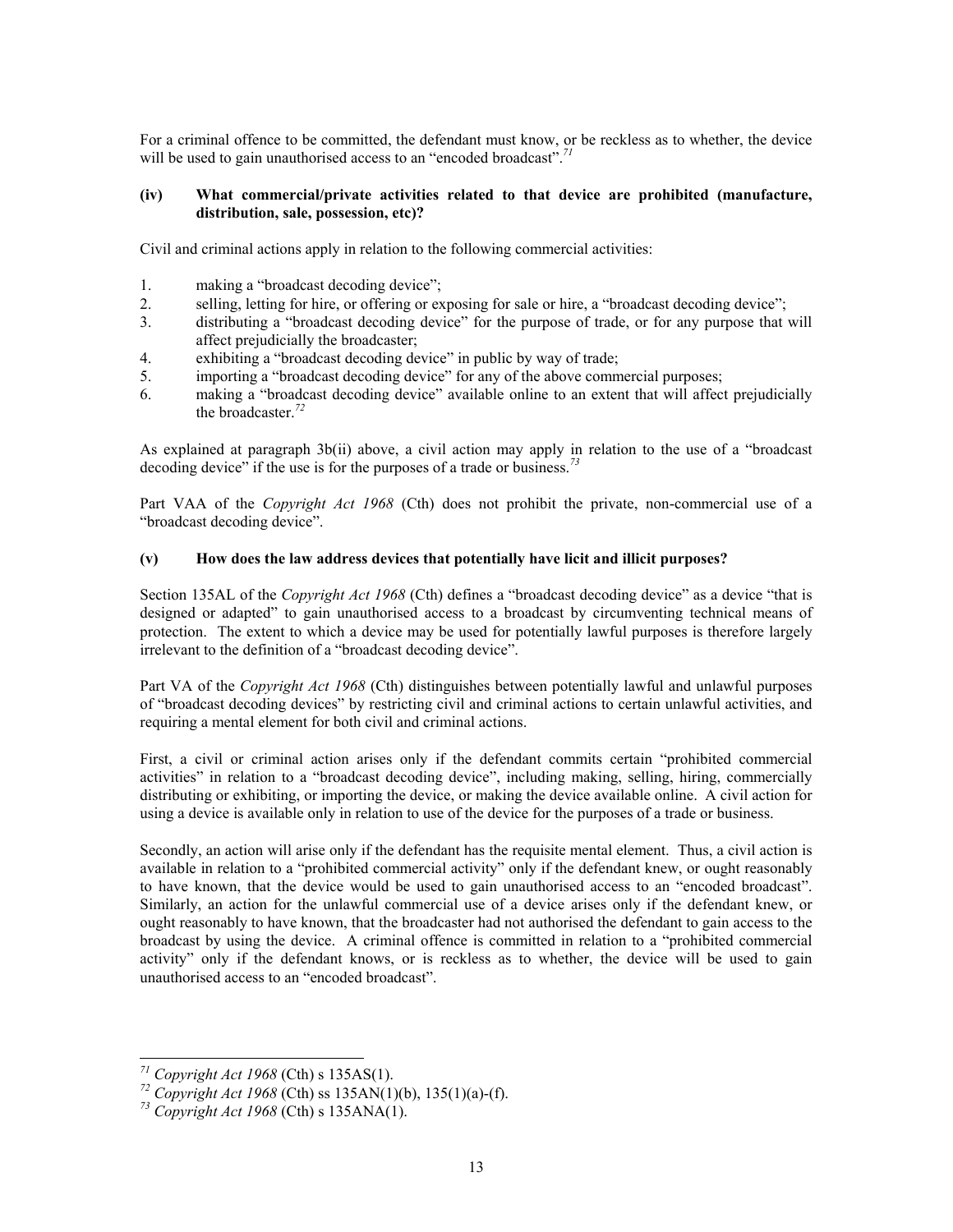## **(vi) Who may bring a claim?**

A civil action for "prohibited commercial activities" (including commercial distribution) in relation to a "broadcast decoding device" may be brought by a "broadcaster".*[74](#page-13-0)* A "broadcaster" is the person who makes the "encoded broadcast", which means the person who provides the broadcasting service by means of which the encoded broadcast is delivered.*[75](#page-13-1)*

## **(vi) What remedies are available?**

The main remedies available for an action for "prohibited commercial activities" in relation to a "broadcast decoding device" are an injunction, and either damages or an account of profits.*[76](#page-13-2)* In certain circumstances, the courts may also award additional damages.<sup>[77](#page-13-3)</sup> In awarding additional damages, the court must have regard to the flagrancy of the unauthorised use and any benefit shown to have accrued to the defendant. In an action for unauthorised use the court may also direct that the "broadcast decoding device" be destroyed, or otherwise dealt with, including delivery up to the broadcaster.*[78](#page-13-4)*

In a criminal prosecution, regardless of whether the defendant is convicted, the court may order the destruction of a "broadcast decoding device", or that the device be otherwise dealt with.*[79](#page-13-5)*

**d. Are there circumstances in which circumvention or decryption is authorised or exempted from the prohibition? How have courts in your country applied the prohibitions (or exceptions) to circumventing technological protections for broadcasts and transmissions?** 

#### **(i) Are there circumstances in which circumvention or decryption is authorised or exempted from the prohibition?**

The prohibitions in relation to "broadcast decoding devices" apply only in relation to "prohibited commercial activities" or to the use of a device for the purposes of a trade or business. Part VAA of the *Copyright Act 1968* (Cth) does not prohibit the private, non-commercial use of a "broadcast decoding device".

The provisions establishing civil and criminal actions in relation to "broadcast decoding devices" expressly exempt activities that are "lawfully done for the purposes of law enforcement or national security".*[80](#page-13-6)* To fall within the exemption, the actions must be undertaken by or on behalf of the Commonwealth or a State or Territory, or a Commonwealth, State or Territory authority.

# **(ii) How have courts in your country applied the prohibitions (or exceptions) to circumventing technological protections for broadcasts and transmissions?**

Australian courts have not yet applied the prohibitions or exceptions relating to the circumvention of "encoded broadcasts" contained in Part VAA of the *Copyright Act 1968* (Cth).

## **e. Do you consider these legal provisions as adequate and effective?**

The most significant limitation on the prohibitions in Part VAA of the *Copyright Act 1968* (Cth) is that they do not directly prohibit private, non-commercial uses of "broadcast decoding devices". Prior to the legislation passing Parliament, a report on the legislation by the House of Representatives Standing

1

<span id="page-13-0"></span>*<sup>74</sup> Copyright Act 1968* (Cth) s 135AN(3).

<span id="page-13-1"></span>*<sup>75</sup> Copyright Act 1968* (Cth) ss 135AL, 22(5).

<span id="page-13-2"></span>*<sup>76</sup> Copyright Act 1968* (Cth) s 135AN(4).

<span id="page-13-3"></span>*<sup>77</sup> Copyright Act 1968* (Cth) s 135AN(5).

<span id="page-13-4"></span>*<sup>78</sup> Copyright Act 1968* (Cth) s 135AN(6).

<span id="page-13-5"></span>*<sup>79</sup> Copyright Act 1968* (Cth) s 135AU.

<span id="page-13-6"></span>*<sup>80</sup> Copyright Act 1968* (Cth) ss 135AN(2), 135ANA(2), 135AS(2).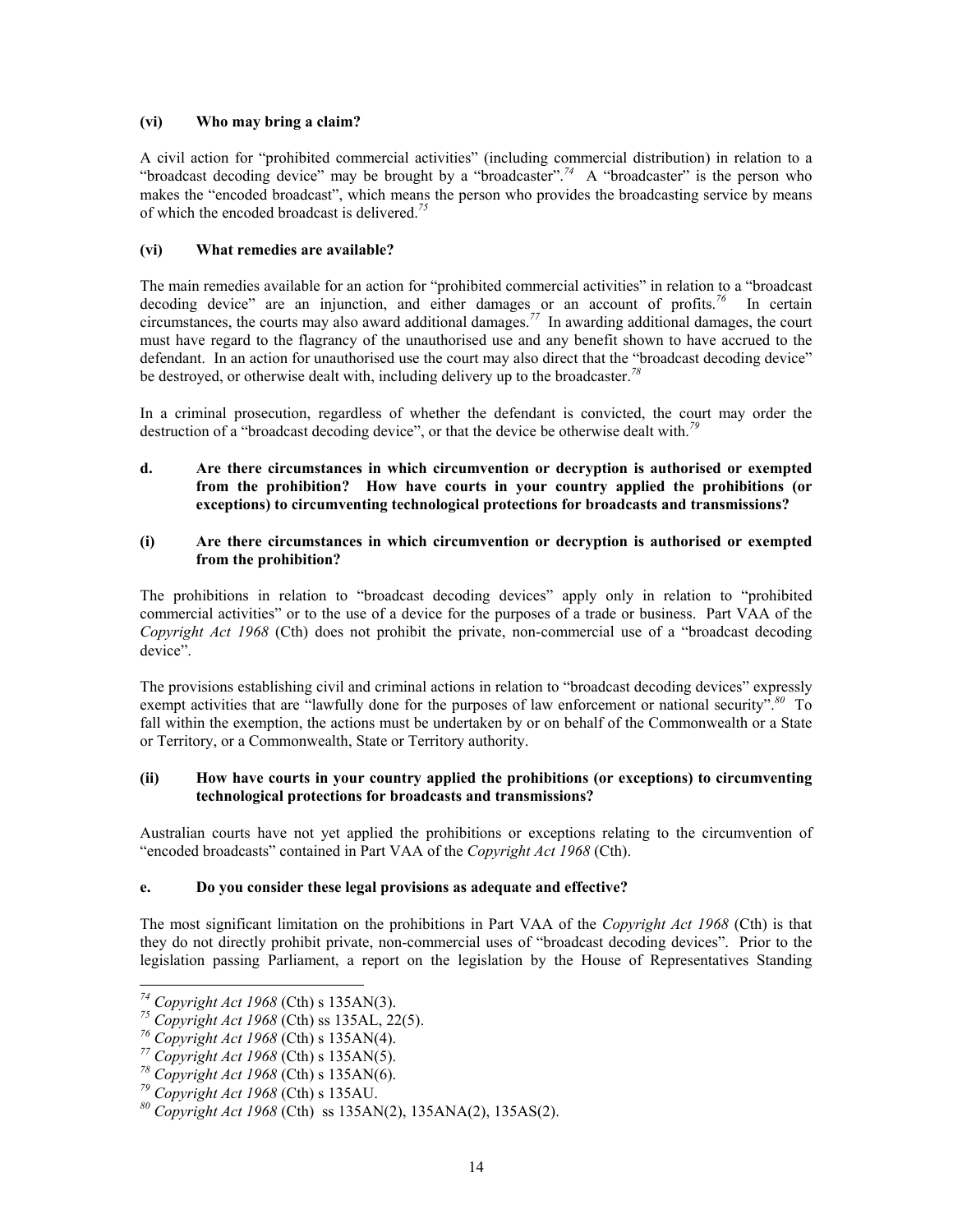Committee on Legal and Constitutional Affairs concluded that Part VAA should be strengthened by including a criminal offence for dishonestly receiving a broadcast with intent to avoid payment of an applicable charge.<sup>[81](#page-14-0)</sup> The Standing Committee considered that the possibility of a criminal sanction would provide an important deterrent against personal use of unauthorised decoding devices. The Standing Committee's recommendations in favour of an additional criminal offence were not incorporated in the final legislation. It remains to be seen whether the existing provisions on commercial activities relating to "broadcast decoding devices" are sufficient to deter the private use of devices to circumvent "encoded broadcasts". If private circumvention becomes widespread in Australia, it may be that the legislation will need to be amended in line with the Standing Committee's recommendations.

## **f. "Conditional access" services**

## **1. Is there a similar protection in your country? In which legal regime (broadcasting law or other)?**

To a certain extent, Part VAA of the *Copyright Act 1968* (Cth) performs functions similar to the European *Directive on the legal protection of services based on, or consisting of, conditional access.[82](#page-14-1)* Thus, the *Revised Explanatory Memorandum* to the Copyright Amendment (Digital Agenda) Bill 2000 (Cth) stated that "elements" of Part VAA were "drawn from the *European Council Directive on the legal protection of services based on, or consisting of, conditional access".*[83](#page-14-2)Nevertheless, Part VAA does not apply to all services encompassed by the *Conditional Access Directive,* its operation being limited to "encoded broadcasts".

# **2. If yes, what is the rationale for protection?**

As explained at paragraph 3a(iii) above, Part VAA of the *Copyright Act 1968* (Cth) is intended to enable broadcasters to control reception of "encoded broadcasts". As explained at paragraph 3b(iii) above, Part VAA may also be intended to supplement the rights of owners of copyright in a broadcast.

## **Which services are covered?**

-

Part VAA applies to "encoded broadcasts". As explained at paragraph 3b(iv) above, there are two kinds of "encoded broadcast":

- 1. a broadcast that is made available only to persons who have the prior authorisation of the broadcaster and only on payment of subscription fees; and
- 2. a television broadcast (other than the first kind of encoded broadcast) delivered by a commercial or national broadcasting service, access to which in an intelligible form is protected by a technical measure or arrangement (including a computer program).*[84](#page-14-3)*

The *Copyright Act 1968* (Cth) defines a "broadcast" to mean "a communication to the public delivered by a broadcasting service within the meaning of the *Broadcasting Services Act 1992* (Cth)".*[85](#page-14-4)* Under section 6 of the *Broadcasting Services Act 1992* (Cth), a "broadcasting service" is defined as:

<span id="page-14-0"></span>*<sup>81</sup>* House of Representatives Standing Committee on Legal and Constitutional Affairs, *Advisory Report on Copyright Amendment (Digital Agenda) Bill 1999* (November 1999, Canberra), Recommendation 22, para 5.15, p 85.

<span id="page-14-1"></span>*<sup>82</sup> Directive 98/84/EC of the European Parliament and of the Council of 20 November 1998 on the Legal Protection of Services Based On, or Consisting of, Conditional Access,* [1998] )J L320/54 ("the *Conditional Access Directive").*

<span id="page-14-2"></span>*<sup>83</sup>* Copyright Amendment (Digital Agenda) Bill 2000 (Cth), *Revised Explanatory Memorandum,* Part VAA, para 240.

<span id="page-14-3"></span>*<sup>84</sup> Copyright Act 1968* (Cth) s 135AL (definition of "encoded broadcast").

<span id="page-14-4"></span>*<sup>85</sup> Copyright Act 1968* (Cth) s 10(1) (definition of "broadcast").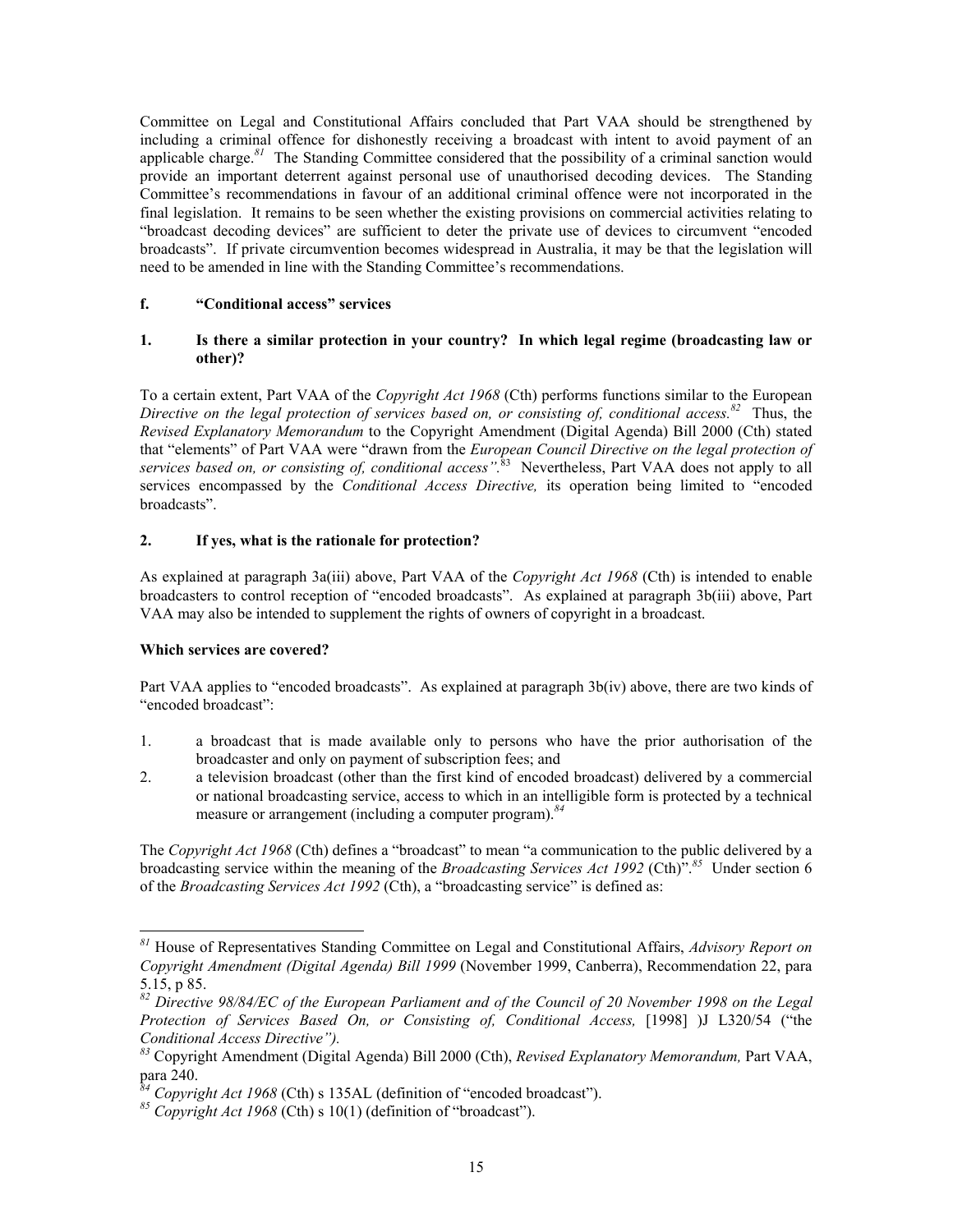… a service that delivers television programs or radio programs to persons having equipment appropriate for receiving that service, whether the delivery uses the radiofrequency spectrum, cable, optical fibre, satellite or any other means or a combination of those means, but does not include:

- (a) a service (including a teletext service) that provides no more than data, or no more than text (with or without associated still images); or
- (b) a service that makes programs available on demand on a point-to-point basis, including a dial-up service; or
- (c) a service, or a class of services, that the Minister determines, by notice in the *Gazette,* not to fall within this definition. *[86](#page-15-0)*

To clarify the position of Internet streaming, the Minister has made a determination under paragraph (c) of the definition of a "broadcasting service".*[87](#page-15-1)* The determination provides that the following kind of service does not fall within the definition:

a service that makes available television programs or radio programs using the internet, other than a service that delivers television programs or radio programs using the broadcasting services bands.

An "encoded broadcast" under Part VAA therefore does not include "Information Society Services" such as video or audio-on-demand (excluded under paragraph (b) of the definition of a "broadcasting service"); on-line access to a database (excluded under paragraph (a) of the definition of a "broadcasting service"); or video or audio Internet streaming (excluded by the Ministerial determination under paragraph (c) of the definition of a "broadcasting service").

## **What are the requirements for protection?**

-

A civil action is available in relation to a service protected under Part VAA if the following requirements are met:

- 1. a broadcaster makes an "encoded broadcast";
- 2. the defendant commercially uses, or commits a "prohibited commercial activity" in relation to, a "broadcast decoding device"; and
- 3. the defendant knows, or has constructive knowledge, that use of the device is unauthorised, or that the device would be used to obtain unauthorised access.

The elements of civil actions under Part VAA are explained in more detail at paragraphs 3b and 3c above.

## **Is the circumvention of the conditional access measure and/or the circumvention device prohibited?**

Section 135ANA of the *Copyright Act 1968* (Cth) establishes a civil action for the unauthorised "commercial" use of a "broadcast decoding device." This section therefore operates to prohibit "circumvention" for a commercial purpose. Section 135ANA is explained in more detail at paragraph 3b above.

Section 135AN of the *Copyright Act 1968* (Cth) establishes civil actions for "prohibited commercial activities" committed in relation to "broadcast decoding devices". Section 135AS of the *Copyright Act 1968* (Cth) establishes criminal offences for "prohibited commercial activities" committed in relation to "broadcast decoding devices". These provisions are directed at preventing the manufacture, distribution

<span id="page-15-0"></span>*<sup>86</sup> Broadcasting Services Act 1992* (Cth) s 6 (definition of "broadcasting service").

<span id="page-15-1"></span>*<sup>87</sup> Determination under paragraph (c) of the definition of "broadcasting service" (No 1 of 2000),* Notified in *Gaz GN38* of 27 September 2000.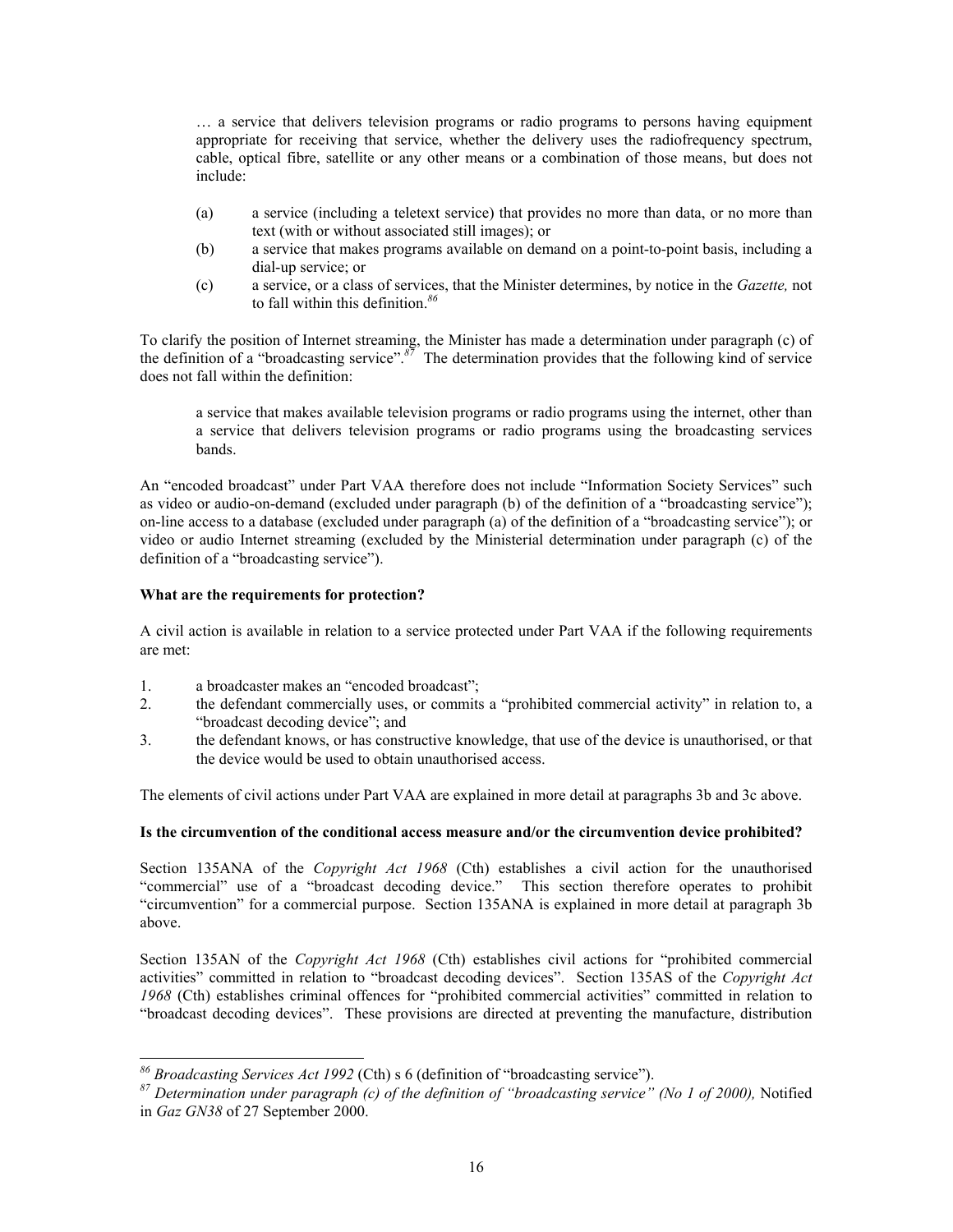and sale of circumvention devices ("broadcast decoding devices") rather than the actual circumvention of "encoded broadcasts". Sections 135AN and 135AS are explained in more detail at paragraph 3c above.

## **Which activities related to circumvention devices are prohibited?**

Section 135ANA prohibits the use of a "broadcast decoding device" for the purposes of a trade or business.

Sections 135AN and 135AS prohibit the following activities:

- 1. making a "broadcast decoding device";
- 2. selling, letting for hire, or offering or exposing for sale or hire, a "broadcast decoding device";
- 3. distributing a "broadcast decoding device" for the purpose of trade, or for any purpose that will affect prejudicially the broadcaster;
- 4. exhibiting a "broadcast decoding device" in public by way of trade;
- 5. importing a "broadcast decoding device" for any of the above commercial purposes;
- 6. making a "broadcast decoding device" available online to an extent that will affect prejudicially the broadcaster.

## **3. "Information Society Services"**

## **Does your legislation on conditional access concern information society services as well? In other words, could your conditional access legislation be applied to services provided through the Internet or other networks?**

As explained at paragraph 3f2 above, Part VAA of the *Copyright Act 1968* (Cth) does not apply to "information society services". This is principally because the definition of an "encoded broadcast" in Part VAA is linked to the definition of a "broadcasting service" under the *Broadcasting Services Act 1992*  (Cth). The definition of a "broadcasting service" excludes on-demand video and audio services (under paragraph (b) of the definition) and services delivered by means of the Internet (under a Ministerial determination pursuant to paragraph (c) of the definition).

## **4. Telecommunications Law**

**a. Telecommunications law sometimes prohibits unauthorised interception of any wire or electronic communication. This could serve as a basis for a claim against decryption or any other unauthorised means of getting access to data when transmitted over telecommunication networks. Does your country's telecommunications law include such a prohibition?**

Under Australian law, the unlawful interception of communications by means of a telecommunications system is dealt with by the *Telecommunications (Interception) Act 1979* (Cth). The *Telecommunications (Interception) Act 1979* (Cth) also prohibits unlawful dealing with intercepted information. The disclosure of the contents of communications carried by a telecommunications system by "eligible persons", including carriers, is dealt with under Part 13 of the *Telecommunications Act 1997* (Cth). A number of criminal offences, including offences relating to interception devices, are established by Part VIIB of the *Crimes Act 1914* (Cth).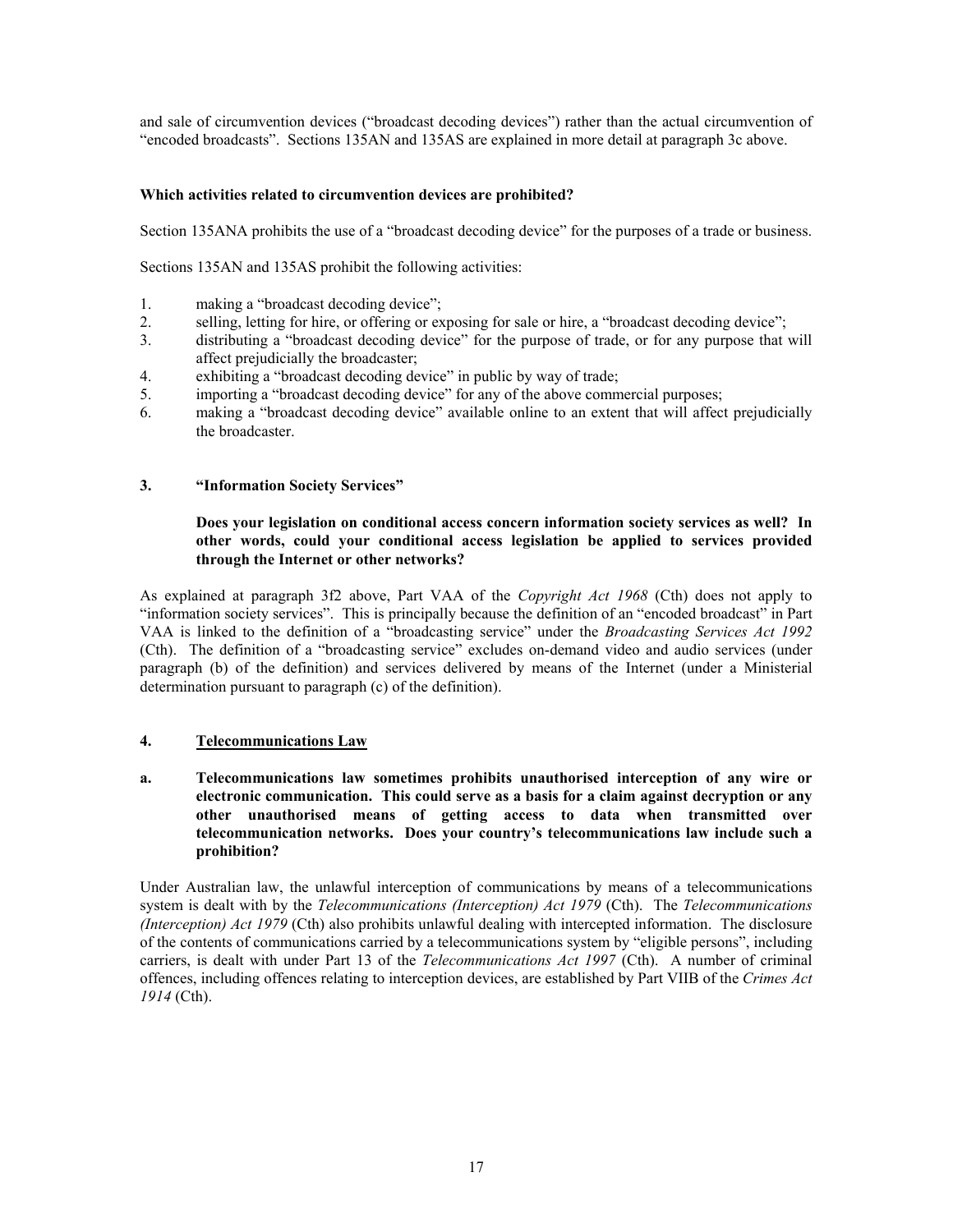#### **1. Which acts are concerned (interception, disclosure, unauthorised access, reception, etc)?**

#### *Unlawful interception of telecommunications*

Section 7 of the *Telecommunications (Interception) Act 1979* (Cth) is the main provision dealing with the unlawful interception of telecommunications services in Australia. Section 7 prohibits a person from:

- 1. intercepting;
- 2. authorising, suffering or permitting another person to intercept; or
- 3. doing any act or thing that will enable him or her or another person to intercept;

a communication passing over a telecommunications system. *[88](#page-17-0)*

Section 6 of the *Telecommunications (Interception) Act 1979* (Cth) provides that "interception" of a communication "consists of listening to or recording, by any means, such a communication in its passage over … (a) … telecommunications system without the knowledge of the person making the communication".*[89](#page-17-1)*

A "communication" is defined to include "conversation and a message, and any part of a conversation or message".<sup>[90](#page-17-2)</sup> A "telecommunications system" is essentially defined to mean "a telecommunications network that is within Australia".<sup>[91](#page-17-3)</sup> A "telecommunications network" is defined as a "system, or series of systems, for carrying communications by means of guided or unguided electromagnetic energy or both, but does not include a system, or series of systems, for carrying communications solely by means of radiocommunication".*[92](#page-17-4)* This means that the *Telecommunications (Interception) Act 1979* (Cth) does not deal with communications solely by means of the radio-frequency spectrum.<sup>[93](#page-17-5)</sup> As most mobile communications use fixed links in addition to the radio-frequency spectrum, interception of such communications falls within the prohibition. *[94](#page-17-6)*

The unlicensed operation of radiocommunications devices and the unlawful possession of radiocommunications devices is dealt with under the *Radiocommunications Act 1992* (Cth).*[95](#page-17-7)* Furthermore, section 197 of the *Radiocommunications Act 1992* (Cth) creates an offence for knowingly or recklessly causing interference to radiocommunications.

There are conflicting authorities in relation to whether the recording of a communication after it has passed through a telecommunications system, for example by a recording device external to a telephone handset, amounts to a prohibited interception.*[96](#page-17-8)* For example, a recording made by a microphone that was not physically connected to a telephone handset has been held not to be an unlawful interception.*[97](#page-17-9)* Recording private communications, other than communications passing over a telecommunications system, is

1

<span id="page-17-0"></span>*<sup>88</sup> Telecommunications (Interception) Act 1979* (Cth) s 7(1).

<span id="page-17-1"></span>*<sup>89</sup> Telecommunications (Interception) Act 1979* (Cth) s 6(1). In relation to an interception, "record" is defined to mean: "(i) a record or copy, whether in writing or otherwise, of the whole or a part of the communication, being a record or copy made by means of the interception; or (ii) a record or copy, whether in writing or otherwise, of the whole or a part of a record or copy that is, by virtue of any other application or applications of this definition, a record obtained by the interception": *Telecommunications (Interception) Act 1979* (Cth) s 5 (definition of "record").

<span id="page-17-2"></span>*<sup>90</sup> Telecommunications (Interception) Act 1979* (Cth) s 5 (definition of "communication").

<span id="page-17-3"></span>*<sup>91</sup> Telecommunications (Interception) Act 1979* (Cth) s 5 (definition of "telecommunications system").

<span id="page-17-4"></span>*<sup>92</sup> Telecommunications (Interception) Act 1979* (Cth) s 5 (definition of "telecommunications network").

<span id="page-17-5"></span>*<sup>93</sup> Radiocommunications Act 1992* (Cth) ss 6, 8.

<span id="page-17-6"></span>*<sup>94</sup> Edelsten v Investigating Committee of New South Wales* (1986) 7 NSWLR 222.

<span id="page-17-7"></span>*<sup>95</sup> Radiocommunications Act 1992* (Cth) ss 46, 47.

<span id="page-17-8"></span>*<sup>96</sup> R v Migliorini* (1981) 38 ALR 356; *R v Curran and Torney* [1983] 2 VR 1333; *R v Oliver* (1985) 57 ALR 543; *Clyne v Bowman* (1987) 11 NSWLR 341.

<span id="page-17-9"></span>*<sup>97</sup> R v Oliver* (1985) 57 ALR 543.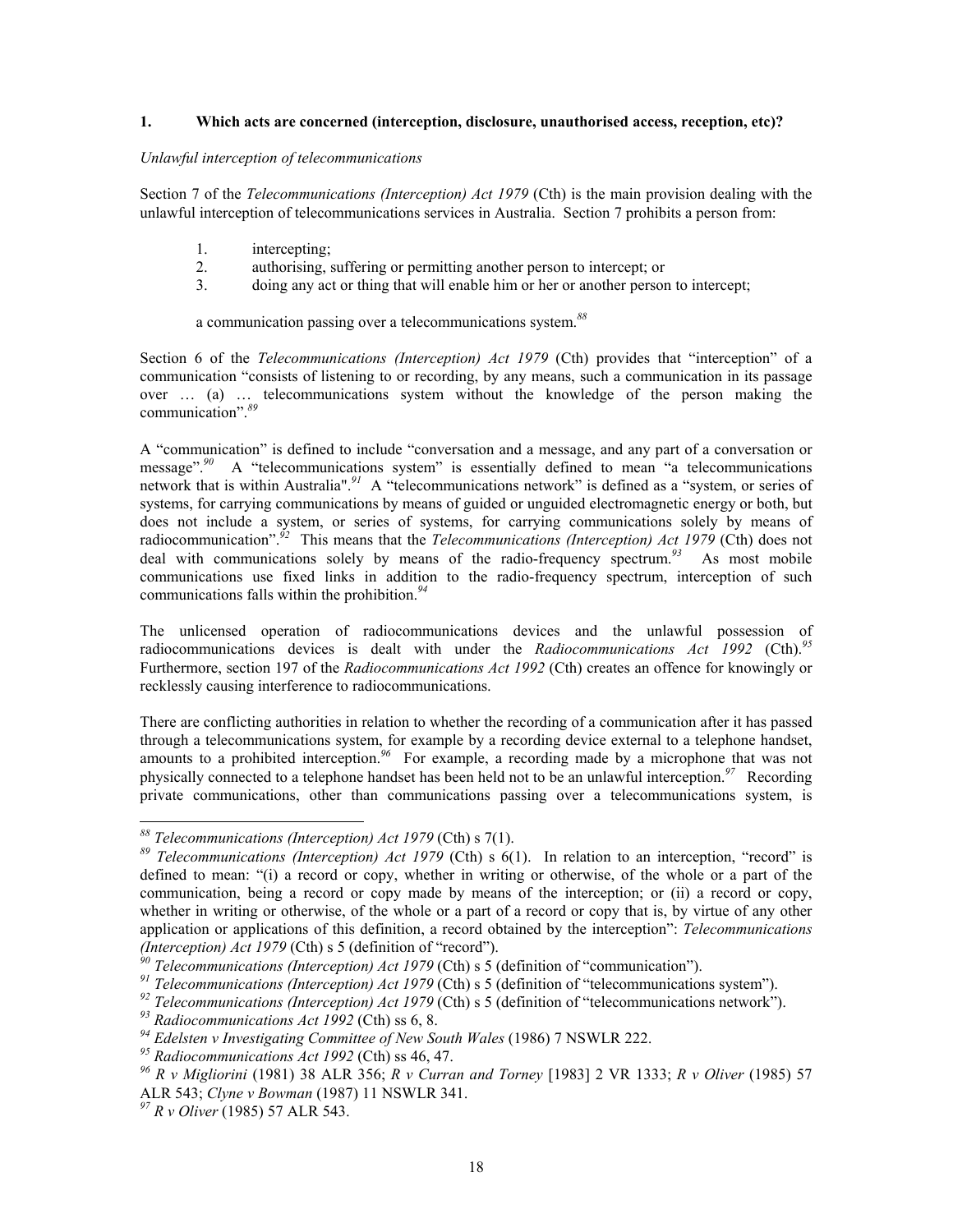prohibited under State and Territory "listening devices" legislation.*[98](#page-18-0)* The State and Territory laws do not apply to the interception of telecommunications. *[99](#page-18-1)*

#### *Unlawful "dealing" with intercepted information*

Section 63 of the *Telecommunications (Interception) Act 1979* (Cth) prohibits unlawful dealing with intercepted information. It prohibits a person from:

- 1. communicating to another person, making use of, or making a record of; or
- 2. giving in evidence in a proceeding;

information obtained by the lawful or unlawful interception of a communication passing over a telecommunications system. *[100](#page-18-2)* "Communicate", in relation to information, is defined to include "divulge".*[101](#page-18-3)*

This provision therefore prohibits a broad range of activities in relation to intercepted information, unless the activities fall within one of the exceptions established under the interception legislation. It clearly extends to disclosure of intercepted information, but does not expressly prohibit reception of intercepted material.

# *Disclosure by carriers, carriage service providers and persons in the telecommunications business of information acquired in connection with carrying telecommunications*

Part 13 of the *Telecommunications Act 1997* (Cth) deals with the disclosure of the contents of communications carried by carriers and carriage service providers by "eligible persons". Section 276 prohibits an "eligible person" from disclosing or using any information or document that relates to the contents or substance of a communication that has been carried, or is being carried, by a carrier or carriage service provider.<sup>[102](#page-18-4)</sup> An "eligible person" is a carrier, a carriage service provider, an employee of a carrier or carriage service provider, or a telecommunications contractor or employee of a telecommunications contractor.*[103](#page-18-5)*

The telecommunications legislation defines the terms, "carrier" and "carriage service provider", by means of a complex series of interlocking definitions. A "carrier" is essentially a person who owns the elements of a telecommunications network that are used to supply telecommunications services to the public. *[104](#page-18-6)* A "carriage service provider" is essentially a person who supplies a telecommunications service to the public by means of telecommunications networks operated by carriers.<sup>[105](#page-18-7)</sup> Section 276 operates to prohibit the use or disclosure of information acquired by an "eligible person" in connection with the person's business or employment.<sup>[106](#page-18-8)</sup> A number of exceptions to the prohibitions on disclosure, or use, of intercepted information by "eligible persons" are established under Part 13.*[107](#page-18-9)*

<span id="page-18-0"></span>*<sup>98</sup> Listening Devices Act 1992* (ACT); *Listening Devices Act 1990* (NT); *Listening Devices Act 1984*  (NSW); *Invasion of Privacy Act 1971* (Qld); *Listening Devices Act 1972* (SA); *Listening Devices Act 1991*  (Tas); *Surveillance Devices Act 1999* (Vic); *Listening Devices Act 1978* (WA).

<span id="page-18-1"></span>*<sup>99</sup> Miller v Miller* (1979) 141 CLR 269 at 275-76; *R v Curran* [1983] 2 VR 133; *R v McHardie* [1983] 2 NSWLR 733; *Edelsten v Investigating Committee of NSW* (1986) 7 NSWLR 222.

<span id="page-18-2"></span>*<sup>100</sup> Telecommunications (Interception) Act 1979* (Cth) ss 63(1), 6E(1) (definition of "lawfully obtained information").

<span id="page-18-3"></span>*<sup>101</sup> Telecommunications (Interception) Act 1979* (Cth) s 5 (definition of "communicate").

<span id="page-18-4"></span>*<sup>102</sup> Telecommunications Act 1997* (Cth) s 276(1)(a).

<span id="page-18-5"></span>*<sup>103</sup> Telecommunications Act 1997* (Cth) s 271.

<span id="page-18-6"></span>*<sup>104</sup> Telecommunications Act 1997* (Cth) ss 7, 42, 26-29, 7 (definition of "carriage service").

<span id="page-18-7"></span>*<sup>105</sup> Telecommunications Act 1997* (Cth) ss 87, 16, 7 (definition of "carriage service").

<span id="page-18-8"></span>*<sup>106</sup> Telecommunications Act 1997* (Cth) s 276(1)(b).

<span id="page-18-9"></span>*<sup>107</sup> Telecommunications Act 1997* (Cth) Part 13, Division 3, Subdivision A.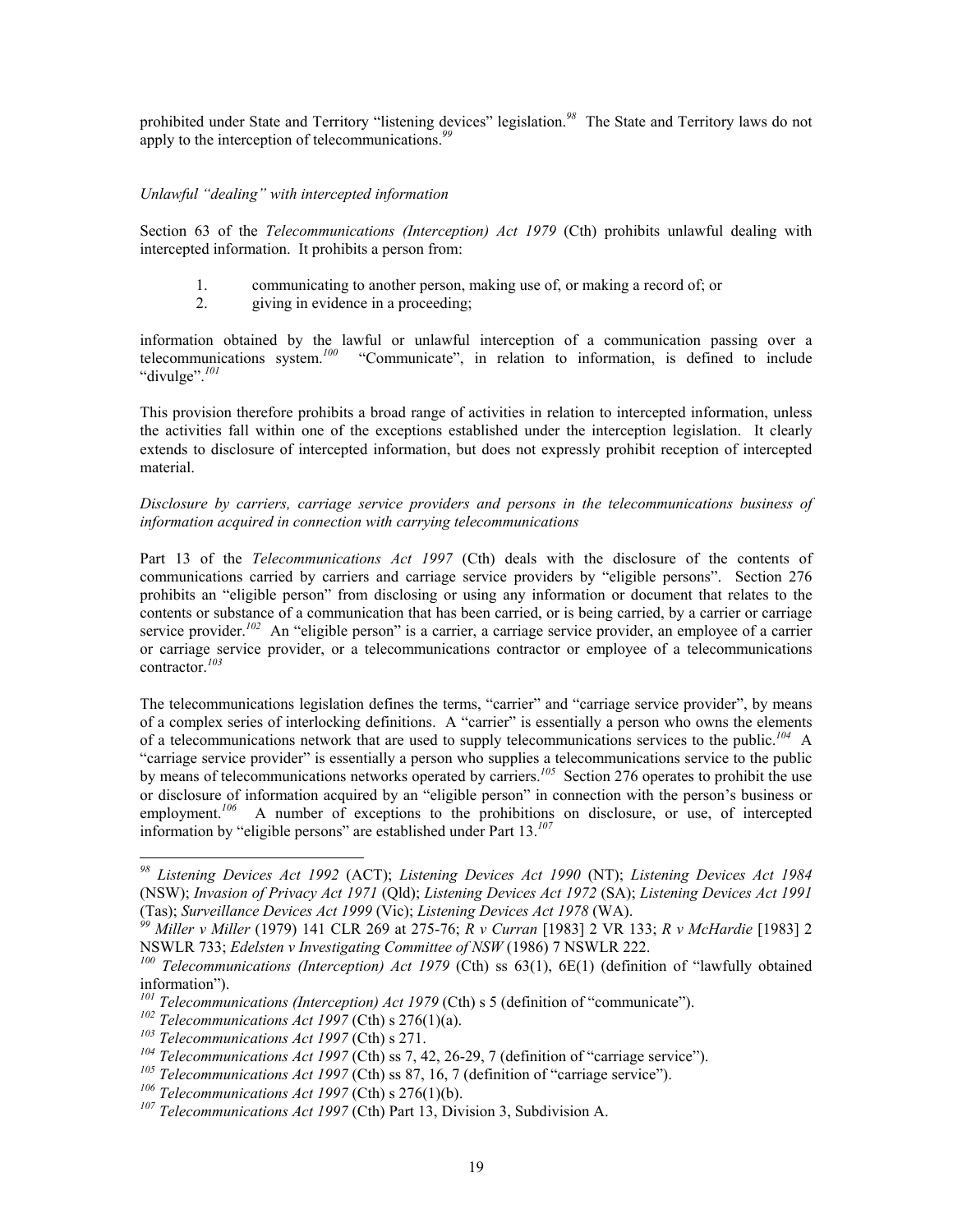#### *Wrongful delivery of communications*

Section 85ZD of the *Crimes Act 1914* (Cth) establishes a criminal offence in relation to the "wrongful delivery" of a communication over a telecommunications system. It prohibits a person from knowingly, or recklessly, causing a communication in the course of telecommunications carriage to be received by a person (or service) other than the person (or service) to whom it is directed. The provision applies to communications being carried by a carrier or carriage service provider, but does not apply to communications solely by means of the radio-frequency spectrum. *[108](#page-19-0)*

## **Does the law cover interception devices as well?**

Criminal offences in relation to telecommunications interception devices are established under Part VIIB of the *Crimes Act 1914* (Cth).

Section 85ZKB of the *Crimes Act 1914* (Cth) makes it a criminal offence to manufacture; advertise, display or offer for sale; sell; or possess an interception device.*[109](#page-19-1)* An interception device is an apparatus or device that the person knows is capable of unlawfully intercepting a communication under section 7(1) of the *Telecommunications (Interception) Act 1979* (Cth), but does not include an apparatus or device designed principally for receiving messages transmitted by radiocommunications.*[110](#page-19-2)*

In addition to section 85ZKB, section 85ZKA of the *Crimes Act 1914* (Cth) makes it an offence to manufacture; advertise, display or offer for sale; sell; or possess an unauthorised call-switching device. Section 85ZK makes it an offence to connect equipment to a telecommunications network, or to use equipment connected to a telecommunications network, to commit a criminal offence. Furthermore, section 85ZG establishes offences in relation to interference with a facility operated by a carrier that hinders the normal operation of a telecommunications carriage service; or the use or operation of an apparatus or device that hinders the normal operation of a carriage service.

## **2. Does the content have to be encrypted or otherwise protected so as to benefit from protection?**

No. Australian laws dealing with the interception of telecommunications do not establish separate rules in relation to encrypted or protected communications.

## **3. What are the circumstances where interception is authorised or where interception devices are legitimate (eg, when they comply with some technical standards)?**

## *Permitted interceptions under the Telecommunications (Interception) Act 1979 (Cth)*

The following interceptions are permitted under the *Telecommunications (Interception) Act 1979* (Cth):

- 1. interception under a warrant issued in accordance with the *Telecommunications (Interception) Act 1979* (Cth);
- 2. interception by an officer of the Australian Security Intelligence Organisation (ASIO) in the performance of duties in relation to discovering a "listening device";

<span id="page-19-0"></span>*<sup>108</sup> Crimes Act 1914* (Cth) ss 85ZD, 85ZB (definitions of "carrier", "communication" and "communication in the course of telecommunications carriage"). "Carrier" and "carriage service provider" are given complex definitions under the *Telecommunications Act 1997* (Cth).

<span id="page-19-1"></span>*<sup>109</sup> Crimes Act 1914* (Cth) s 85ZKB(1).

<span id="page-19-2"></span>*<sup>110</sup> Crimes Act 1914* (Cth) s 85ZKB(1A).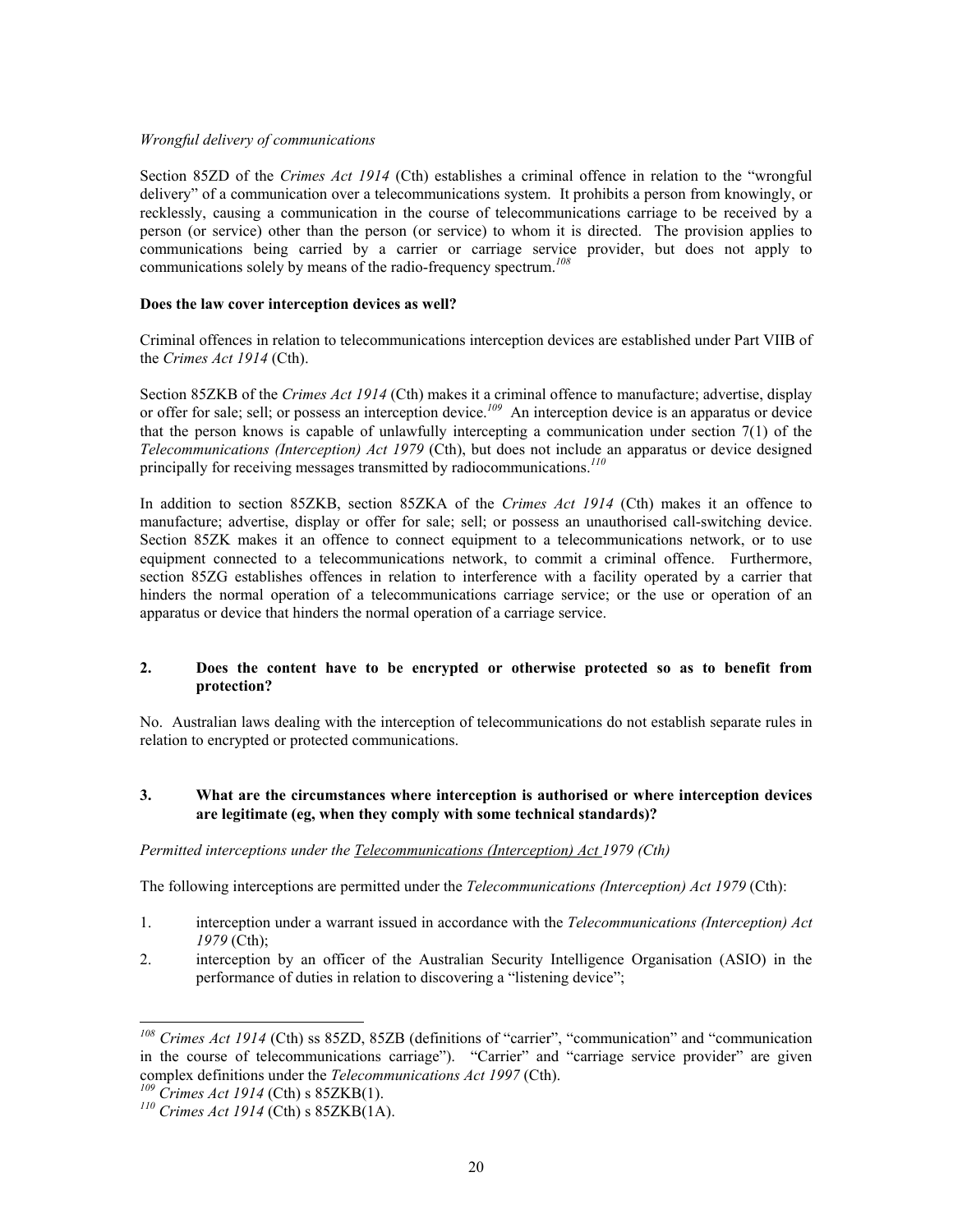- 3. interception by an employee of a carrier, or other person, in the course of duties relating to the installation, operation or maintenance of a telecommunications system;
- 4. interception by an employee of a carrier in the course of duties relating to identifying or tracing a person who may have contravened Part VIIB of the *Crimes Act 1914* (Cth);
- 5. interception by a person lawfully engaged in the installation, connection or maintenance of equipment used, or to be used, for the interception of communications under warrants; and
- 6. interception by a member of the police force, or an employee of a carrier, pursuant to a request by a member of the police force for the purpose of tracing the location of a caller making an emergency call relating to a likely death or serious injury.<sup>[111](#page-20-0)</sup>

# *Permitted "interception devices" under section 85ZKB of the Crimes Act 1914 (Cth)*

As explained above, section 85ZKB of the *Crimes Act 1914* (Cth) makes it a criminal offence to manufacture; advertise, display or offer for sale; sell; or possess an interception device. An offence is not committed in the following circumstances:

- 1. the device could not reasonably be regarded as having been designed for the purpose of unlawfully intercepting a communication passing over a telecommunications system under section 7 of the *Telecommunications (Interception) Act 1979* (Cth);
- 2. the device is in the possession of a person in the course of a person's duties relating to the lawful interception of communications passing over a telecommunications system;
- 3. the device is manufactured, advertised, displayed, sold, or in the possession of a person, for a purpose related to the lawful interception of a communication;
- 4. the device is manufactured for a purpose related to interception in the course of a person's duties of lawfully intercepting communications;
- 5. the device is manufactured, sold, or in possession of a person, for export from Australia;
- 6. the use of the device is legally permitted under specified legislation, including the *Australian Federal Police Act 1979* (Cth) and the *Australian Security Intelligence Organization Act 1979*  (Cth); and
- 7. the possession of the device is related to a person's duties of investigating or prosecuting offences under the *Telecommunications (Interception) Act 1979* (Cth) or Part VIIB of the *Crimes Act 1914*  (Cth).*[112](#page-20-1)*

## **4. Who may bring a claim? What remedies are available?**

*Unlawful interceptions under the Telecommunications (Interception) Act 1979 (Cth)*

Section 107A of the *Telecommunications (Interception) Act 1979* (Cth) provides for civil actions in relation to unlawful interceptions, or other breaches of section 7(1) of that Act.

A civil action under section 107A may only be commenced by an "aggrieved person".*[113](#page-20-2)* An "aggrieved person" is a person who was either a party to the intercepted communication, or a person on behalf of whom the intercepted communication was made.*[114](#page-20-3)*

In a civil action brought under section 107A, a court may make such orders as it considers appropriate, including a declaration that the interception was unlawful, an order for damages, an injunction and an account of profits. *[115](#page-20-4)* An order for damages may include an award for punitive damages.*[116](#page-20-5)*

 $\overline{a}$ 

<span id="page-20-0"></span>*<sup>111</sup> Telecommunications (Interception) Act 1979* (Cth) ss 7(2), 30.

<span id="page-20-1"></span>*<sup>112</sup> Crimes Act 1914* (Cth) s 85ZKB(2); Crimes Regulations 1990 (Cth), reg 7.

<span id="page-20-2"></span>*<sup>113</sup> Telecommunications (Interception) Act 1979* (Cth) s 107A(3).

<span id="page-20-3"></span>*<sup>114</sup> Telecommunications (Interception) Act 1979* (Cth) s 107A(2).

<span id="page-20-4"></span>*<sup>115</sup> Telecommunications (Interception) Act 1979* (Cth) ss 107A(2), (7).

<span id="page-20-5"></span>*<sup>116</sup> Telecommunications (Interception) Act 1979* (Cth) s 107A(10).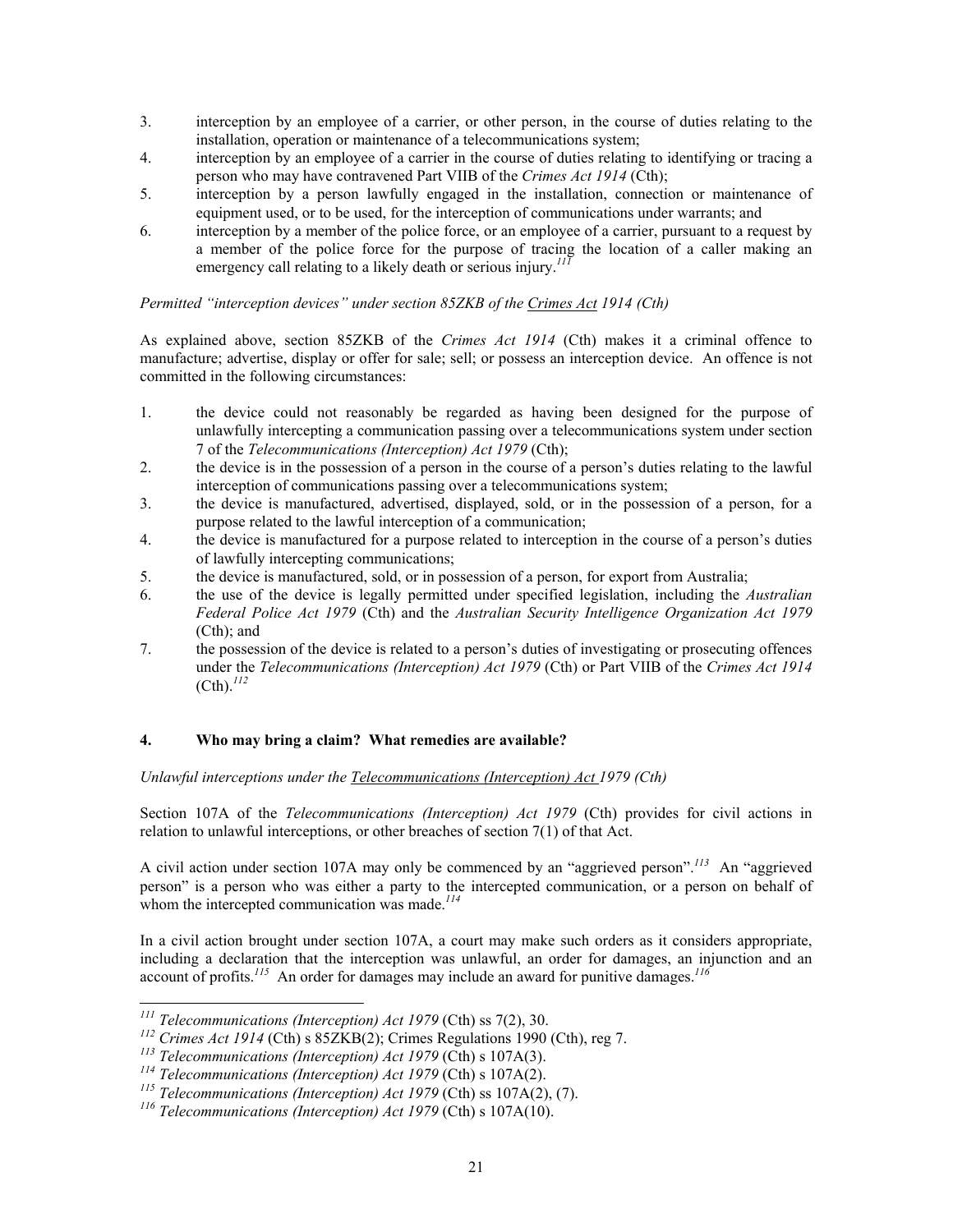In addition to the civil remedies, contravention of sections 7 (unlawful interception) or 63 (unlawful dealing with intercepted information) of the *Telecommunications (Interception) Act 1979* (Cth) are criminal offences.*[117](#page-21-0)* If a court convicts a person of an offence in relation to unlawful interception, or unlawful dealing in intercepted information, it may, upon an application by an "aggrieved person", grant any remedy it considers appropriate. *[118](#page-21-1)*

*Unlawful activities in relation to "interception devices" under section 85ZKB of the Crimes Act 1914 (Cth)*

A contravention of section 85ZKB of the *Crimes Act 1914* (Cth) is a criminal offence, with a maximum penalty of imprisonment for 5 years.*[119](#page-21-2)*

## **b. Telecommunications Law might also impose mandatory technical standards to be applied to telecommunications reception devices. This could lead to prohibiting devices enabling the unauthorised reception of communications. What about the telecommunications law in your country?**

Part 21 of the *Telecommunications Act 1997* (Cth) deals with the technical regulation of telecommunications "customer equipment". Technical standards may be either mandatory or voluntary. The Australian Communications Authority (ACA) is responsible for setting mandatory standards. The ACA may only make a technical standard in relation to customer equipment if it is necessary or convenient to protect the integrity of a telecommunications network, protect personal health and safety, facilitate access to emergency services or enabling interoperability of customer equipment for the purpose of the supply of a standard telephone service.<sup> $120$ </sup> Self-declaration based on an appropriate level of testing, a labelling regime, sample auditing, and prescribed penalties forms the basis of the compliance regime. There are currently no express provisions in ACA technical standards dealing with the unauthorised reception or interception of communications.

The ACA also has the responsibility for determining technical standards for devices that use the radiofrequency spectrum under the *Radiocommunications Act 1992* (Cth).*[121](#page-21-4)* The ACA may only make such radiocommunications standards as are necessary or convenient to contain interference, or protect personal health or safety.<sup>[122](#page-21-5)</sup> No current ACA standards specifically prohibit devices that enable the interception or reception of radiocommunications. Nevertheless, under s 190 of the *Radiocommunications Act 1992* (Cth), the ACA may declare certain devices that are likely to interfere with radiocommunications, or adversely affect health or safety, to be "prohibited devices". The ACA has declared "mobile telephone jammers" to be "prohibited devices".*[123](#page-21-6)* The operation, supply or possession of a "prohibited device" is a criminal offence.*[124](#page-21-7)*

## **5. Computer crime**

 $\overline{a}$ 

**a. In your country, is there legislation related to computer crime? Can circumvention of technological measures and/or unauthorised access to computer systems, networks or data be prosecuted under such statutes? What is the rationale of criminalizing such offences?** 

<span id="page-21-0"></span>*<sup>117</sup> Telecommunications (Interception) Act 1979* (Cth) s 107.

<span id="page-21-1"></span>*<sup>118</sup> Telecommunications (Interception) Act 1979* (Cth) ss 107A(5), (6).

<span id="page-21-2"></span>*<sup>119</sup> Crimes Act 1914* (Cth) s 85ZKB(1).

<span id="page-21-3"></span>*<sup>120</sup> Telecommunications Act 1997* (Cth) s 376.

<span id="page-21-4"></span>*<sup>121</sup> Radiocommunications Act 1992* (Cth) s 162.

<span id="page-21-5"></span>*<sup>122</sup> Radiocommunications Act 1992* (Cth) s 162(3).

<span id="page-21-6"></span>*<sup>123</sup>* Australian Communications Authority, *Declaration under section 190 of the Radiocommunications Act 1992,* 4 March 1999.

<span id="page-21-7"></span>*<sup>124</sup> Radiocommunications Act 1992* (Cth) s 189.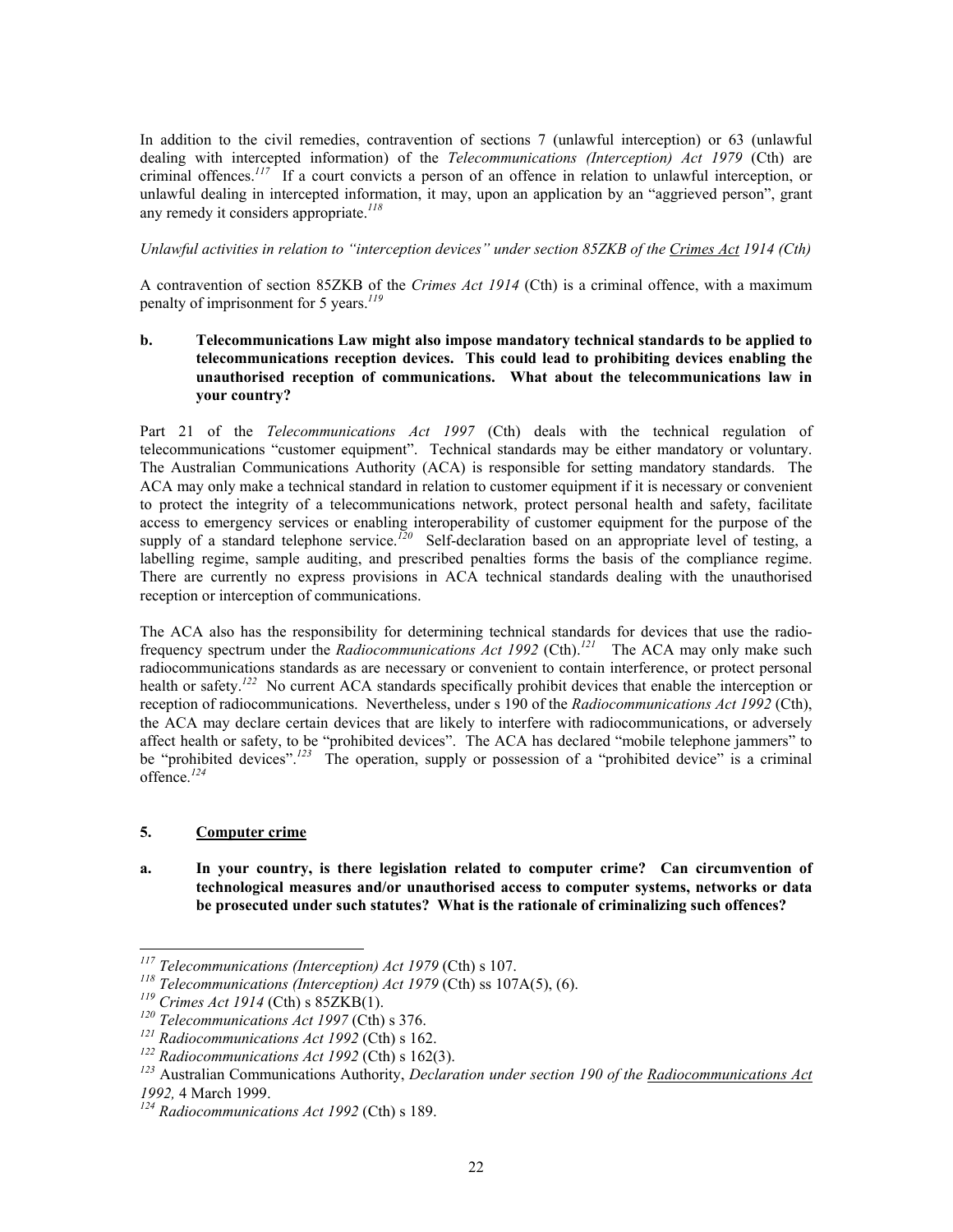In Australia, there is Commonwealth, State and Territory legislation relating to computer crime. There are considerable differences between the various Commonwealth, State and Territory laws. Nevertheless, the respective criminal laws all include provisions that, in some way, prohibit unauthorised access to data stored in a computer, or to a computer system. The relevant offences are explained at paragraph 1a(i) above. As explained, the recently released *Model Criminal Code Report* included significant recommendations for changing and harmonising Australian computer crime laws.

A number of rationales have been given for criminalising unauthorised access. In the late 1980s, Commonwealth, State and Territory legislatures adopted the view that unauthorised access to computers or computer systems represented "anti-social behaviour" and should be criminalised as a deterrent. For example, a 1988 Commonwealth discussion paper on *Computer Crime* concluded that unauthorised access should be criminalised, largely because it might be a prelude to more serious activities, such as fraud, theft or corruption of data. *[125](#page-22-0)* The *Second Reading Speech* to the Commonwealth computer crimes legislation maintained that unauthorised access should be prohibited because information stored in computers is more vulnerable than paper records.*[126](#page-22-1)* In Victoria, the computer crimes legislation originally did not criminalise unauthorised access as such. The legislation was amended, however, during passage to include an offence for "computer trespass". The *Second Reading Speech* stated that unauthorised access should be prohibited so as to discourage "antisocial behaviour and to maintain the confidence of the community in the integrity and privacy of computerised storage of data".*[127](#page-22-2)* The *Model Criminal Code Report* suggested that the existing Australian offences relating to unauthorised access displayed "a certain confusion about the objectives sought to be achieved".*[128](#page-22-3)* The report concluded that the primary objective of criminal laws relating to unauthorised access is to ensure the integrity of computer systems and networks.*[129](#page-22-4)* The report recommended that a proposed offence in relation to unauthorised access be limited to data held in a computer that is protected by a computerised access control system. The main reason given for this conclusion is that the criminal law does not establish liability for the mere unauthorised use of property belonging to another.

#### **b. What is the definition of the offence? Is the way of getting unauthorised access defined: eg providing a false password, decrypting, cracking the technical protection, etc?**

The following Commonwealth, State and Territory offences apply to unauthorised access:

#### *Commonwealth*

- Unauthorised access to data stored in a Commonwealth computer or data stored on behalf of the Commonwealth: *Crimes Act 1914* (Cth) s 76B.
- Unauthorised access to data stored in a computer by means of a Commonwealth facility or a facility operated by a telecommunications carrier: *Crimes Act 1914* (Cth) s 76D.

#### *New South Wales*

-

 Obtaining access to a program or data stored in a computer without authority or lawful excuse: *Crimes Act 1900* (NSW) s 309.

<span id="page-22-0"></span>*<sup>125</sup>* Commonwealth Attorney-General's Department, *Computer Crime,* Discussion Paper No 12 (AGPS, Canberra, 1988).

<span id="page-22-1"></span>*<sup>126</sup>* Hon. Lionel Bowen, Attorney-General, Crimes Legislation Amendment Bill 1989, *Second Reading Speech,* Commonwealth of Australia, *Parliamentary Debates,* House of Representatives, 11 May 1989, p 2543.

<span id="page-22-2"></span>*<sup>127</sup>* Hon. Andrew McCutcheon, Attorney-General, Crimes (Computers) Bill 1988, *Second Reading Speech,*  Victoria, *Parliamentary Debates,* Legislative Assembly, 13 April 1988, p 1331.

<span id="page-22-3"></span>*<sup>128</sup> Model Criminal Code Report,* p 189.

<span id="page-22-4"></span>*<sup>129</sup> Ibid.* p 187.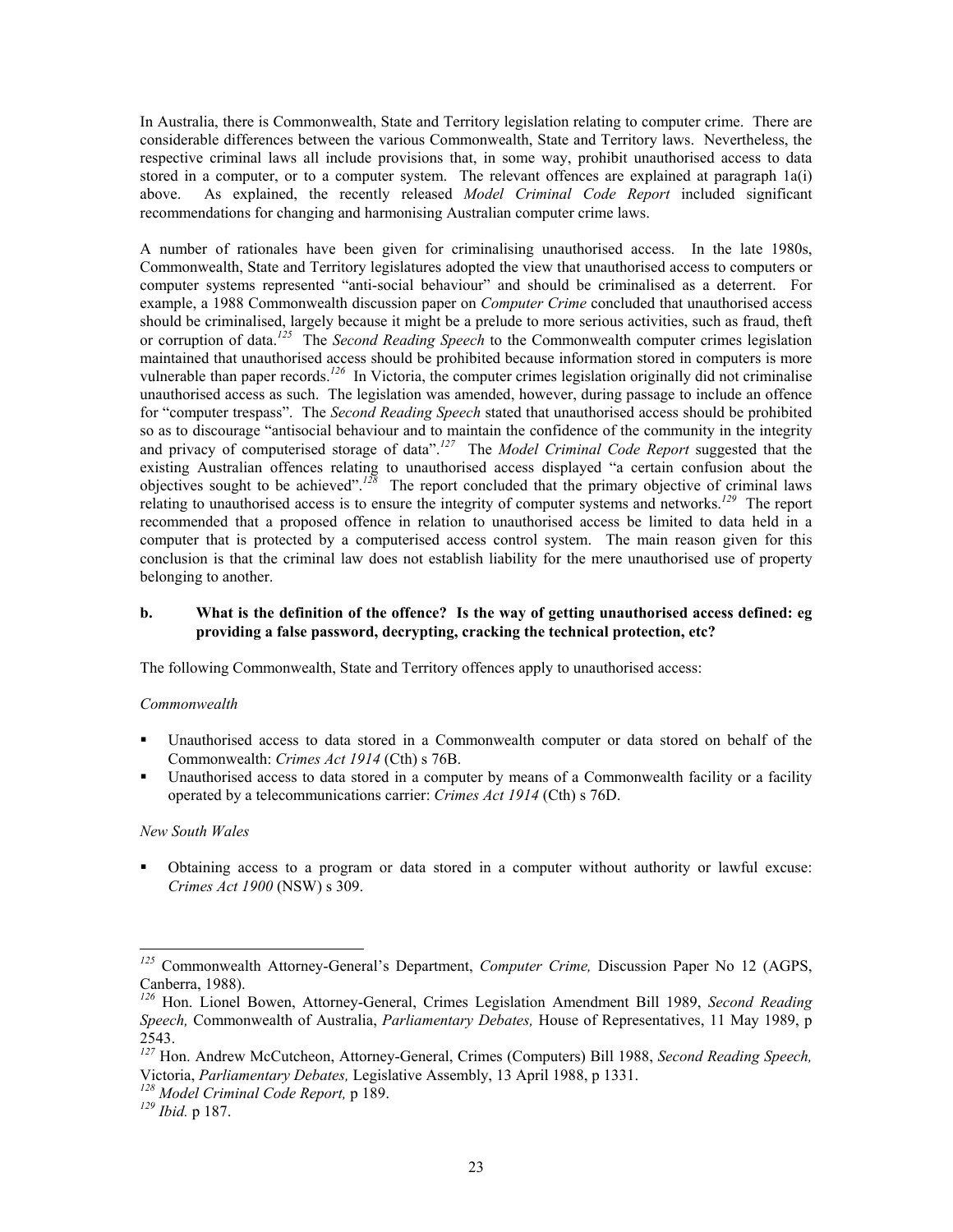## *Queensland*

 Using a "restricted computer" without the consent of the computer's "controller": *Criminal Code Act 1899* (Qld) s 408D.

#### *South Australia*

 Operating a "restricted-access" computer system without proper authorisation: *Summary Offences Act 1953* (SA) s 44.

#### *Tasmania*

 Gaining access to a computer or computer system without lawful excuse: Criminal Code (Tas) s 257D.

#### *Victoria*

 Gaining access to, or entering, a computer system without lawful authority: *Summary Offences Act 1966* (Vic) s 9A.

#### *Western Australia*

- Operating a "restricted-access" computer system without proper authorisation: Criminal Code (WA) s 440A.
- Gaining access to information stored in a "restricted-access" system without proper authorisation: Criminal Code (WA) s 440A.

#### *Australian Capital Territory*

 Obtaining access to data stored in a computer without lawful authority or excuse: *Crimes Act 1900*  (ACT) s 135J

The provisions establishing criminal offences are dealt with in more detail at paragraph 1a(i) above.

None of the above criminal provisions specifically defines the means of obtaining unlawful access. Nevertheless, in Queensland, South Australia and Western Australia the relevant offences prohibit the use of "restricted-access" computer systems or a "restricted computer". It would appear that, in these jurisdictions, the prohibitions are aimed mainly at circumvention of "restricted-access" technologies, for example, the circumvention of password protection.

#### **c. Can the manufacture or distribution of devices enabling the carrying out of these offences be prosecuted as well (such devices are sometimes called "hacker tools")? If not, could the seller or manufacturer of circumvention devices be prosecuted as an accomplice? What are the penalties for the offence?**

Commonwealth, State and Territory computer crime laws do not include offences relating to the manufacture or distribution of circumvention devices. As explained at paragraph 3c above, the manufacture and distribution of "broadcast decoding devices" is prohibited under Part VAA of the *Copyright Act 1968* (Cth). Moreover, as explained at paragraph 4a above, section 85ZKB of the *Crimes Act 1914* (Cth) prohibits manufacturing, or otherwise commercially dealing with, "interception devices".

Under Australian law, it is possible that a seller or manufacturer of a circumvention device may be prosecuted for a criminal offence relating to unlawful access as an accessory before the fact. To establish liability as an accessory, it must be proved that the seller or manufacturer intended to aid, abet, counsel or procure the commission of the offence, the intention being based on knowledge of the "essential matters"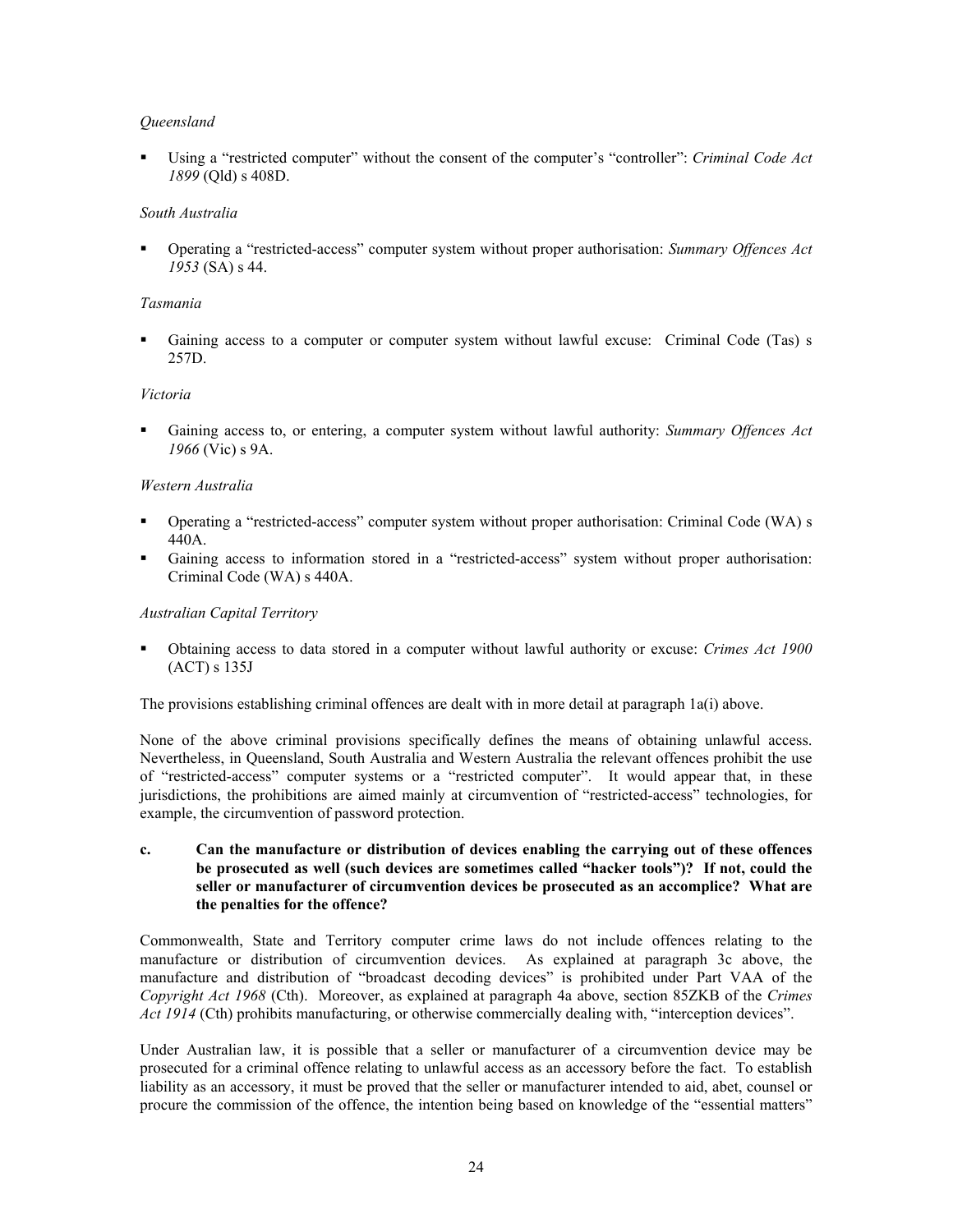constituting the offence.*[130](#page-24-0)* Provided the defendant has the requisite intention, there is clear authority that supplying tools for the commission of an offence may render a person liable as an accessory.<sup>[131](#page-24-1)</sup> If there is an intention to commit an offence, and an agreement to do so, it is also possible that a seller or manufacturer may be liable for criminal conspiracy.

The penalties for Commonwealth, State and Territory offences relating to unauthorised access include imprisonment and fines.

## **d. Is knowledge or malicious intent required to constitute the violation?**

Liability for unauthorised access under Commonwealth, State and Territory criminal laws requires proof of an intention to commit the unlawful act.<sup>[132](#page-24-2)</sup> "Malice" is not an element of the offence.

## **e. Has computer crime legislation already been applied by your country's courts to the unauthorised access to protected information or transmissions, or to the circumvention of technological protection measures?**

Commonwealth, State and Territory computer crime legislation has been applied to unauthorised access.*[133](#page-24-3)* Most cases in which a prosecution has been brought have involved either activities in addition to mere unauthorised access, or unauthorised access by employees.

## **f. In the absence of specific provisions on computer crime, could unauthorised access and/or the circumvention of technological measures be considered to violate other penal laws (eg offences such as theft, fraud, breaking and entering, forgery, etc)? Are there some examples in the case law?**

Commonwealth, State and Territory computer crime laws were enacted because existing criminal laws were considered inadequate. Thus, unauthorised access does not amount to theft, as information stored on a computer is not "property" and therefore cannot be the subject matter of a prosecution for theft or larceny.*[134](#page-24-4)* As explained at paragraph 1c above, in certain circumstances, unauthorised access, accompanied by additional elements, may constitute the Commonwealth offence of imposing a false representation with a view to obtaining money, *[135](#page-24-5)* or State or Territory offences for forgery*[136](#page-24-6)* or obtaining property by deception.<sup>[137](#page-24-7)</sup> If the unauthorised access is associated with the destruction or alteration of data, it may give rise to an Stare or Territory offence relating to damage to property. *[138](#page-24-8)*

<span id="page-24-0"></span><sup>-</sup>*<sup>130</sup> R v Giorgianni* (1985) 156 CLR 473.

<span id="page-24-1"></span>*<sup>131</sup> R v Bainbridge* [1960] 1 QB 120.

<span id="page-24-2"></span><sup>&</sup>lt;sup>132</sup> In the absence of specific statutory language, there is a legal presumption that "intent" is an element of all criminal offences:  $R v He Kaw Teh (1985) 15 A Crim R 203$ .

<span id="page-24-3"></span><sup>&</sup>lt;sup>133</sup> See, for example, *Snell v Pryce* (Unreported, Supreme Court of Northern Territory, 1989); *Rook v Maynard* (1993) 2 Tas R 97; *Rook v Maynard [No 2]* (1994) 123 ALR 677; *Director of Public Prosecutions v Murdoch* [1993] 1 VR 406.

<span id="page-24-4"></span>*<sup>134</sup>* See, for example, *Oxford v Moss* (1978) 68 Cr App R 183; *R v Stewart* (1988) 41 CCC (3d) 481.

<span id="page-24-5"></span>*<sup>135</sup> Crimes Act 1914* (Cth) s 29B.

<span id="page-24-6"></span>*<sup>136</sup> Crimes Act 1900* (NSW) s 300; *Crimes Act 1958* (Vic) s 83A; *Crimes Act 1900* (ACT) s 135C.

<span id="page-24-7"></span>*<sup>137</sup> Crimes Act 1900* (NSW) s 178BA; *Crimes Act 1958* (Vic) s 81.

<span id="page-24-8"></span>*<sup>138</sup>* See, for example, *Crimes Act 1900* (NSW) s 195; *Criminal Code Act 1899* (Qld) s 469; *Criminal Law Consolidation Act 1935* (SA) s 85A; *Crimes Act 1958* (Vic) s 197; *Cox v Riley* (1986) 83 Cr App R 54; *Samuel v Stubbs* [1972] 2 SASR 200; *R v Zischke* [1983] Qd R 240.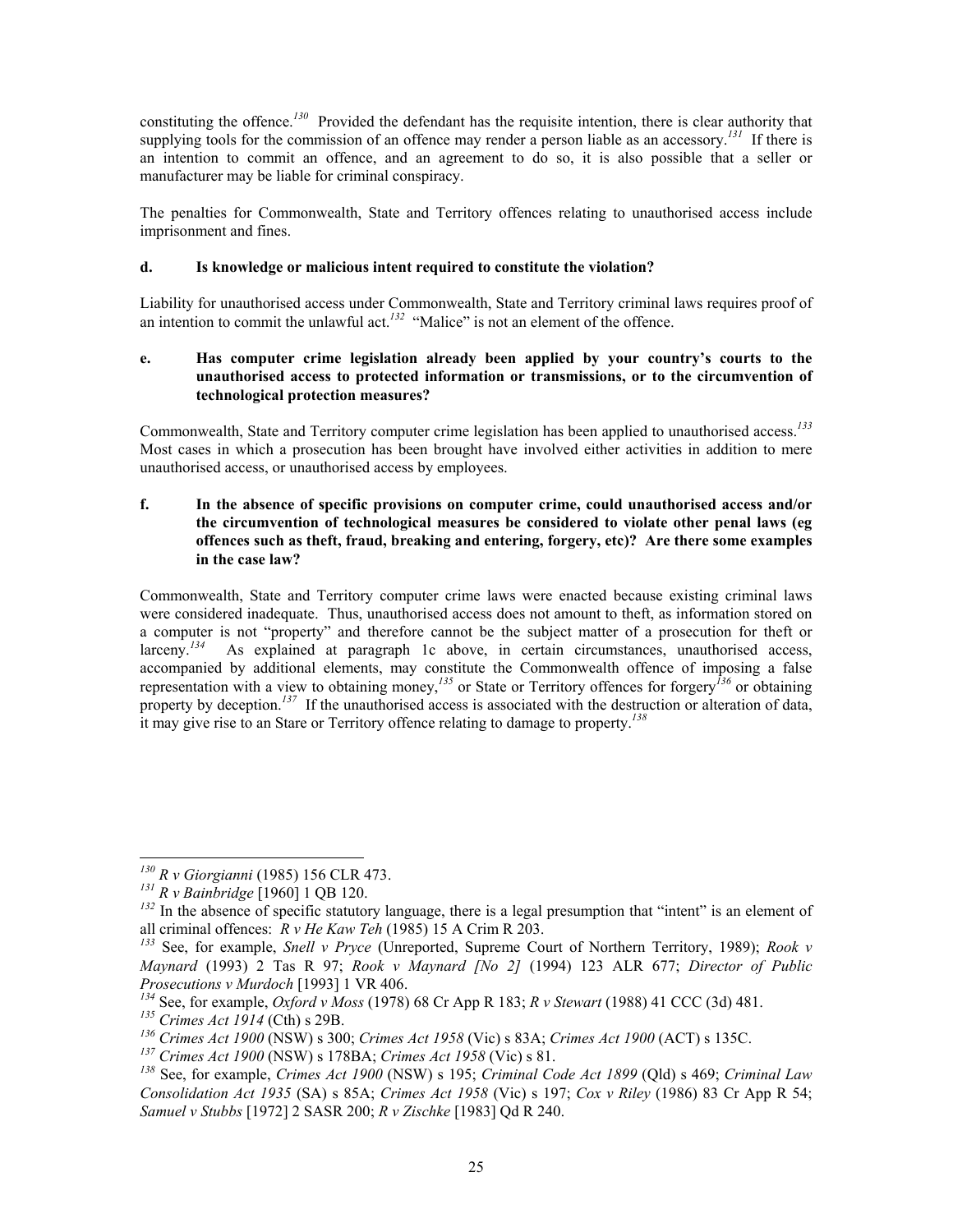#### **6. Unfair competition law or unfair commercial practices**

**a. In your country, in the absence of specific prohibitions on circumvention or unauthorised access, has the distribution of circumvention devices or descramblers been prohibited through the application of unfair competition law? Under what circumstances?** 

In Australia, there is no general action for "unfair competition".<sup>[139](#page-25-0)</sup> Consequently, the distribution of circumvention devices or descramblers cannot be prohibited under this head of law in Australia.

## **b. What are the advantages, disadvantages and boundaries of the recourse to unfair competition law as far as circumvention activities or devices are concerned? Do you consider this protection as sufficient and effective?**

See answer to question 6a, immediately above.

## **7. Protection of technological measures as such**

**Technical means of protection might be in themselves protected by a proprietary right, eg by a copyright (for instance if the technological measure consists of software), patent or trade secrets. In such a case, circumventing the software or the technical system or developing circumvention devices could effect an unauthorised reproduction of the software (namely reverse engineering) or a disclosure of the trade secret.** 

#### **a. In your country, what legal regime of exclusive or related rights might apply to the technological measure? Under what conditions? Do you know any case law in that field?**

In Australia, technological measures for protecting material might be protected by copyright law, patent law, *sui generis* legislation protecting semi-conductor chips or the equitable doctrine of breach of confidence.

## *Copyright*

-

A technological protection measure that consists of computer software may be protected as a "computer program" under the *Copyright Act 1968* (Cth). A "computer program" is protected as a "literary work" under Australian copyright law. Under section 10(1) of the *Copyright Act 1968* (Cth), a "computer program" is defined to mean:

… a set of statements or instructions to be used directly or indirectly in a computer in order to bring about a certain result.

Provided software falls within this definition, and satisfies the other legal requirements for the subsistence of copyright, including "originality", the measure will be protected under Australian copyright law.

The decision of the Australian High Court in *Autodesk Inc v Dyason*<sup>[140](#page-25-1)</sup> illustrates how existing principles of Australian copyright law may apply to a technological protection measure. That case concerned copyright protection in a technological protection measure, known as a "dongle". The "dongle" (known as the "AutoCAD lock") was a device without which a computer program (known as "AutoCAD") could not operate. The "dongle" operated by transmitting responses to challenges received from the AutoCAD program. A part of the AutoCAd program (known as "Widget C") compared the responses with the correct responses contained in a "look-up table". If the correct response was not received, the AutoCAD

<span id="page-25-0"></span>*<sup>139</sup> Victoria Park Racing and Recreation Grounds Co Ltd v Taylor* (1937) 58 CLR 479; *Moorgate Tobacco v Philip Morris* (1984) 56 ALR 193.

<span id="page-25-1"></span>*<sup>140</sup>* (1992) 173 CLR 331. See also *Autodesk Inc v Dyason (No 2)* (1993) 176 CLR 300.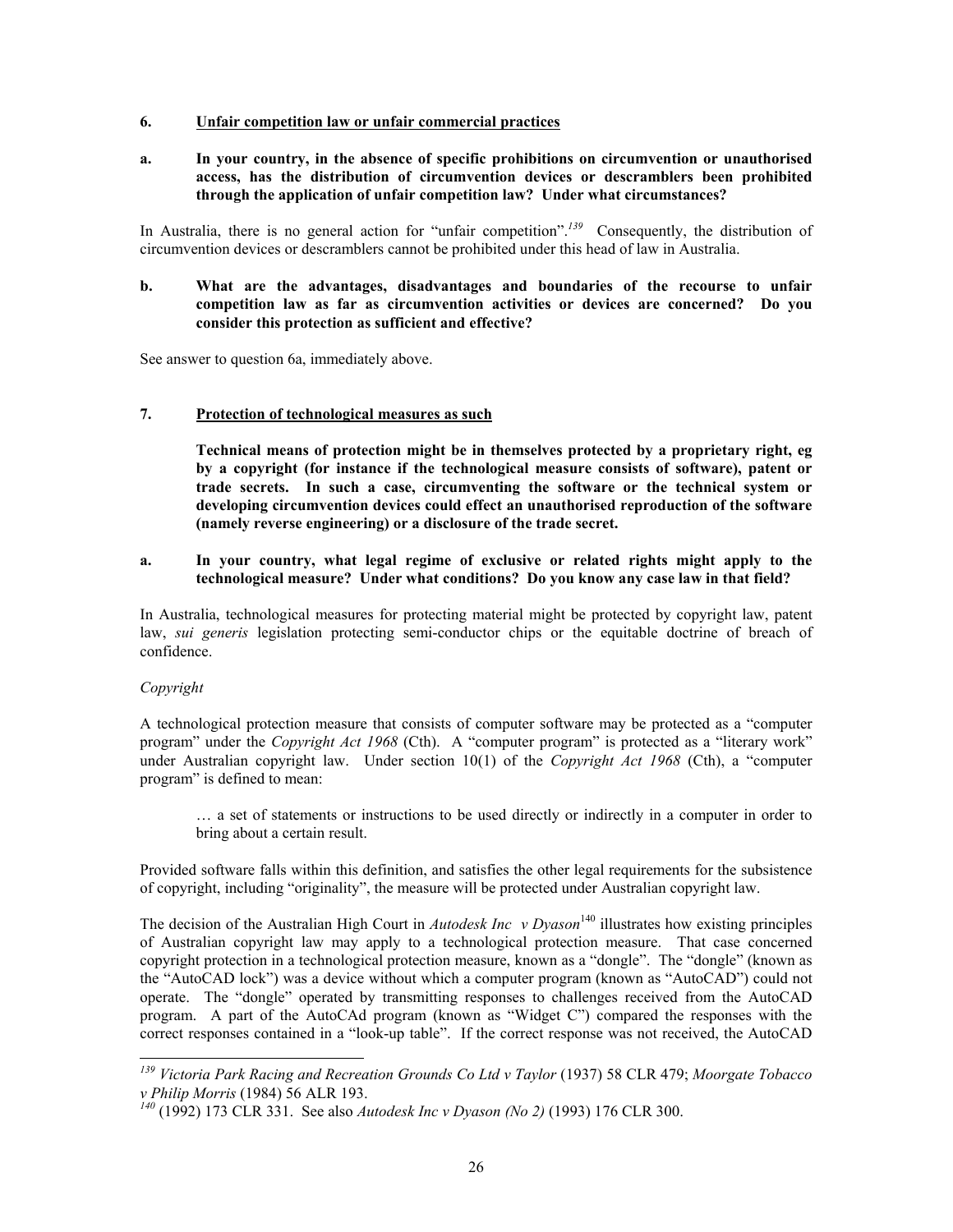program would not operate. The defendant produced a circumvention device (known as the "Auto Key lock") by reverse engineering the "dongle". The High Court held that the circumvention device infringed copyright in the Widget C program because, by reproducing the "look-up table", it reproduced a "substantial part" of the Widget C program. The High Court held that the "look-up table" was a substantial part because it was "essential" or "critical" to the operation of the Widget C program. Subsequently, however, in *Data Access Corporation v Powerflex Services Pty Ltd,*[141](#page-26-0) the High Court rejected this approach to determining whether something was a "substantial part" of a computer program. In that case, the High Court held that, in order for something to be part of a computer program it must intend to express "an algorithmic or logical relationship between the function desired to be performed and the physical capabilities" of the computer.*[142](#page-26-1)* Moreover, in determining whether something is a "substantial part" of a program, it is the "originality" of the part that must be looked at, and not whether it is essential to the operation of a program. On the other hand, the *Data Access* decision makes it clear that a string of data, such as a "look-up table", might be protected as a "compilation" under Australian copyright law. Depending upon the precise circumstances, it remains possible for a technological protection measure to be protected as a "computer program" or as a "compilation" under the *Copyright Act 1968* (Cth).

#### *Patent*

A technological protection measure may be protected under the *Patents Act 1990* (Cth). Whereas copyright protects the form of expression of systems or methods, patent law protects the function of a computer program or device.<sup>[143](#page-26-2)</sup> To qualify for patent protection, the technological measure must be a "manner of manufacture" within section 18 of the *Patents Act 1990* (Cth). Computer software will constitute a "manner of manufacture" if the program involves the production of "an end result which is an artificially created state of affairs of utility in the field of economic endeavour".*[144](#page-26-3)* Australian courts have adopted a relatively liberal approach to patent protection of computer software. Provided that the legislative requirements for patentability (including novelty, inventiveness and utility) are satisfied, a technological protection measure consisting of software is likely to be patentable.

#### *Integrated circuit protection*

A technological protection measure embodied in an integrated circuit (or "chip") may be protected under the *Circuit Layouts Act 1989* (Cth). That legislation establishes a *sui generis* regime for "circuit layouts". A "circuit layout" is defined to mean:

… a representation, fixed in any material form, of the three-dimensional location of the active and passive elements and interconnections making up an integrated circuit. *[145](#page-26-4)*

The legislation gives the "maker" of a circuit layout exclusive rights to copy the layout, to make a "chip" in accordance with the layout and to commercially exploit the layout.*[146](#page-26-5)*

#### *Breach of confidence*

A technological measure may also be protected under the equitable doctrine of breach of confidence. As explained at paragraph 1a(ii) above, an equitable action for breach of confidence will be established if: information is confidential; the information is communicated in circumstances importing an obligation of confidence; and there has been an unauthorised use of the information to the detriment of the person

 $\overline{a}$ 

<span id="page-26-4"></span>*<sup>145</sup> Circuit Layouts Act 1989* (Cth) s 5 (definition of "circuit layout").

<span id="page-26-0"></span>*<sup>141</sup>* (1999) 45 IPR 353.

<span id="page-26-1"></span>*<sup>142</sup>* (1999) 45 IPR 353 at 374.

<span id="page-26-2"></span>*<sup>143</sup> Data Access Corporation v Powerflex Services Pty Ltd* (1999) 45 IPR 353 at 360.

<span id="page-26-3"></span>*<sup>144</sup> CCOM Pty Ltd v Jiejing Pty Ltd* (1994) 28 IPR 481 at 514. See also *NRDC v Commissioner of Patents*  (1959) 102 CLR 252; *IBM Corporation v Commissioner of Patents* (1991) 22 IPR 417.

<span id="page-26-5"></span>*<sup>146</sup> Circuit Layouts Act 1989* (Cth) s 17.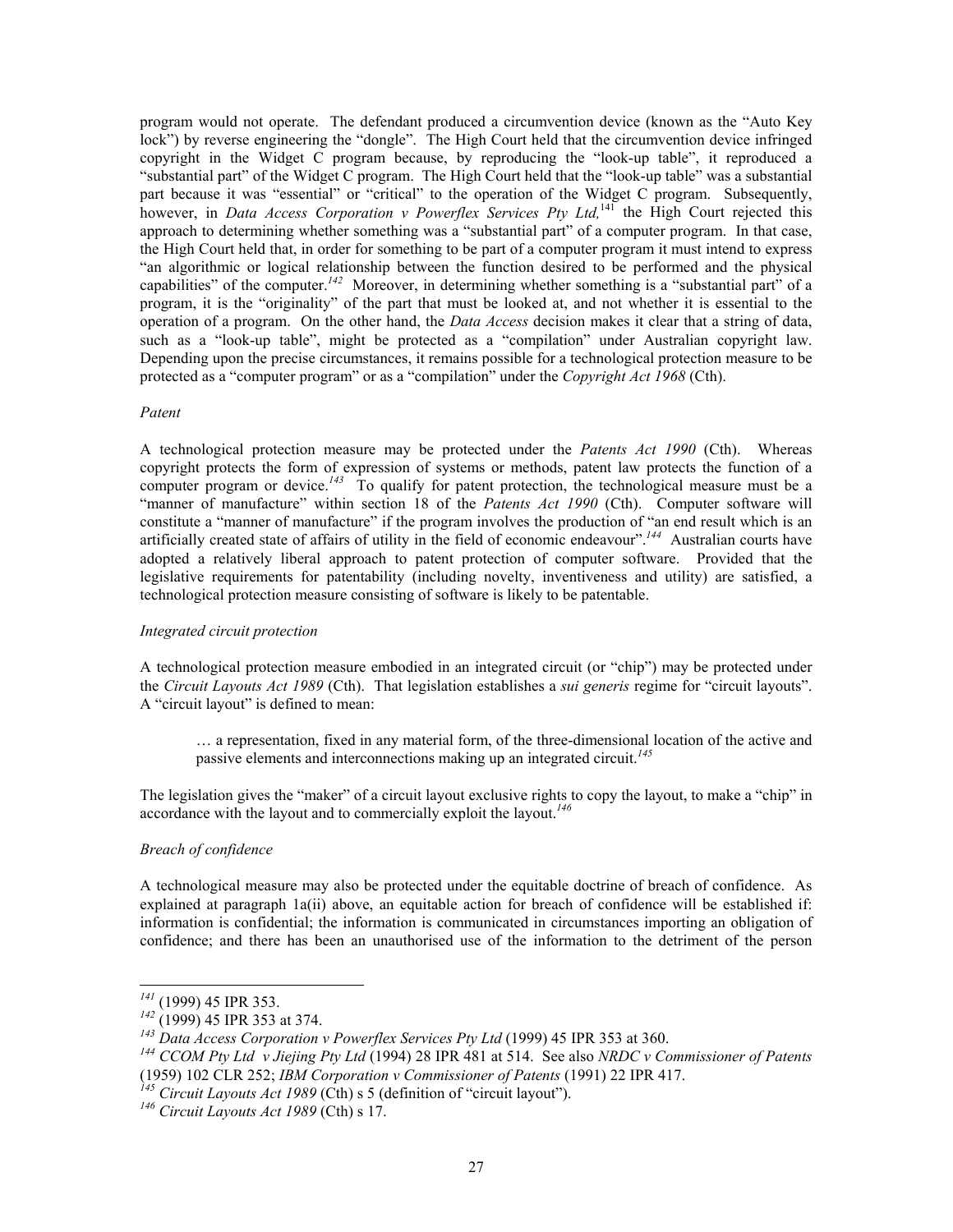communicating it. *[147](#page-27-0)* Moreover, where information has been obtained surreptitiously, there would appear to be a breach of confidence, even where the information has not been communicated in confidence.

#### **b. What exceptions related to these legal regimes could be applied to legitimate the circumvention act or device?**

Under legal regimes that may apply to protect technological measures, reverse engineering may be permitted in specific circumstances.

#### *Copyright*

The *Copyright Act 1968* (Cth) permits the reproduction of computer programs for the following purposes:

- $\bullet$  the normal use of a program;<sup>[148](#page-27-1)</sup>
- studying the ideas behind the program and the way in which it functions;<sup>[149](#page-27-2)</sup>
- $\blacksquare$  in order to make back-up copies of the program;<sup>[150](#page-27-3)</sup>
- $\blacksquare$  in order to make interoperable programs or products;<sup>[151](#page-27-4)</sup>
- to correct errors that prevent the program from operating;<sup>[152](#page-27-5)</sup>
- testing the security of the program, or of a computer system or network of which the program is a part; *[153](#page-27-6)* and
- investigating, or correcting, a security flaw in, or the vulnerability to unauthorised access of, program, or of a computer system or network of which the program is a part. *[154](#page-27-7)*

A technological measure that is protected by copyright may therefore be copied provided that the reproduction is for one of the above permitted purposes. If the reproduction is used, or dealt with, for a purpose that is not permitted, then the exception will not apply.<sup>[155](#page-27-8)</sup> Circumventing a protection measure that consists of computer software may therefore escape copyright infringement if it involves the reproduction of the program for one if the above permitted purposes. The most likely exceptions to be relied upon are the exceptions relating to security testing.

#### *Integrated circuit protection*

Reverse engineering of protected circuit layouts is expressly permitted under section 23 of the *Circuit Layouts Act 1989* (Cth). Section 23 provides that exclusive rights in circuit layouts are not infringed by making copies of layouts for the purpose of evaluating or analysing the layout.

#### *Breach of confidence*

1

Reverse engineering of a technological protection measure does not necessarily give rise to an action for breach of confidence. In *Mars UK Ltd v Teknowledge Ltd,*[156](#page-27-9) it was held that mere encryption does not render information confidential. It was also held that mere encryption does not mean that the encrypted information is imparted in circumstances importing an obligation of confidence. Thus, if a person buys a machine that contains encrypted information, and has the skills to decrypt the information, he or she may

<span id="page-27-0"></span>*<sup>147</sup> Coco v AN Clark (Engineers) Ltd* [1969] RPC 41; *Moorgate Tobacco Co Ltd v Philip Morris Ltd* (1984) 156 CLR 414.

<span id="page-27-1"></span>*<sup>148</sup> Copyright Act 1968* (Cth) s 47B(1).

<span id="page-27-2"></span>*<sup>149</sup> Copyright Act 1968* (Cth) s 47B(3).

<span id="page-27-3"></span>*<sup>150</sup> Copyright Act 1968* (Cth) s 47C.

<span id="page-27-4"></span>*<sup>151</sup> Copyright Act 1968* (Cth) s 47D.

<span id="page-27-5"></span>*<sup>152</sup> Copyright Act 1968* (Cth) s 47E.

<span id="page-27-6"></span>*<sup>153</sup> Copyright Act 1968* (Cth) s 47F(1)(b)(i).

<span id="page-27-7"></span>*<sup>154</sup> Copyright Act 1968* (Cth) s 47F(1)(b)(ii).

<span id="page-27-8"></span>*<sup>155</sup> Copyright Act 1968* (Cth) s 47G.

<span id="page-27-9"></span>*<sup>156</sup>* (1999) 46 IPR 248.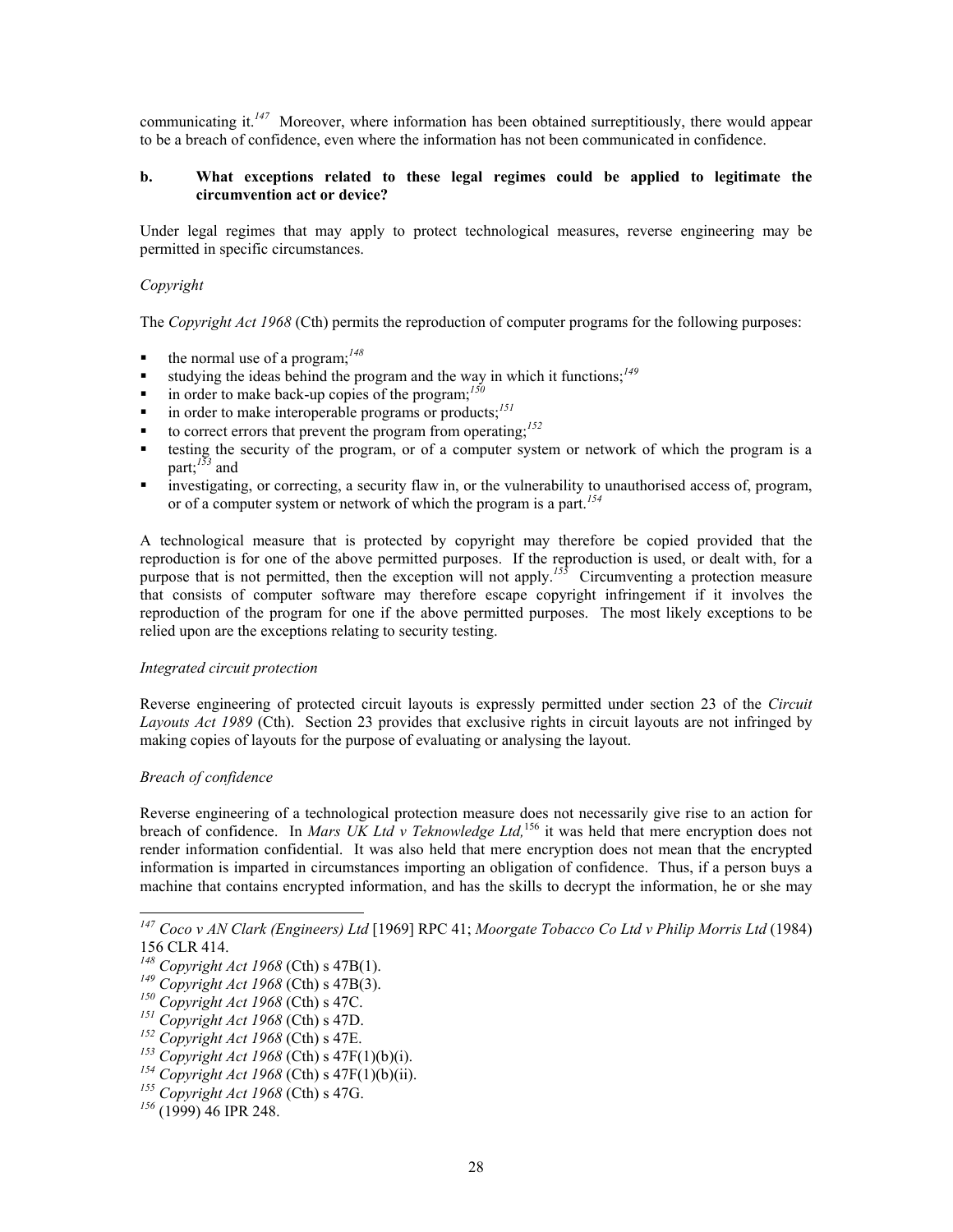do so without giving rise to an action for breach of confidence. The extent to which the reasoning in this decision may be applied to circumstances in which the decrypted information is not embodied in a machine purchased by the defendant is somewhat uncertain.

# **8. Other protections**

## **a. Can you think of any other means of protecting technological measures against circumvention in your country? In which legal areas and by which mechanisms (eg. privacy law, property right, "trespass", "conversion," …)?**

Other means of protecting technological measures under Australian law are quite limited.

*Privacy* 

Until recently, Australian privacy law related only to the protection and management of personal information collected or held by public sector agencies. Thus, in the two States that have enacted privacy legislation, New South Wales and Victoria, protection is limited to information held by the public sector. *[157](#page-28-0)* Nevertheless, the Commonwealth has recently enacted new privacy legislation that will apply to the private sector from the end of 2001.<sup>[158](#page-28-1)</sup> The new legislation establishes National Privacy Principles (NPPs) that will apply to the collection, use, security and disclosure of personal information by most private sector organisations. The NPPs establish base line standards for privacy. It is, nevertheless, intended that organisations will develop their own privacy codes of practice and complaints handling mechanisms. Complaints relating to breaches of the NPPs will be enforced by determinations made by the Privacy Commissioner following investigations, and supported by court orders. Circumvention of a technological protection measure may breach the NPPs if it involves the unlawful collection of personal information, or the unauthorised collection of "sensitive information".

## *Misleading or deceptive conduct*

Section 52 of the *Trade Practices Act 1974* (Cth) prohibits corporations from engaging in misleading or deceptive conduct in trade or commerce. The courts have interpreted misleading or deceptive conduct to mean conduct that leads the person to whom it is directed into error, or is likely to cause an error.*[159](#page-28-2)* Some activities directed at circumventing technological protection measures – such as supplying false passwords or false names - may breach section 52, provided that the relevant activities constitute conduct in "trade or commerce". The courts consider most activities conducted by a business to be conduct in "trade or commerce". *[160](#page-28-3)*

## *Trespass and conversion*

-

Under Australian law, remote circumvention of technological protection measures cannot give rise to an action for trespass to goods or conversion. This is because information is not a "good".

- **b. In particular, do you think that, in your country, contract law can offer an effective prohibition against circumvention?** 
	- **1. For example, a contract obliging each user not to circumvent can be embedded in the technological measure itself when it enables the on-line licensing of or access to transmissions (including content). Would such a contract be enforceable in your country?**

<span id="page-28-0"></span>*<sup>157</sup> Privacy and Personal Information Protection Act 1998* (NSW); *Information Privacy Act 2000* (Vic). *<sup>158</sup> Privacy Amendment (Private Sector) Act 2000* (Cth).

<span id="page-28-2"></span><span id="page-28-1"></span>*<sup>159</sup> Weitman v Katies Ltd* (1977) 29 FLR 336; *Puxu v Parkdale Furniture* (1979) 27 ALR 387.

<span id="page-28-3"></span>*<sup>160</sup> Concrete Constructions Pty Ltd v Nelson* (1990) 169 CLR 594.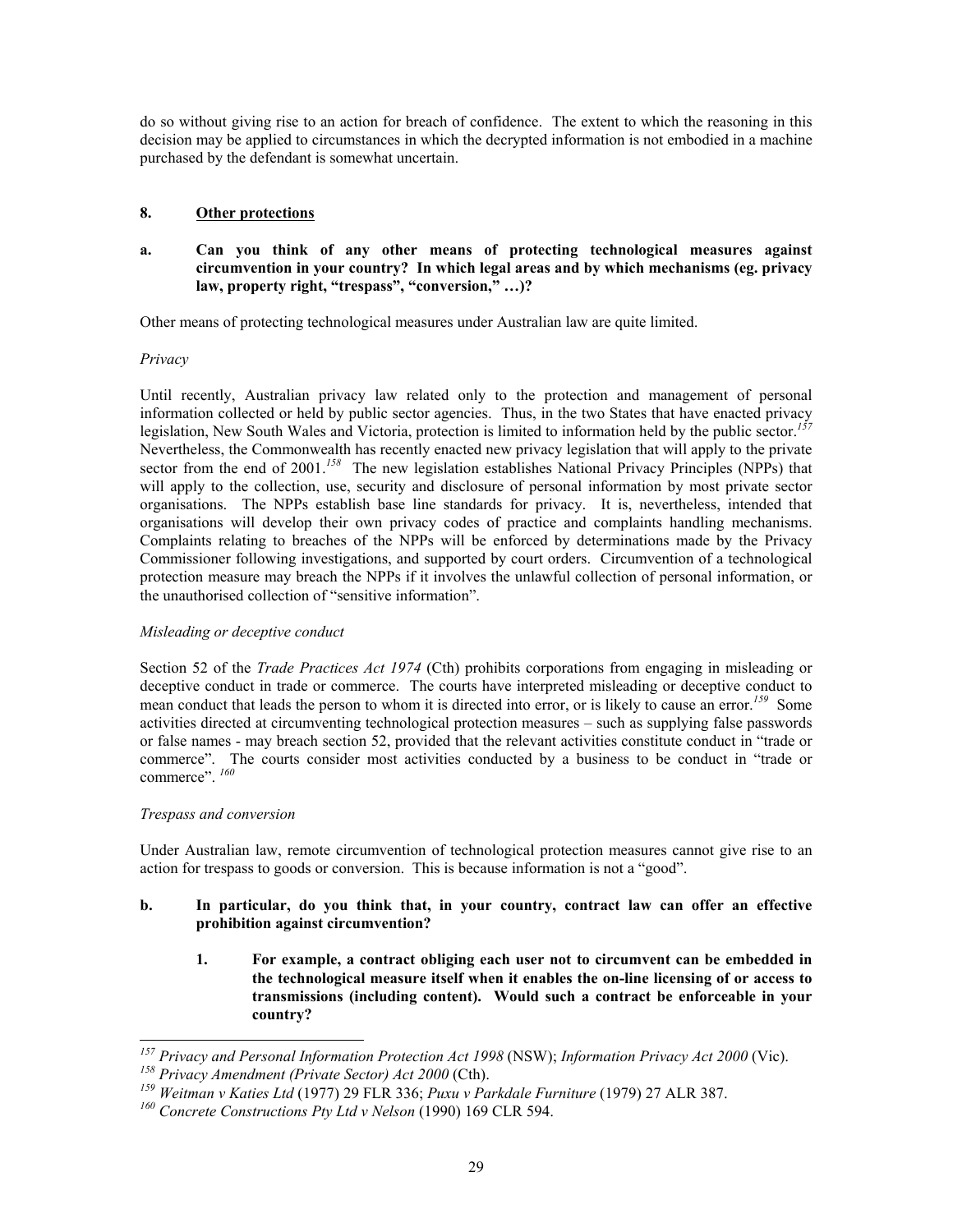The enforceability of "click-wrap" or "click-through" agreements is somewhat uncertain under Australian contract law. In order for there to be a legally binding contract there must generally be an offer, acceptance of the offer, valuable consideration passing from the promisee to the promisor and an intention to create legal relations. There is no Australian case law definitively establishing the legal validity of "click-wrap" or "click-through" agreements. In particular, it is unclear whether the conduct of "clicking" to obtain access to online content is sufficient to establish the existence of a binding contract.*[161](#page-29-0)* Australian courts look to the objective intentions of the parties, meaning the interpretation placed upon the actions and words of the parties by a reasonable person, to determine the existence of a binding agreement. *[162](#page-29-1)* The Commonwealth, and some States, have enacted legislation that ensures that transactions are not invalidated merely because they have been effected by means of electronic communications.*[163](#page-29-2)*

## **2. Or contracts might be negotiated between content providers and the computer or consumer electronic manufacture industries in order to oblige them either to design devices that answer to technological measures or not to develop devices that are able to circumvent them. Are such negotiations in progress in your country?**

In Australia, there currently appear to be no negotiations between content providers and the manufacturing industry relating to the design or development of circumvention devices.

# **9. Limitations, exceptions, fundamental rights, third parties' and public interest**

# **a. Are there any general limiting principles that could apply to the various legal regimes we have addressed in this report (eg. freedom of expression, freedom of information, public interest, consumer protection, abuse of right, etc)?**

Australia does not have a Bill of Rights. There is, nevertheless, an implied freedom of political communication, derived from the system of representative democracy established by the Australian Constitution.<sup>[164](#page-29-3)</sup> Users wishing to obtain access to material protected by a technological measure would not be assisted by the limited Australian doctrine of freedom of speech.

The common law "public interest" defence applies to actions for breach of confidence.*[165](#page-29-4)* In Australia, the scope of this defence is unclear.<sup>[166](#page-29-5)</sup> The most that can be said is that, if the circumvention of a technological measure amounts to a breach of confidence, there may be a defence if it can be established that disclosure is in the "public interest". The defence is more likely to apply in relation to the disclosure of government information, in which case the government may bear the onus of establishing that nondisclosure is in the public interest.*[167](#page-29-6)*

 $\overline{a}$ 

<span id="page-29-0"></span><sup>&</sup>lt;sup>161</sup> The fact that a human may not be aware that a user has "clicked" to obtain access is no barrier to there being a binding contract: *Thornton v Shoe Lane Parking* [1072] QB 163.

<span id="page-29-1"></span>*<sup>162</sup>* See, for example, *Taylor v Johnson* (1983) 151 CLR 422.

<span id="page-29-2"></span>*<sup>163</sup> Electronic Transactions Act 1999* (Cth); *Electronic Transactions Act 2000* (NSW); *Electronic Transactions Act 2000* (Tas). Other Australian States and Territories intend to introduce analogous legislation.

<span id="page-29-3"></span>*<sup>164</sup> Lange v Australian Broadcasting Corporation* (1997) 145 ALR 96.

<span id="page-29-4"></span>*<sup>165</sup> Commonwealth of Australia v John Fairfax & Sons Ltd* (1980) 32 ALR 485; *Attorney-General (UK) v Heinemann Publishers Australia Pty Ltd* (1987) 10 IPR 153.

<span id="page-29-5"></span><sup>&</sup>lt;sup>166</sup> See, for example, *Corrs Pavey Whiting & Byrne v Collector of Customs for the State of Victoria* (1987) 10 IPR 53.

<span id="page-29-6"></span>*<sup>167</sup> Esso Australia Resources Ltd v Plowman (Minister for Resources)* (1995) 128 ALR 391 at 402-3 per Mason CJ.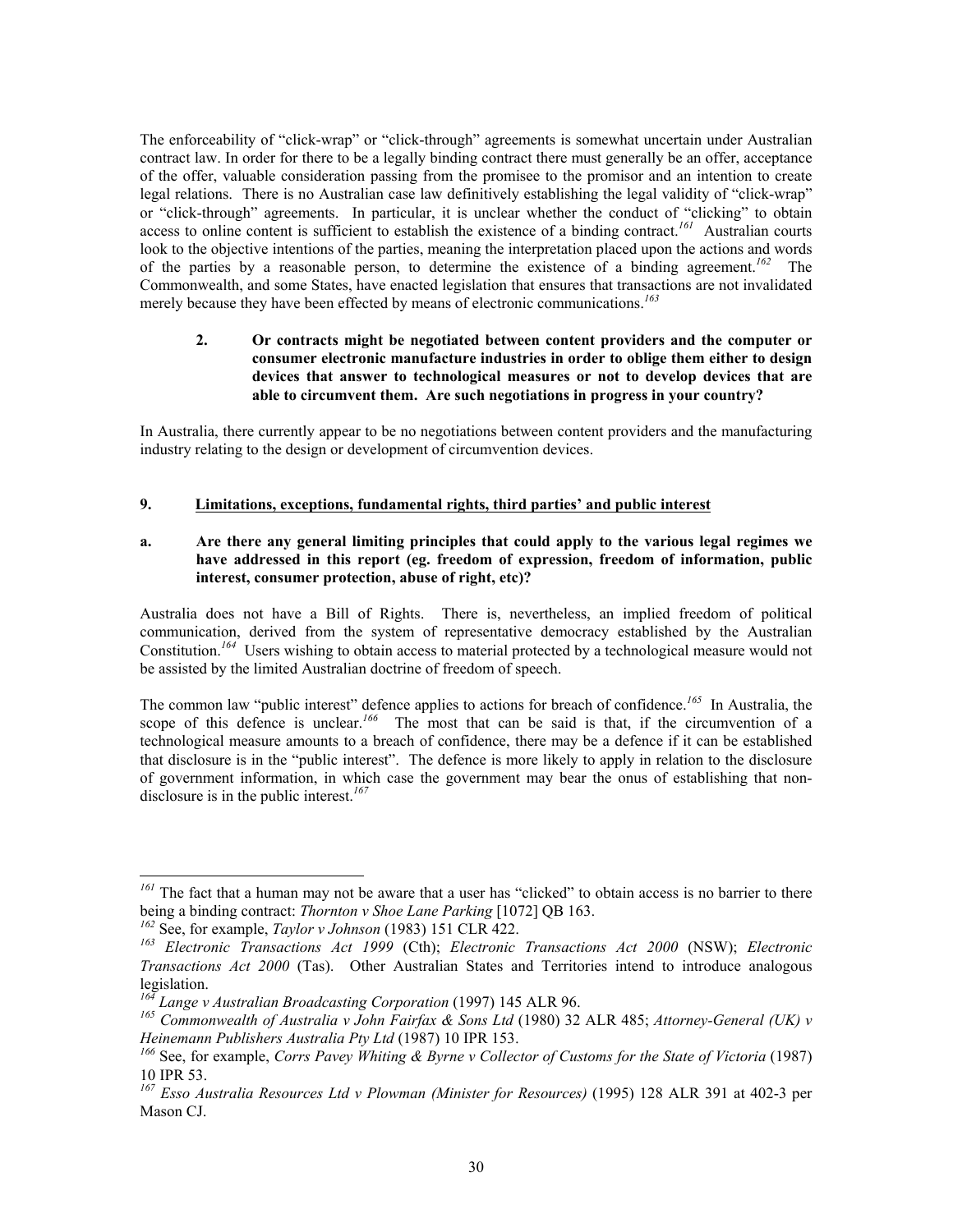## **b. What are the concerns of computer and consumer electronic industries related to prohibitions of circumvention devices? Have these concerns been taken into account in the legal provisions addressed above?**

Sections of the computer and consumer electronics industries expressed concerns in relation to prohibitions on circumvention devices in the policy debate concerning the introduction of provisions in Australian copyright law that prohibit the manufacture and distribution of circumvention devices.*[168](#page-30-0)* In particular, concerns were expressed that prohibitions on the use or manufacture of circumvention devices would inhibit security testing and other legitimate activities of system administrators.*[169](#page-30-1)* A House of Representatives Standing Committee responded to these concerns by recommending that the legislation be amended to include a specific exemption for system administrators.<sup>[170](#page-30-2)</sup> The recommendation was not accepted as the exceptions included in the Bill were considered to satisfactorily deal with industry concerns. The exceptions allow for the decompilation of computer programs for the purposes of interoperability, error correction or security testing. *[171](#page-30-3)*

In general, concerns of the computer and consumer electronics industries do not seem to have been expressly taken into account in the legal regimes addressed in this survey.

# **10. Potential application of the protections surveyed in Questions 1-9 to copyrighted works**

**a. In your country, could copyright holders avail themselves of some or all of these extracopyright legal provisions or mechanisms, either to prevent the act of circumvention of technological measures, or to prohibit trafficking in circumvention devices? If so, which ones?** 

Owners or licensees of copyright are able to bring an action in relation to the circumvention of technological measures, or trafficking in circumvention devices, if they have legal standing to bring a civil action under an "extra-copyright" legal regime dealt with in this survey. Copyright owners or licensees may be able to bring a civil action under the following regimes:

*Breach of confidence*

At paragraph 1a(ii) above it was explained that unauthorised access to information stored on a computer may give rise to an equitable action for breach of confidence. The remedies available for a breach of confidence include an injunction, account of profits and damages.

*Unauthorised commercial use or dealings with "broadcast decoding devices"*

At paragraph 3 above it was explained that a "broadcaster" may bring a civil action in relation to the unauthorised commercial use or commercial dealing with a "broadcast decoding device" under Part VAA of the *Copyright Act 1968* (Cth). The civil remedies available for a breach of Part VAA are an injunction, account of profits and damages. A copyright owner or licensee may bring an action under Part VAA in relation to circumvention if the owner or licensee is a "broadcaster" and there has been a commercial use or dealing with a "broadcast decoding device".

 $\overline{a}$ 

<span id="page-30-0"></span>*<sup>168</sup> Copyright Act 1968* (Cth) s 116A.

<span id="page-30-1"></span>*<sup>169</sup>* House of Representatives Standing Committee on Legal and Constitutional Affairs, *Advisory Report on Copyright Amendment (Digital Agenda) Bill 1999* (December 1999) paras [4.40], [4.60]-[4.66], [4.68]. *<sup>170</sup> Ibid,* Recommendation 16, para [4.72].

<span id="page-30-3"></span><span id="page-30-2"></span>*<sup>171</sup> Copyright Act 1968* (Cth) ss 116A(7), 47D, 47E, 47F.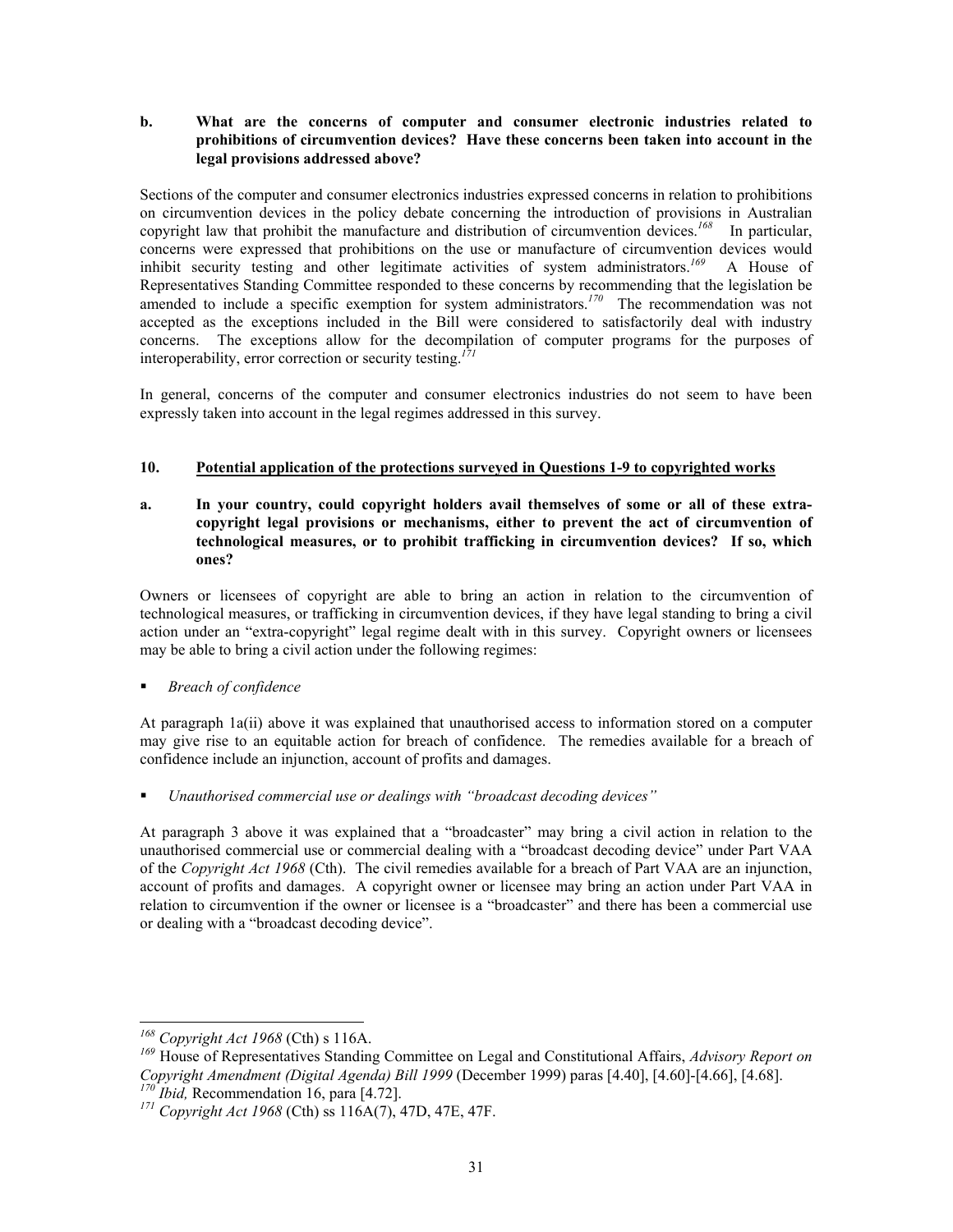*Unlawful interception of telecommunications*

At paragraph 4 above it was explained that a civil action is available in relation to an unlawful interception of telecommunications service under the *Telecommunications (Interception) Act 1979* (Cth). An action for unlawful interception may be brought by an "aggrieved person", meaning a person who was a party to the intercepted communication, or a person on behalf of whom the intercepted communication was made.*[172](#page-31-0)* The remedies available for an unlawful interception include an injunction, a declaration, damages and an account of profits.

■ *Contract* 

In the event of a binding contract between a copyright owner or licensee and a person who circumvents a technological measure there may be an action for breach of contract. Uncertainties relating to whether or not "click-wrap" or "click-through" agreements are legally binding contracts are dealt with at paragraph 8b1 above.

In addition to the above extra-copyright legal regimes, the circumvention of a technological measure may be a breach of copyright if it involves the reproduction of a substantial part of a "computer program" or of a "compilation". As explained at paragraph 7a above, in *Autodesk Inc v Dyason*[173](#page-31-1) the High Court held that "reverse engineering" a device for circumventing a technological protection measure constituted an infringement of copyright in a computer program.

## **b. Could the alternative means of protection for technological measures available in your country be added or used simultaneously with copyright-related anti-circumvention provisions?**

Division 2A of Part V of the *Copyright Act 1968* (Cth) prohibits certain commercial dealings with copyright circumvention devices and circumvention services, including making, selling, commercially distributing and importing circumvention devices. Civil actions may be brought by the copyright owner or an exclusive licensee in relation to contravention of Division 2A of Part V. There is nothing in Division 2A of Part V of the *Copyright Act 1968* (Cth) to prevent a person from bringing a civil action under any of the "extra-copyright" regimes set out above in addition to an action under the copyright anti-circumvention provisions. For example, in appropriate circumstances, a copyright owner could bring an action for breach of confidence or for breach of contract, in addition to an action under Division 2A of Part V of the *Copyright Act 1968* (Cth).

## **c. What would be the pros and cons of recourse to extra-copyright protections against circumvention of access to copyrighted works or circumvention of technological protections of rights of the author? Do these protections call for reassessment of the need for copyrightspecific protections?**

Division 2A of Part V of the *Copyright Act 1968* (Cth) does not prohibit the use of a circumvention device or service. The main advantage of an action under an "extra-copyright" regime – such as an action for breach of confidence, for breach of contract or for unlawful interception – is that it may apply to the act of circumventing a technological measure. Similarly, the laws relating to computer crimes, dealt with at paragraphs 1a(i) and 5 above, may apply to the act of using a circumvention device or service. From the perspective of the owner of copyright, there are two main disadvantages with recourse to "extra-copyright" legal regimes. First, the application of established legal principles to the circumvention of copyright material is somewhat unclear and may involve an extension of existing legal principles. This is particularly the case in relation to non-legislative forms of liability, such as the equitable action for breach of confidence and contract law. For example, the availability of an action for breach of confidence for unauthorised access to a computer is not entirely clear. Moreover, the application of contract law to the

<span id="page-31-0"></span> $\overline{a}$ *<sup>172</sup> Telecommunications (Interception) Act 1979* (Cth) s 107A.

<span id="page-31-1"></span>*<sup>173</sup>* (1992) 173 CLR 331.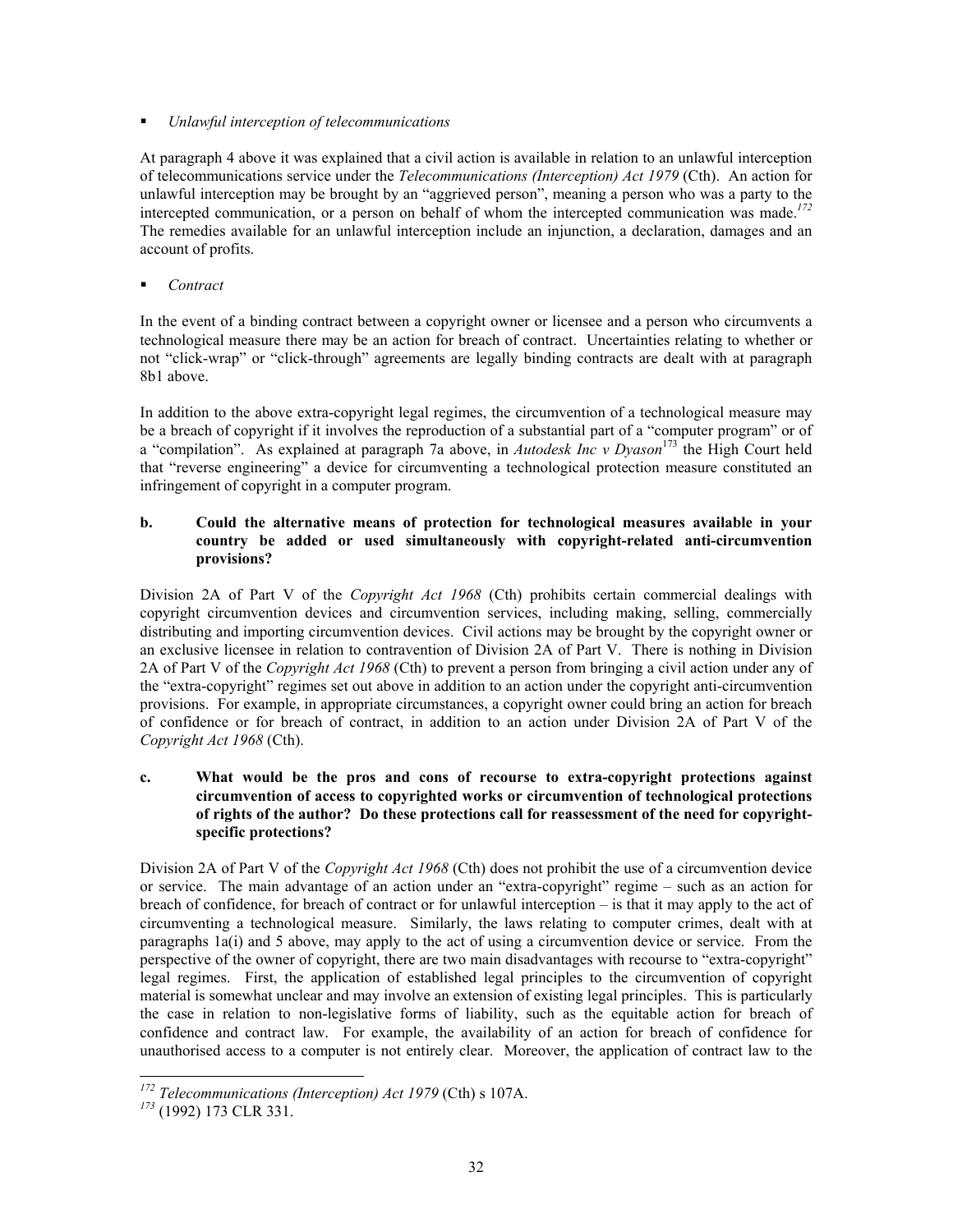circumvention of technological measures is an area of great uncertainty, especially in relation to so-called "click-through" agreements. Secondly, the "extra-copyright" regimes may not apply to all circumventionrelated activities. This is because legal regimes outside of copyright law are not expressly designed to protect copyright, but have quite different policy objectives. For example, Part VAA of the *Copyright Act 1968* (Cth) appears primarily designed to protect "encoded broadcasts", while the *Telecommunications (Interception) Act 1979* (Cth) is designed to prevent the interception of telecommunications services and not the circumvention of technological protection measures. Moreover, from a policy perspective, the "extra-copyright" regimes may not reflect the balances between the interests of copyright owners and users that Australian copyright law attempts to establish. The uncertainty relating to the application of "extracopyright" regimes, the gaps in protection resulting from the limited scope of such regimes and the extent to which the regimes are directed at quite different policy objectives suggests that they cannot replace copyright-specific protections. Thus, in Australia, although the "extra-copyright" regimes may sometimes supplement the anti-circumvention provisions of the *Copyright Act 1968* (Cth), the existence of alternative legal remedies would not appear to call into question the need for copyright-specific anti-circumvention laws.

## **d. If recourse to extra-copyright protections is available, could your country implement the WIPO treaty obligations without copyright-specific anti-circumvention legislation? In your view, would this be a desirable approach? If not, to what discrepancies or failures in the existing law would copyright-related anti-circumvention provisions need to respond?**

Article 11 of the *WIPO Copyright Treaty* provides, in relevant part, that:

Contracting Parties shall provide adequate legal protection and effective legal remedies against the circumvention of effective technological measures.

The language of this provision was adopted as a compromise, after the United States had unsuccessfully supported a stronger provision directed at making unlawful the importation, manufacture or distribution of devices whose primary purpose or effect was to circumvent copyright. Article 11 is much less specific than the draft provision supported by the United States.

It is clear that, in the absence of copyright-specific anti-circumvention legislation, Australian law provides some legal protection for technological measures and some remedies against circumvention of technological measures. To determine whether the extra-copyright regimes are capable of meeting obligations under Article 11 it is necessary to determine whether or not the extra-copyright protection is "adequate" and the remedies "effective". The standards established under Article 11 are vague. Given the uncertainties associated with the application of the extra-copyright legal regimes and the gaps in protection, it is doubtful whether Article 11 could be implemented without copyright-specific legislation. The introduction of Division 2A of Part 5 of the *Copyright Act 1968* (Cth), which establishes a copyrightspecific regime in relation to circumvention devices and electronic rights management information, would appear to confirm this view.

The introduction of copyright-specific anti-circumvention legislation is a more desirable means of implementing Article 11 than reliance on existing extra-copyright legal regimes. The extra-copyright regimes consist of a patchwork of specific laws designed for specific policy objectives. There are considerable uncertainties in relation to the application of these regimes to the circumvention of copyright protection technologies. While the regimes may provide some protection, the protection is certainly not comprehensive. Moreover, there are significant discrepancies in the operation of the various extracopyright laws. For example, there are considerable differences among the various Australian jurisdictions in the criminal laws that apply to unauthorised access to data stored on a computer, or to computer systems. This suggests that there may be a need to introduce greater consistency to Australian extra-copyright anticircumvention regimes. In any case, a legal regime designed specifically to deter circumvention of copyright protection technologies would appear preferable to reliance upon regimes designed to promote quite different policy objectives.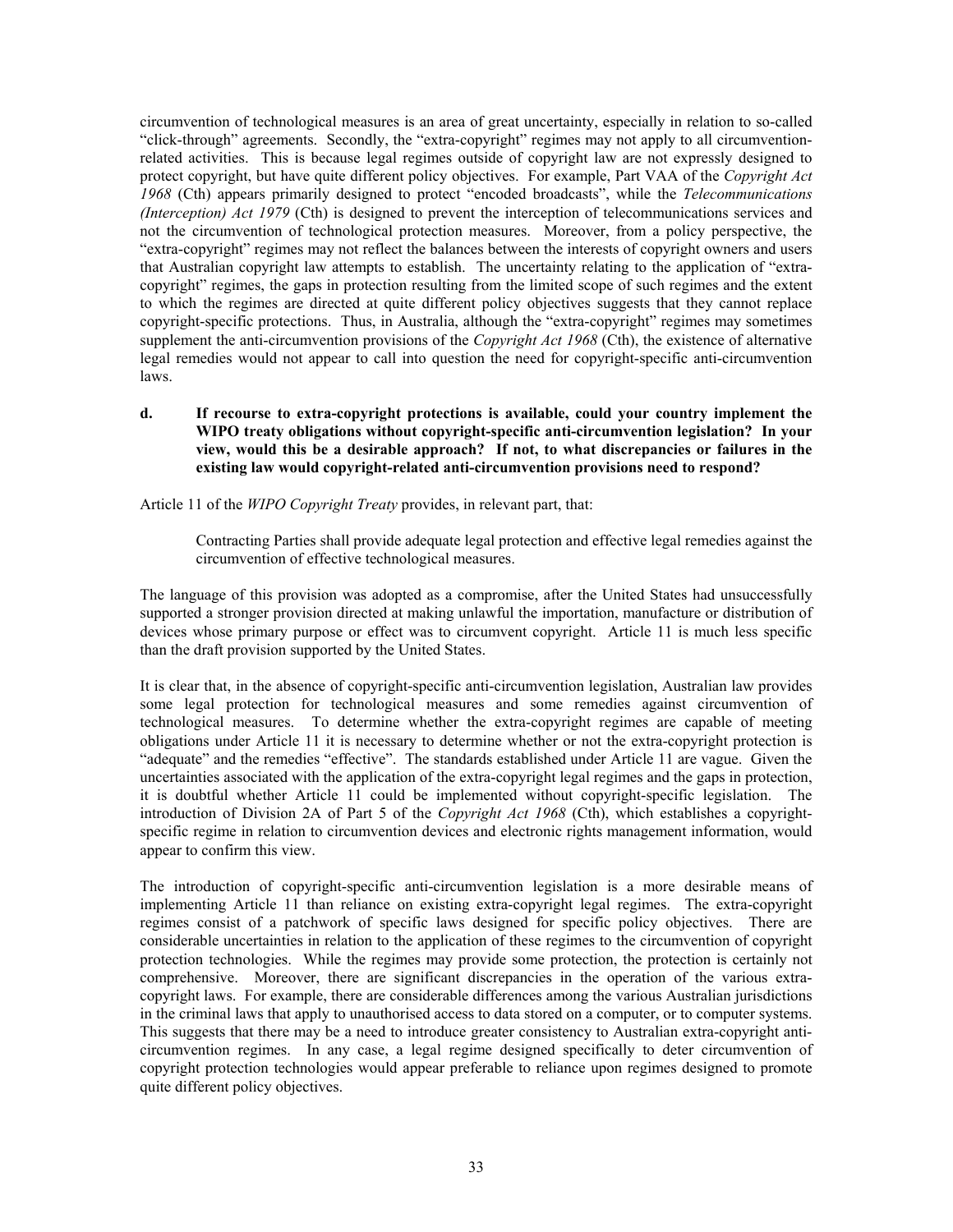#### **Any other observations?**

This survey of Australian extra-copyright anti-circumvention laws reveals that there a complex patchwork of laws that may apply to the circumvention of technological measures. The operation of most of these regimes involves significant uncertainties. Furthermore, there are considerable inconsistencies relating to the operation of the various legal regimes. For example, the differences between Commonwealth, State and Territory laws that deal with computer crimes are a cause for concern. Moreover, the policy objectives of the various regimes have not always been specified with sufficient precision. For example, it is somewhat unclear whether the regime introduced to protect "encoded broadcasts" under Part VAA of the *Copyright Act 1968* (Cth) is intended primarily to allow broadcasters to control the reception of encrypted broadcasts or to support the rights of owners of copyright in broadcast transmissions. As technological measures for protecting access to information stored on computer systems become more important, and as attempts to circumvent access controls generate more social concern, there may be a need to review the various Australian anti-circumvention regimes. Such a review could assist in more precisely defining the policy objectives of anti-circumvention regimes and introducing greater consistency between the various regimes.

## **Links to Legislation**

Legislation referred to in this report may be obtained at the following URLs.

# **Commonwealth**

*Broadcasting Services Act 1992* (Cth), [http://www.austlii.edu.au/au/legis/cth/consol\\_act/bsa1992214/.](http://www.austlii.edu.au/au/legis/cth/consol_act/bsa1992214/) *Circuit Layouts Act 1989* (Cth), [http://www.austlii.edu.au/au/legis/cth/consol\\_act/cla1989203/.](http://www.austlii.edu.au/au/legis/cth/consol_act/cla1989203/) *Copyright Act 1968* (Cth), [http://www.austlii.edu.au/au/legis/cth/consol\\_act/ca1968133/.](http://www.austlii.edu.au/au/legis/cth/consol_act/ca1968133/) *Crimes Act 1914* (Cth), [http://www.austlii.edu.au/au/legis/cth/consol\\_act/ca191482/.](http://www.austlii.edu.au/au/legis/cth/consol_act/ca191482/)  *Electronic Transactions Act 1999* (Cth), [http://www.austlii.edu.au/au/legis/cth/consol\\_act/eta1999256/.](http://www.austlii.edu.au/au/legis/cth/consol_act/eta1999256/) Patents Act 1990 (Cth), [http://www.austlii.edu.au/au/legis/cth/consol\\_act/pa1990109/.](http://www.austlii.edu.au/au/legis/cth/consol_act/pa1990109/) *Privacy Act 1988* (Cth) (incorporating *Privacy Amendment (Private Sector) Act 2000* (Cth)), [http://www.privacy.gov.au/publications/privacy88.pdf.](http://www.privacy.gov.au/publications/privacy88.pdf) *Radiocommunications Act 1992* (Cth), [http://www.austlii.edu.au/au/legis/cth/consol\\_act/ra1992218/.](http://www.austlii.edu.au/au/legis/cth/consol_act/ra1992218/) *Telecommunications Act 1997* (Cth), [http://www.austlii.edu.au/au/legis/cth/consol\\_act/ta1997214/.](http://www.austlii.edu.au/au/legis/cth/consol_act/ta1997214/) *Telecommunications (Interception) Act 1979* (Cth), http://www.austlii.edu.au/au/legis/cth/consol\_act/ta1979350/.

## **New South Wales**

*Crimes Act 1900* (NSW), [http://www.austlii.edu.au/au/legis/nsw/consol\\_act/ca190082/.](http://www.austlii.edu.au/au/legis/nsw/consol_act/ca190082/) *Electronic Transactions Act 2000* (NSW), [http://www.austlii.edu.au/au/legis/nsw/consol\\_act/eta2000256/.](http://www.austlii.edu.au/au/legis/nsw/consol_act/eta2000256/) 

## **Queensland**

*Criminal Code Act 1899* (Qld), [http://www.austlii.edu.au/au/legis/qld/consol\\_act/cca1899115/.](http://www.austlii.edu.au/au/legis/qld/consol_act/cca1899115/)

## **South Australia**

*Criminal Law Consolidation Act 1935* (SA), [http://www.austlii.edu.au/au/legis/sa/consol\\_act/clca1935262/.](http://www.austlii.edu.au/au/legis/sa/consol_act/clca1935262/) *Summary Offences Act 1953* (SA), [http://www.austlii.edu.au/au/legis/sa/consol\\_act/soa1953189/.](http://www.austlii.edu.au/au/legis/sa/consol_act/soa1953189/)